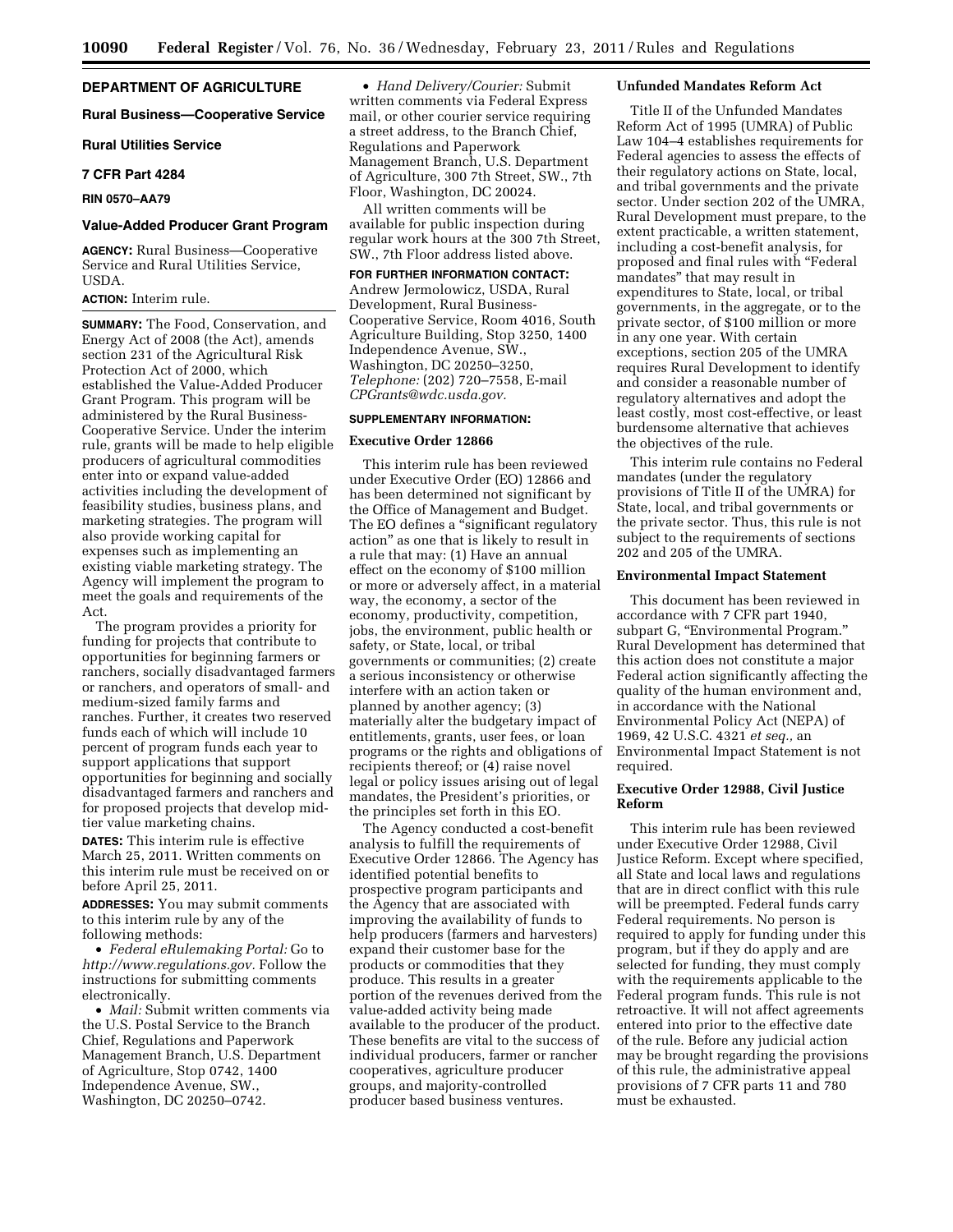#### **Executive Order 13132, Federalism**

It has been determined, under Executive Order 13132, Federalism, that this interim rule does not have sufficient Federalism implications to warrant the preparation of a Federalism Assessment. The provisions contained in the rule will not have a substantial direct effect on States or their political subdivisions or on the distribution of power and responsibilities among the various government levels.

## **Regulatory Flexibility Act**

The Regulatory Flexibility Act (RFA) (5 U.S.C. 601–602) generally requires an agency to prepare a regulatory flexibility analysis of any rule subject to notice and comment rulemaking requirements under the Administrative Procedure Act or any other statute unless the agency certifies that the rule will not have an economically significant impact on a substantial number of small entities. Small entities include small businesses, small organizations, and small governmental jurisdictions.

In compliance with the RFA, Rural Development has determined that this action will not have an economically significant impact on a substantial number of small entities for the reasons discussed below. While, the majority of producers of agricultural commodities expected to participate in this Program will be small businesses, the average cost to participants is estimated to be approximately 20 percent of the total mandatory funding available to the program in fiscal years 2009 through 2012. Further, this regulation only affects producers that choose to participate in the program. Lastly, small entity applicants will not be affected to a greater extent than large entity applicants.

# **Executive Order 12372, Intergovernmental Review of Federal Programs**

This program is subject to Executive Order 12372, which requires intergovernmental consultation with State and local officials. Intergovernmental consultation will occur for the assistance to producers of agricultural commodities in accordance with the process and procedures outlined in 7 CFR part 3015, subpart V.

Rural Development will conduct intergovernmental consultation using RD Instruction 1940–J, ''Intergovernmental Review of Rural Development Programs and Activities,'' available in any Rural Development office, on the Internet at *http:// www.rurdev.usda.gov/regs,* and in 7 CFR part 3015, subpart V. Note that not

all States have chosen to participate in the intergovernmental review process. A list of participating States is available at the following Web site: *http:// www.whitehouse.gov/omb/grants/ spoc.html.* 

## **Executive Order 13175, Consultation and Coordination With Indian Tribal Governments**

USDA will undertake, within 6 months after this rule becomes effective, a series of Tribal consultation sessions to gain input by elected Tribal officials or their designees concerning the impact of this rule on Tribal governments, communities and individuals. These sessions will establish a baseline of consultation for future actions, should any be necessary, regarding this rule. Reports from these sessions for consultation will be made part of the USDA annual reporting on Tribal Consultation and Collaboration. USDA will respond in a timely and meaningful manner to all Tribal government requests for consultation concerning this rule and will provide additional venues, such as webinars and teleconferences, to periodically host collaborative conversations with Tribal leaders and their representatives concerning ways to improve this rule in Indian country.

The policies contained in this rule would not have Tribal implications that preempt Tribal law.

## **Programs Affected**

The Value-Added Producer Grant program is listed in the Catalog of Federal Domestic Assistance under Number 10.352.

# **Paperwork Reduction Act**

The collection of information requirements contained in this interim rule have been submitted to the Office of Management and Budget (OMB) for clearance. In accordance with the Paperwork Reduction Act of 1995, the Agency will seek standard OMB approval of the reporting requirements contained in this interim rule. In the publication of the proposed rule on May 28, 2010, the Agency solicited comments on the estimated burden. The Agency received one public comment in response to this solicitation. This information collection requirement will not become effective until approved by OMB. Upon approval of this information collection, the Agency will publish a rule in the **Federal Register**. *Title:* Value-Added Producer Grant Program.

*OMB Number:* 0570–XXXX. *Type of Request:* New collection.

*Expiration Date:* Three years from the date of approval.

*Abstract:* The collection of information is vital to the Agency to make decisions regarding the eligibility of grant recipients in order to ensure compliance with the regulations and to ensure that the funds obtained from the Government are being used for the purposes for which they were awarded. Entities seeking funding under this program will have to submit applications that include information on the entity's eligibility, information on each of the evaluation criteria, certification of matching funds, verification of cost-share matching funds, a business plan, and a feasibility study. This information will be used to determine applicant eligibility and to ensure that funds are used for authorized purposes.

Once an entity has been approved and their application accepted for funding, the entity would be required to sign a Letter of Conditions and a Grant Agreement. The Grant Agreement outlines the approved use of funds and actions, as well as the restrictions and applicable laws and regulations that apply to the award. Grantees must maintain a financial system and, in accordance with Departmental regulations, property and procurement standards. Grantees must submit semiannual financial performance reports that include a comparison of accomplishments with the objectives stated in the application and a final performance report. Finally, grantees must provide copies of supporting documentation and/or project deliverables for completed tasks (*e.g.,*  feasibility studies, business plans, marketing plans, success stories, best practices).

The estimated information collection burden hours has increased from the proposed rule by 1,239 hours from 67,943 to 69,235 for the interim rule. The increase is attributable to reporting requirements that were inadvertently omitted from the proposed rule.

*Estimate of Burden:* Public reporting burden for this collection of information is estimated to average 11 hours per response.

*Respondents:* Producers of agricultural commodities.

*Estimated Number of Respondents:*  600.

*Estimated Number of Responses per Respondent:* 10.

*Estimated Number of Responses:*  6,239.

*Estimated Total Annual Burden on Respondents:* 69,235.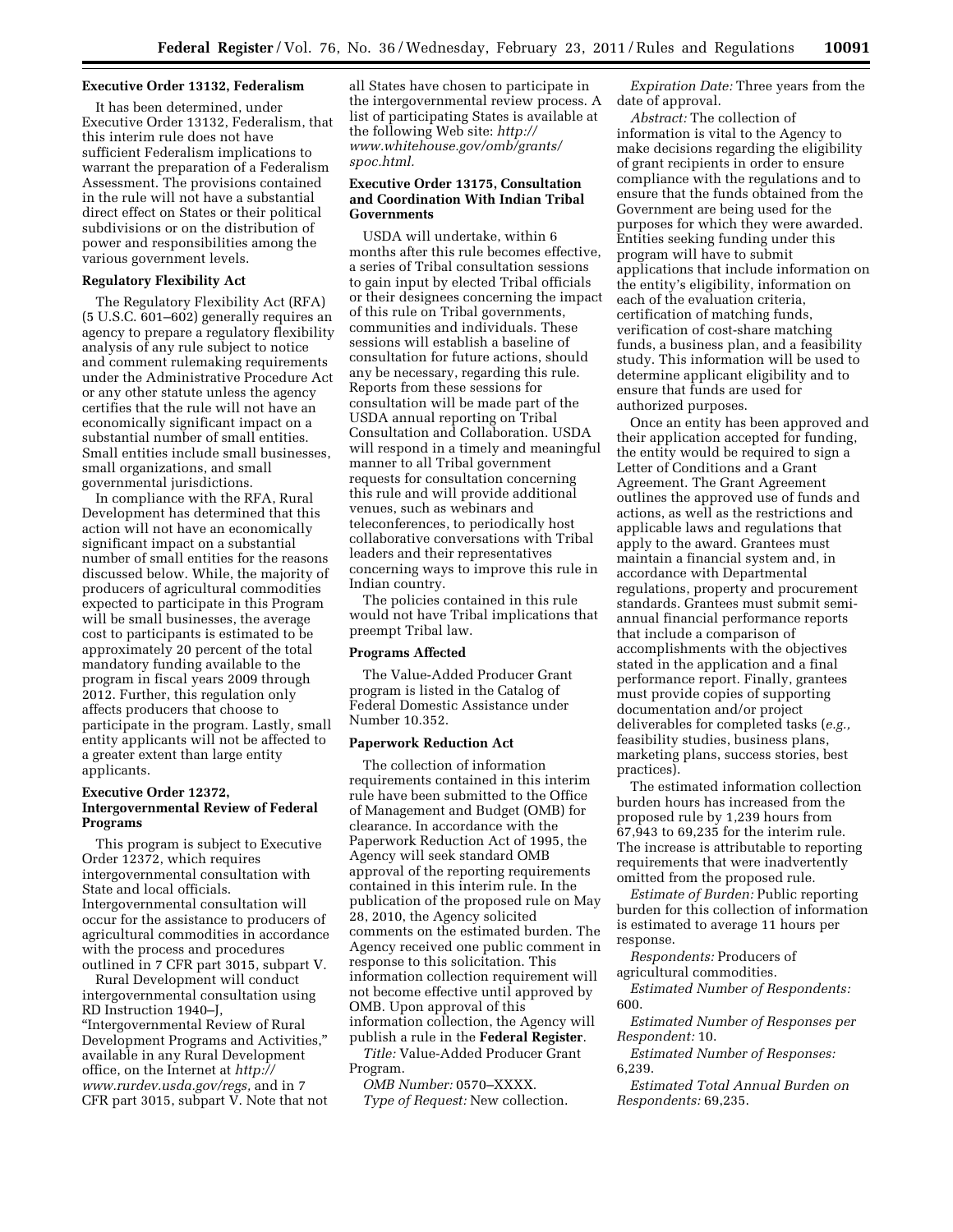## **E-Government Act Compliance**

The Agency is committed to complying with the E-Government Act of 2002 (Pub. L. 107–347, December 17, 2002) to promote the use of the Internet and other information technologies to provide increased opportunities for citizen access to government information and services, and for other purposes.

#### **I. Background**

This interim rule contains the provisions and procedures by which the Agency will administer the Value-Added Producer Grant (VAPG) Program. The primary objective of this grant program is to help Independent Producers of Agricultural Commodities, Agriculture Producer Groups, Farmer and Rancher Cooperatives, and Majority-Controlled Producer-Based Business Ventures develop strategies to create marketing opportunities and to help develop Business Plans for viable marketing opportunities regarding production of bio-based products from agricultural commodities. As with all value-added efforts, generating new products, creating expanded marketing opportunities, and increasing producer income are the end goal.

Eligible applicants are independent agricultural producers, farmer and rancher cooperatives, agricultural producer groups, and majoritycontrolled producer-based business ventures.

Rural Development is soliciting comments regarding the participation of tribal entities including tribal governments in the VAPG Program. Specifically, we are seeking comment on ways to improve the ability of tribal entities participation in the VAPG Program and ways to overcome existing barriers to tribal entities' participation in the VAPG Program.

The program includes priorities for projects that contribute to opportunities for beginning farmers or ranchers, socially disadvantaged farmers or ranchers, and operators of small- and medium-sized family farms and ranches that are structured as Family Farms. Applications from these priority groups will receive additional points in the scoring of applications. In the case of equally ranked proposals, preference will be given to applications that more significantly contribute to opportunities for beginning farmers and ranchers, socially disadvantaged farmers and ranchers, and operators of small- and medium-sized farms and ranches that are structured as Family Farms.

Grant funds cannot be used for planning, repairing, rehabilitating, acquiring, or constructing a building or facility (including a processing facility). They also cannot be used to purchase, rent, or install fixed equipment.

This program requires matching funds equal to or greater than the amount of grant funds requested. The Act provides for both mandatory and discretionary funding for the program, as may be appropriated. Further, the program includes two reserved funds each of which will include ten percent of program funds each year to support applications that support projects that benefit beginning and socially disadvantaged farmers and ranchers and that develop mid-tier value marketing chains.

The number of grants awarded will vary from year to year, based on availability of funds and the quality of applications. The maximum grant amount that may be awarded is \$500,000. However, the Agency may reduce that amount depending on the total funds appropriated for the program in a given fiscal year. This policy allows more grants to be awarded under reduced funding.

The Agency notes, pursuant to general Federal directives providing guidance on grant usage, that the matching funds requirement described in the Agricultural Risk Protection Act of 2000 may include a limited and specified inkind contribution amount for the value of the time of the applicant/producer or the applicant/producer's family members only for their involvement in the development of the business and marketing plans associated with a planning grant project. *Please see*  § 4284.902 definitions for Conflict of Interest, and Matching Funds; and § 4284.923(a) for applicant in-kind implementation protocol.

*Interim Rule.* The Agency is issuing this regulation as an interim rule, with an effective date of March 25, 2011. All provisions of this regulation are adopted on an interim final basis, are subject to a 60-day comment period, and will remain in effect until the Agency adopts final rules. The provisions of this subpart constitute the entire provisions applicable to this Program; the provisions of subpart A of this title do not apply to this subpart.

# **II. Summary of Changes to the Proposed Rule**

This section presents changes from the May 28, 2010, proposed rule. Most of the changes were the result of the Agency's consideration of public comments on the proposed rule. Some changes, however, are being made to clarify proposed provisions. Unless

otherwise indicated, rule citations refer to those in the interim rule.

#### *A. Definitions*

Numerous changes were made to the definitions, including revising, adding, and deleting definitions.

1. Revised definitions. Definitions that were revised included:

• *Agricultural commodity.*  Incorporated the concept of agricultural product.

• *Agricultural producer.* Expanded the definition to incorporate concept of having legal right to harvest an agricultural commodity and how the term ''directly engage'' may be satisfied.

• *Agricultural producer group.* Added that independent producers, on whose behalf the value-added work will be done, must be confirmed as eligible and identified by name or class.

• *Conflict of interest.* Significant changes were made to ensure clarity between conflict of interest, in-kind contributions, and matching funds.

• *Emerging market.* Added the concept of ''geographic market'' and a two-year limitation.

• *Farmer or rancher cooperative.*  Revised ''independent agricultural producers'' to read ''independent producers'' and added that independent producers must be confirmed as eligible and identified by name or class.

• *Independent producers.* Revised steering committee requirements and added harvesters as a new paragraph (3) to the definition.

• *Local or regional supply network.*  Added ''aggregators'' to list of example entities that may participate in a supply network and added reference to ''provide facilitation of services.''

• *Majority-controlled producer-based business venture.* Added that Independent Producer members must be confirmed as eligible and must be identified by name or class, along with their percentage of ownership.

• *Matching funds.* Significant changes were made to ensure clarity between matching funds, in-kind contributions, and conflict of interest.

• *Medium-sized farm.* Increased the upper limit defining a medium-sized farm to \$1 million.

• *Product segregation.* Removed reference to "product" because of the change in the definition for agricultural commodity.

• *Pro forma financial statement.*  Added a minimum three year requirement for the projections included in the statement.

• *Project.* Added "eligible" so that the definition now refers to ''eligible activities.''

• *Qualified consultant.* Added the concept of no conflict of interest.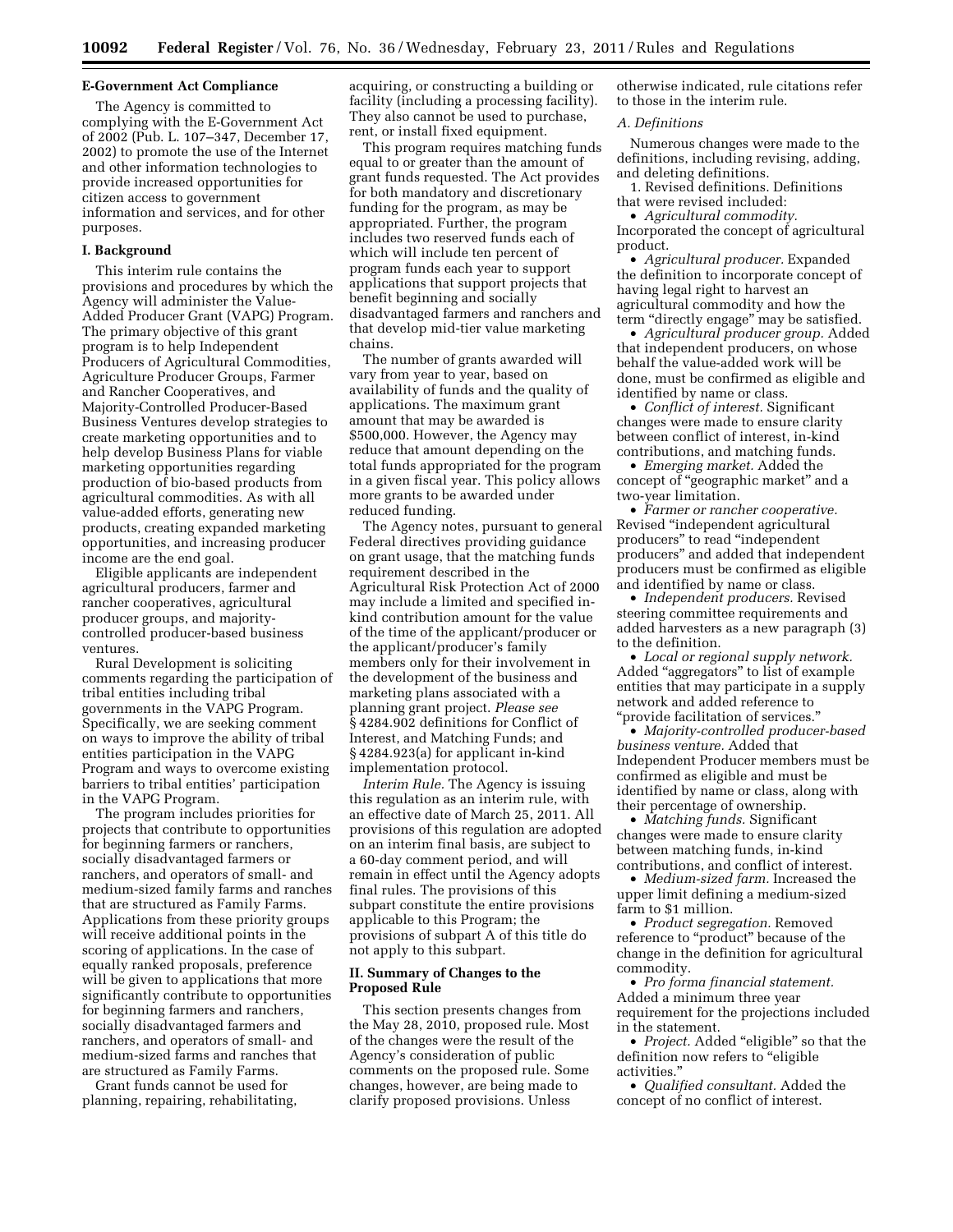• *Value-added agricultural product.*  Removed reference to ''product'' because of the change in the definition for agricultural commodity and reinstated text from the authorizing statute.

• *Venture.* Added ''and its valueadded undertakings'' to the definition.

2. Added definitions. The following definitions were added:

• *Agricultural food product.* This term was added to help clarify what constitutes a ''Locally-produced agricultural food product.''

• *Applicant.* This term was added to emphasize applicant eligibility requirements.

• *Branding.* This term was added to clarify the implementation of the program with regard to branding activities.

• *Change in physical state.* This term is used in the Value-Added Agricultural Product definition and is being defined to increase understanding and Agency intention for this category and to mitigate problems that have presented during the history of the program.

• *Produced in a manner that enhances the value of the agricultural commodity.* This term is used in the Value-Added Agricultural Product definition and is being defined to increase understanding and implementation for this important product eligibility category in order to mitigate product eligibility problems and interpretations that have presented during the history of the program.

3. Deleted definitions. The following definitions were deleted:

• *Agricultural product.* The term is now incorporated into the definition of agricultural product.

• *Anticipate award date.* The term is not used in the rule.

• *Day*. Unnecessary to define.

• *Rural or rural area.* With the removal of the scoring criterion for being located in a rural or rural area, the term is not used in the rule.

### *B. Environmental Requirements*

The Agency corrected this section by replacing the reference to Form 1940– 22, ''Environmental Checklist for Categorical Exclusions,'' with ''Form RD 1940–20, Request for Environmental Information.

# *C. Applicant Eligibility*

In addition to edits to clarify this section, changes included:

• Replacing "demonstrate" with "certify" in §4280.920(c)(1) and (c)(2).

• Replacing reference to "immediate family members'' with ''entity owners'' in § 4284.920(c)(2) to clarify the provision.

• Adding a requirement to evidence good standing as part of legal authority and responsibility (§ 4284.920(d)).

• Clarifying that "within 90 days" for closing out the currently active grant is based on the application submission deadline (§ 4284.920(f)).

## *D. Project Eligibility*

Numerous changes were made throughout this section, including:

• Clarifying the conflict of interest provision in § 4284.922(b)(2).

• Adding exception to the requirement for submitting a feasibility study for applicants who can demonstrate that they are proposing market expansion for existing valueadded products (*see* § 4284.922(b)(5)(i)).

• Adding an exception to the requirement for submitting a feasibility study and a business plan for working capital applicants requesting \$50,000 or less and submitting simplified applications (*see* § 4284.922(b)(5)(ii)).

• Added reference to an emerging market "unserved by the applicant in the two previous years'' to conform to change made in the definition of emerging market (*see* § 4284.922(b)(6)).

• Removing proposed paragraph § 4284.922(c), which results in removing the proposed limitations on branding activities.

• Revising reserved funds eligibility significantly to identify the type of documentation being requested (*see*  § 4284.922(c)(1)(i) and (ii), § 4284.922(c)(2)(i) and (ii), and § 4284.922(c)(2)(iv)(A) and (B)).

• Adding a new paragraph (d) addressing requirements for applicants seeking priority points if they propose projects that contribute to increasing opportunities for beginning farmers or ranchers, socially disadvantaged farmer or ranchers, or operators of small- and medium-sized farms and ranches that are structured as a family farm.

# *E. Eligible Uses of Grant Funds*

The Agency revised this section by including provisions to clearly allow the use of in-kind contributions and limiting in-kind contributions to 25 percent of total project costs.

### *F. Ineligible Uses of Grants and Matching Funds*

In addition to adding new introductory text to this section to address conflict of interest and to clarify that use of funds is limited to only the eligible activities identified in § 4284.923, changes made include:

• Adding a new paragraph prohibiting paying for support costs for services or goods going to or coming from a person or entity with a real or

apparent conflict of interest, except as specifically noted for limited in-kind matching funds in § 4284.923(a) and (b).

• Adding a new paragraph prohibiting paying for costs for scenarios with noncompetitive trade practices.

• Adding "for the processing and marketing of the value-added product'' to the paragraph prohibiting paying expenses not directly related to the funded project.

• Adding "as identified by name or class'' to the paragraph prohibiting paying for conducting activities on behalf of anyone other than a specifically identified independent producer or group of independent producers.

• Adding a new paragraph prohibiting paying owner or immediate family member salaries or wages.

• Adding a new paragraph prohibiting paying for goods or services from a person or entity that employs the owner or an immediate family member;

• Deleting proposed § 4284.924(p).

#### *G. Preliminary Review*

The Agency added text to reference applicant eligibility as part of the preliminary review conducted by the Agency.

#### *H. Application Package*

Substantive changes to this section include:

• Deleting the requirement to submit Form RD 400–1, Equal Opportunity Agreement.

• Adding the requirement to submit Form RD 1940–20.

• Adding that the performance criteria in the applicant's semi-annual and final reporting requirements can be requested by either the applicant or the Agency and will be detailed in either the grant agreement or the letter of conditions.

• Adding that the applicant must demonstrate the eligibility and availability of both cash and in-kind contributions (not just provide authentic documentation from the source as was proposed).

• Adding as acceptable matching funds a confirmed applicant or family member in-kind contribution that meets the requirements and limitations specified in § 4284.923(a) and (b) and non-federal grant sources (unless otherwise provided by law).

• Providing additional examples of ineligible matching funds.

• Providing exceptions as to when a business plan and a feasibility study are required.

• Changing the language in the product eligibility category ''produced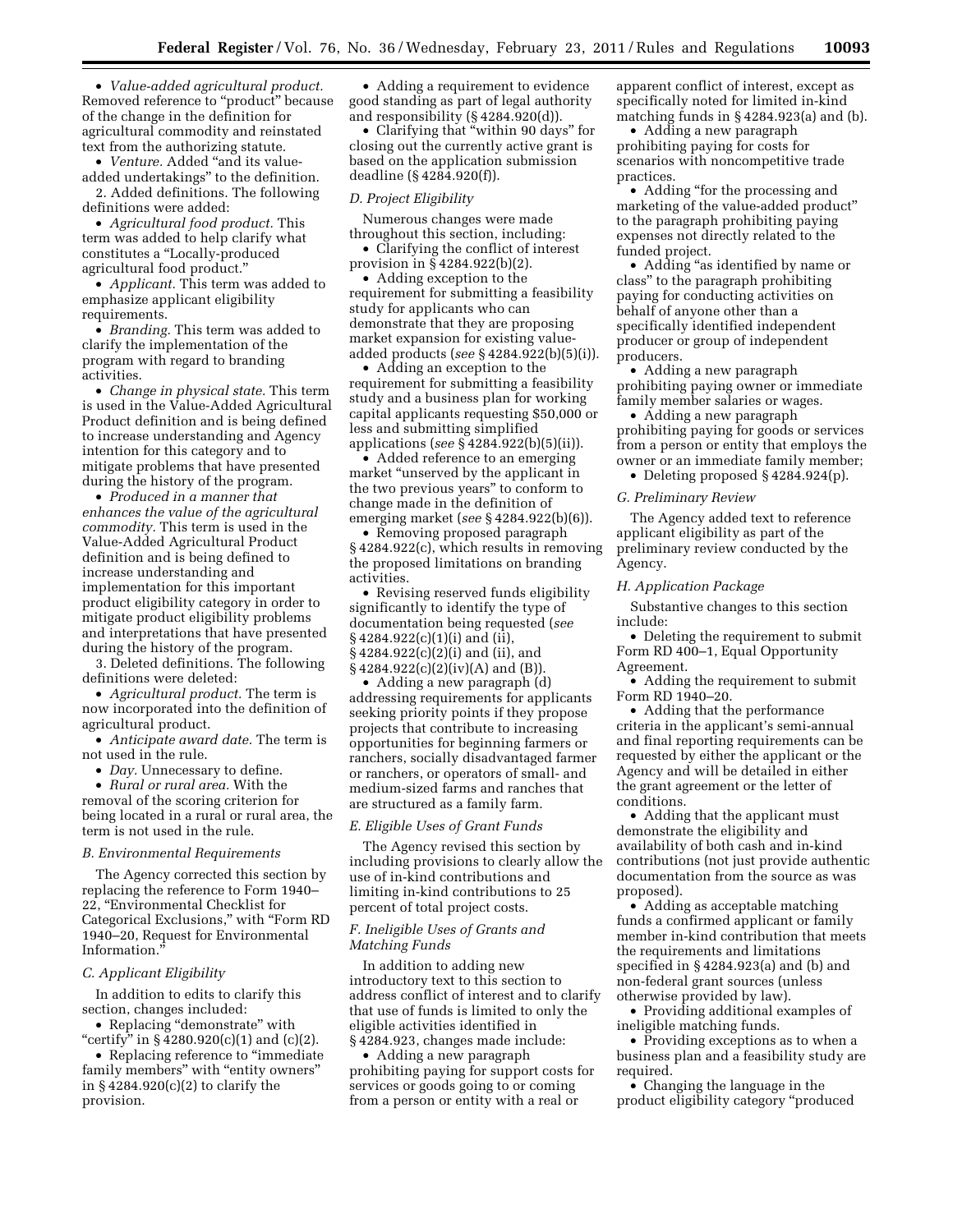in a manner that enhances the value of the agricultural commodity,'' to allow for the inclusion of planning grant applications in this category.

# *I. Filing Instructions*

Changes to this section include: • Replacing the fixed application deadline of March 15 each fiscal year with identification in an annual Federal Register notice of the application deadline, which will allow at least 60 days for applicants to submit their applications.

• Adding text to indicate that applications must contain all required components in their entirety.

• Adding text to indicate that emailed or faxed applications will not be accepted.

#### *J. Processing Applications*

The Agency revised § 4284.940(b) by limiting the Agency notifications under to applicants whose applications are found to be ineligible.

*K. Proposal Evaluation Criteria and Scoring* 

Several changes were made to this section including:

• Adding text to indicate that applications whose scoring information is not readily identifiable will not be considered.

• Increasing the points to be awarded for the nature of the proposed project from 25 to 30.

• Decreasing the points to be awarded for the type of applicant from 15 to 10.

• Including points (10) to be awarded if the applicant is a cooperative.

• Deleting the rural or rural area

location criterion.

# *L. Obligate and Award Funds (Grant Agreement at Proposal)*

Two major revisions were made to this section as follows:

• Adding a new paragraph (c) detailing additional documentation that a grantee will need to execute in order for the Agency to obligate the award of funds.

• Adding details for the submittal of disbursement requests by the grantee (§ 4284.951(d)).

# *M. Monitoring and Reporting Program Performance*

The Agency made several changes to this section, as follows:

• Adding text to § 4284.960(a) to indicate that grantees must complete the project per the terms and conditions specified in the approved work plan and budget, and in the grant agreement and letter of conditions.

• Revising the time allowed for submitting semi-annual performance reports from 30 to 45 days following March 31 and September 30 (*see*  § 4284.960(b)(1)).

• Adding distribution network supply as an example of supporting documentation under § 4284.960(b)(3).

• Adding examples of the types of project and performance data that the Agency may request under  $§$  4284.960(b)(4).

• Adding a new paragraph (§ 4284.960(b)(5)) identifying conditions under which the Agency may terminate or suspend the grant.

### *N. Transfer of Obligations*

The Agency made two revisions to this section as follows:

• Adding to the introductory text that the transfer of obligation of funds is at the discretion of the Agency and will be made on a case-by-case basis.

• Revising  $\S 4284.962(b)$  to condition the approval of a transfer of obligation of funds on the project continuing to meet ''all product, purpose, and reserved funds eligibility requirements.''

# *O. Grant Servicing*

The Agency has revised this section to allow for an extension process that would not require the approval of the Administrator. Originally, the change was going to be made to 7 CFR part 1951 subpart E, however, the Agency decided that the information was a better fit under § 4284.961.

*P. Grant Close Out and Related Activities* 

The Agency has revised this section to identify these activities more explicitly.

## **III. Summary of Comments and Responses**

# *Purpose—(§ 4284.901)*

*Comment:* One commenter recommends that ''viable agricultural producers'' be added to this language to clarify that the limited grant funds available in this discretionary funding program are intended to assist viable agricultural businesses that are financially prepared to progress to the next business level of planning for, or engaging in, value-added production.

*Response:* The Agency agrees with the commenter and has revised the rule accordingly.

### *Definitions—(§ 4284.902)*

*Comment:* One commenter states that, in addition to the need for several new definitions related to program concepts, many of the current definitions in the proposed rule need revision for clarification and to ensure that the eligibility requirements dependent upon these definitions are included in the

rule. Eligibility requirements depend upon and refer to the definitions, so the definitions must be comprehensive.

*Response:* The Agency agrees with the commenter and has revised definitions and provided additional definitions, as described in the following paragraphs.

#### *Agricultural Commodity*

*Comment:* One commenter states that there is no need to distinguish between "Agricultural Product" and "Agricultural Commodity,'' and recommends combining the definitions to read as follows:

Agricultural commodity. An unprocessed product of farms, ranches, nurseries, forests, and natural and manmade bodies of water, that the independent producer has cultivated, raised, or harvested with legal access rights. Agricultural commodities include plant and animal products and their by-products, such as crops, forestry products, hydroponics, nursery stock, aquaculture, meat, on-farm generated manure, and fish and seafood products. Agricultural commodities do not include horses or other animals raised or sold as pets, such as cats, dogs, and ferrets.

*Response:* The Agency agrees with the commenter and has revised the rule accordingly.

#### *Agricultural Food Product*

*Comment:* One commenter states that the definition for ''Locally-produced agricultural food product'' does not describe what an agricultural food product can and cannot be; it only describes the distance and geographic requirements for local foods. Thus, a definition consistent with the definition found in the Rural Business-Cooperative Service Business and Industry program is needed. The commenter recommends the following definition:

Agricultural food product. Agricultural food products can be a raw, cooked, or processed edible substance, beverage, or ingredient intended for human consumption. These products cannot be animal feed, live animals, non-harvested plants, fiber, medicinal products, cosmetics, tobacco products, or narcotics.

*Response:* The Agency agrees with the commenter and has revised the rule accordingly.

#### *Agricultural Producer*

*Comment:* One commenter recommends revising this definition to address ''harvesters'' as eligible agricultural producers, and to clarify past program conflicts of what it means to "directly engage" in production to strengthen the definition. The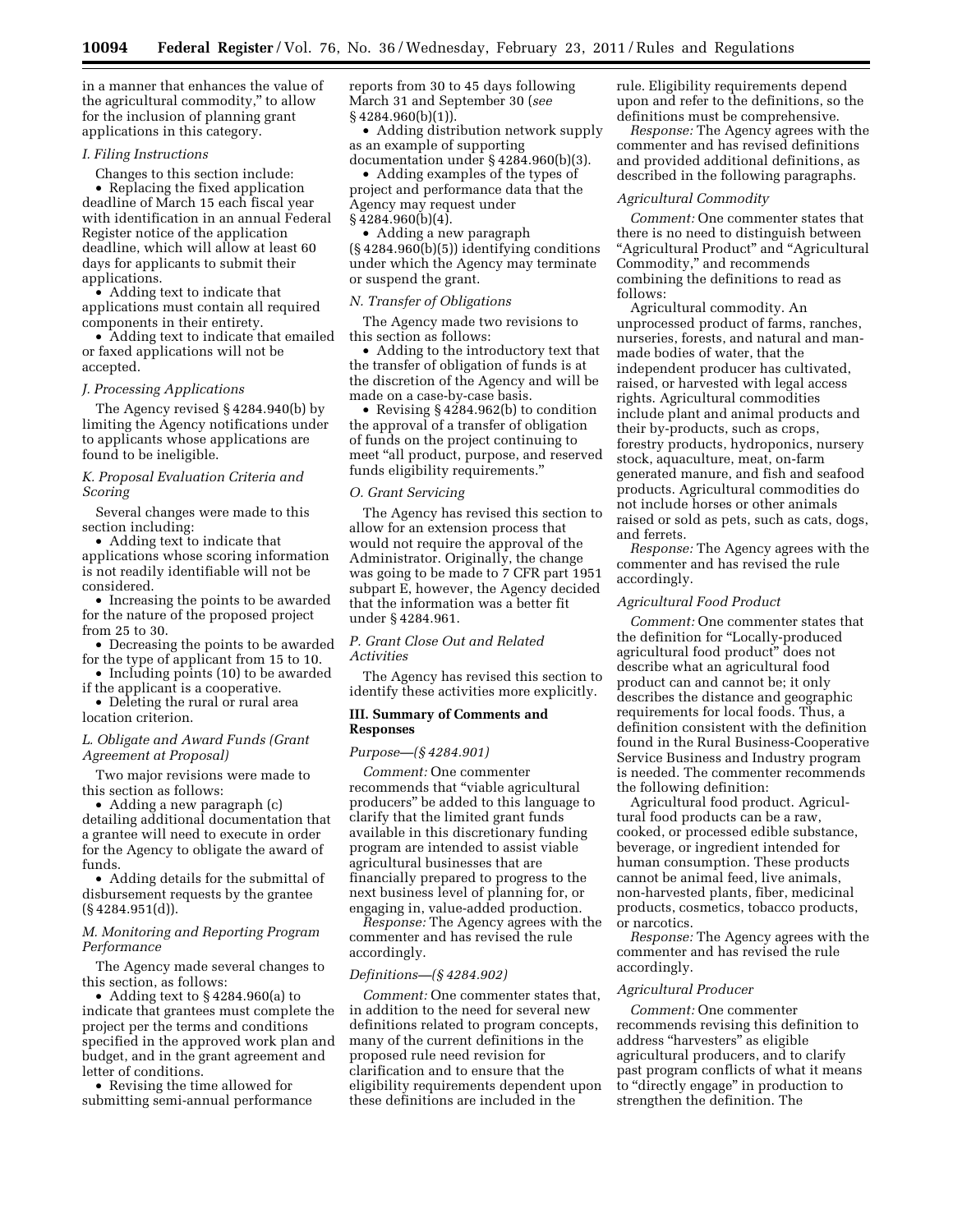commenter recommends the following definition:

Agricultural producer. An individual or entity directly engaged in the production of an agricultural commodity, or that has the legal right to harvest an agricultural commodity, that is the subject of the value-added project. Agricultural producers may ''directly engage'' either through substantially participating in the labor, management, and field operations themselves; or by maintaining ownership and financial control of the agricultural operation.

*Response:* The Agency agrees with the commenter and has revised the rule accordingly.

# *Agricultural Producer Group*

*Comment:* One commenter recommends softening, for Mid-Tier Value Chain (MTVC) projects only, the definition of an Agricultural Producer Group (APG). Expand the APG definition to include nonprofits that have a mission to help promote farmer income through MTVC strategies, and reduce any requirement that the nonprofit be controlled by farmers. It is not necessary for a nonprofit with a MTVC to be controlled by farmers for it to be genuinely representative and committed to farmers and the MTVC. Such nonprofits are frequently the most likely to play a pivotal role in convening and organizing a complex web of entities along the value chain, and they should not be included as an eligible MTVC–APG.

*Response:* The Agency does not agree that it is necessary to change the definition of Agricultural Producer Group to allow for the participation of other entities. The Agency recognizes that nonprofit entities may provide valuable assistance within the supply chain and has added ''nonprofit organizations'' to the Reserved Fund Eligibility Requirements for MTVC.

*Comment:* One commenter suggests the following revised definition:

Agricultural producer group. A membership organization that represents independent producers and whose mission includes working on behalf of independent producers and the majority of whose membership and board of directors is comprised of independent producers. The independent producers, on whose behalf the value-added work will be done, must be confirmed as eligible and identified by name or class.

The commenter states that the added language instructs on the eligibility requirement that, for agricultural producer group, the Independent Producers must be identified. The commenter prefers to expand the

definition by allowing identification by name or class. Because the regulation refers to the definitions for instruction on applicant eligibility, all eligibility requirements must be stated in the definition.

*Response:* The Agency agrees with the commenter and has revised the rule accordingly.

### *Agricultural Product*

*Comment:* One commenter states that this definition is not needed and should be deleted. The commenter recommends combining this language with the "Agricultural Commodity" definition.

*Response:* The Agency agrees with the commenter and has revised the rule accordingly.

### *Beginning Farmer or Rancher*

*Comment:* One commenter states that the final rule should facilitate applications from projects benefiting beginning farmers and ranchers. Supporting these projects is a statutory priority for the VAPG program. The statute also provides for a 10 percent reserved fund set-aside for projects that benefit beginning farmers or ranchers or socially disadvantaged farmers or ranchers. The specific wording of these two statutory provisions is very important.

The Agency is to give priority to projects that contribute to farming opportunities for beginning farmers and is to reserve funds for projects that benefit beginning farmers. Nowhere does the statute say that such priority projects must exclusively benefit beginning farmers and no one else. By statute, it is sufficient that the priority projects contribute to new farming opportunities and benefit beginning farmers. In implementing the intent of Congress, the Agency needs to provide guidance in regulations and/or in guidance to grant reviewers as to what constitutes a significant enough contribution or benefit to beginning farmers as to qualify a proposal as meeting the program priority or access to the reserved fund.

Stipulating the criteria in the rule has the negative effect of locking the criteria in place for all the years the rule remains in place. The alternative dealing with the issue in the annual NOFA and/or grant review criteria—has the benefit of allowing for an iterative process to refine and fine tune the criteria based on actual experience.

The commenter prefers providing for iterative annual adjustments as needed to ensure the intent of Congress in creating the beginning farmer priority is actually achieved in the reality of program implementation. If, however, it is going to be stipulated in the rule, it is important that the rule is correct and clear as it is difficult and time consuming to change a final rule. In the case of individual farmer/rancher grants, there is no problem. The individual farmer or rancher is either a beginner or not. However, group proposals are an entirely different matter.

The proposed rule's beginning farmer definition dictates that all members of the farmer group, co-op, business, or other entity must be beginning farmers or ranchers, an extremely unlikely situation in the real world. The commenter believes the proposed rule negates the express will of Congress in creating the priority and reserved fund in the first place by creating a stipulation that renders the directive effectively null and void. Even if a 100 percent beginning farmer member co-op or business or farm group existed somewhere in the real world, requiring a new farm business made up of multiple farmers to be 100 percent beginners will preclude mentoring opportunities with more experienced farmers and increase risk of failure.

Hence, it would tend to defeat the purpose of the program. There are two operative provisions in the proposed rule related to beginning farmers and ranchers. The first is in reference to the reserved funds (proposed  $§ 4284.922(d)(1)$  and states: "If the applicant is applying for beginning farmer or rancher, or sociallydisadvantaged farmer or rancher reserved funds, the applicant must provide documentation demonstrating that the applicant meets one of these definitions.''

The second is a very indirect reference in the evaluation criteria and scoring of applications section, where up to 15 points are awarded for ''Type of applicant.'' In the final analysis, therefore, everything in the rule hinges on the definition of beginning farmer or rancher in the definition section of the rule.

The commenter contends that this language indicates that proposals from individual beginning farmers or ranchers as well as applications from an agricultural producer group, co-op, and business must include exclusively beginning farmers or ranchers to qualify for the beginning farmer or rancher category. As it applies to group proposals, this definition flies in the face of the statutory language that projects simply contribute to beginning farmer opportunities and benefit beginning farmers.

The commenter states there are two remedies. One would be to change the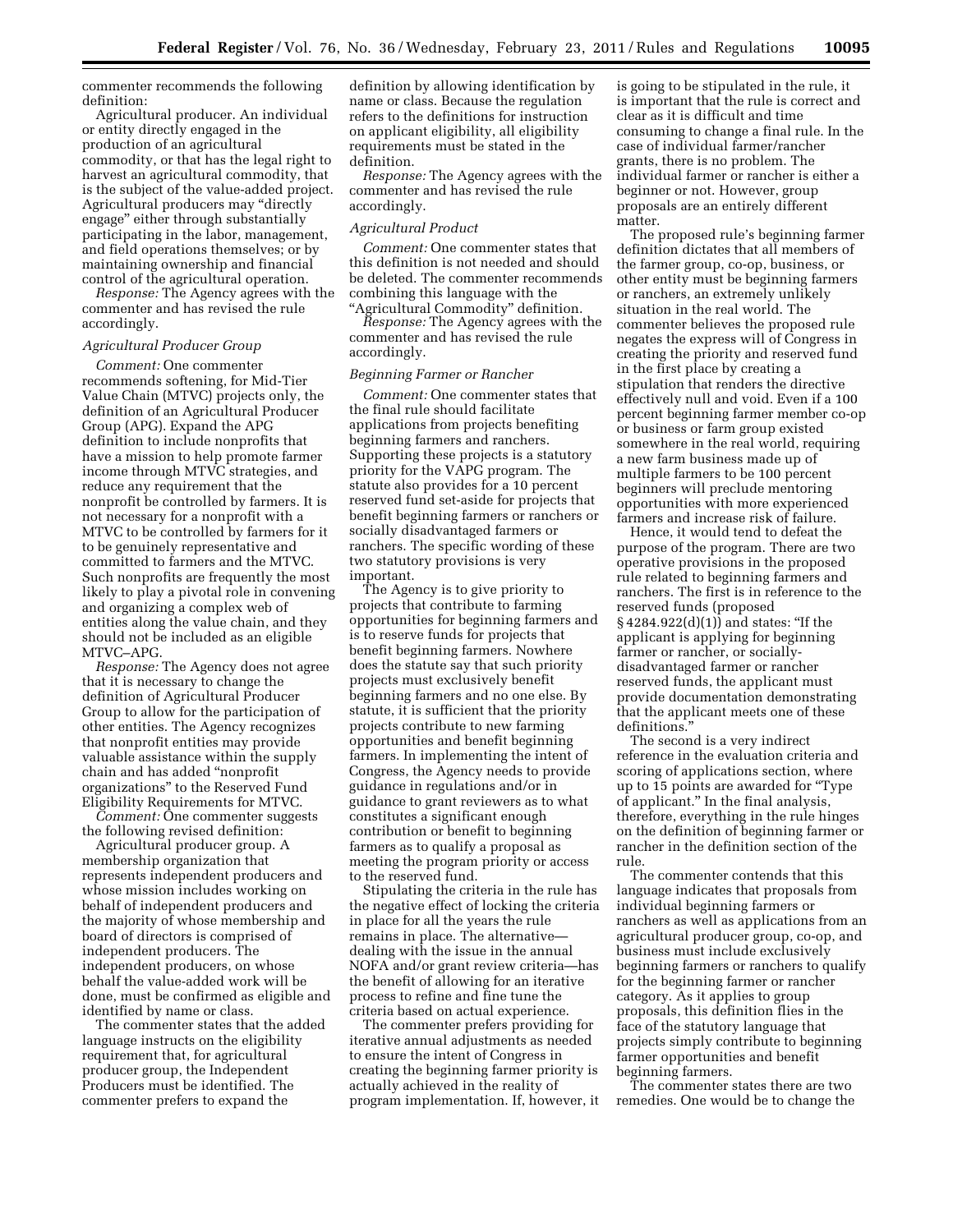definition. The other would be to leave the definition as is, but add an operative provision elsewhere in the rule to ensure the rule complies with the law and common sense.

If the first alternative is chosen, the commenter recommends the definition of beginning farmer and rancher be amended as follows: ''Beginning farmer or rancher. This term has the meaning given it in section 343(a) of the Consolidated Farm and Rural Development Act (7 U.S.C. 1991(a)) and is an entity in which none of the individual owners have operated a farm or a ranch for more than 10 years. In the event that there are multiple farmer or rancher owners of the applicant group, at least 25 percent of the ownership must be held by beginning farmers or ranchers. For the purposes of this subpart, a beginning farmer or rancher must currently own and produce the agricultural commodity to which value will be added.''

Another commenter states the rule must not create barriers for beginning farmers and ranchers that are part of a producer group or entity seeking to establish a value added market. The proposed rule suggests that BFR entities must have a 100 percent of the membership meeting the beginning farmer definition to qualify for the setaside funds and priority status. This is difficult at best and most operations they have worked with do not include 100 percent beginning farmers. This requirement must be changed to be less restrictive or they will lose the opportunity to enable beginning farmers to enter existing operations and be provided mentoring and new market opportunities. The commenter believes a 25 percent ownership/membership test would be appropriate.

*Response:* The Agency disagrees with the commenters. The definition of beginning farmer or rancher is stipulated by statute, which also stipulates that projects must 'benefit' beginning farmers or ranchers. It is the position of the Agency that Reserved funds are to benefit this priority category exclusively. The statute indicates that priority points are to be awarded to projects that ''provide opportunities'' to beginning farmers or ranchers. It is the position of the Agency that priority points may be awarded to entities or groups in which Beginning Farmers or Ranchers comprise at least 51 percent membership.

*Comment:* One commenter suggests revising this definition and adding language clarifying that the beginning farmer or rancher must first be an eligible independent producer that is currently producing the majority of the

agricultural product to which value will be added. Nonproduction of product, even for a beginning farmer or rancher, would not be an eligible application. The suggested revised definition is as follows:

Beginning farmer or rancher. This term has the meaning given it in section 343(a) of the Consolidated Farm and Rural Development Act (7 U.S.C. 1991(a)) and is an entity in which none of the individual owners have operated a farm or a ranch for more than 10 years. For the purposes of this subpart, a beginning farmer or rancher must be an Independent Producer that, at time of application submission, currently owns and produces more than 50 percent of the agricultural commodity to which value will be added.

*Response:* The Agency disagrees with the suggested revision. A change in definition is not required to accomplish this goal. All program applicants must meet the criteria of one of the four applicant eligibility categories. The beginning farmer or rancher definition is statutory.

# *Change in Physical State*

*Comment:* One commenter recommends adding a definition for ''change in physical state.'' This terminology is used in the Value-Added agricultural product definition and should be defined to increase understanding and Agency intention for this category and to mitigate problems that have presented during the history of the program (pressure-ripened peaches, dehydrated corn: part of previous applications that were deemed ineligible by the program due to ineligible change in physical state).

*Response:* The Agency agrees with the recommendation and has added a definition for this term.

#### *Conflict of Interest*

*Comment:* One commenter states that the conflict of interest definition should be eliminated as it is confusing and inconsistent in application. First, the very receipt of a grant directly benefits the producer applicant(s) and could be considered a conflict. Secondly, what is the rationale for allowance of some activities by the producer applicant(s) while others are classified as having a conflict of interest? Application of the rule appears to be somewhat arbitrary in its current form.

The commenter also notes that this definition is confusing and misleading because applicant in-kind for the development of business plans and/or marketing plans is ruled to be an eligible match.

The commenter states that, if the term cannot be eliminated, further clarification of the definition is required. All exceptions to the rule must be clearly stated. As it stands now, applicant time contributed to the completion of a business and/or marketing plan is allowable (*See*  § 4284.923, 75 FR 29929), but there is much confusion as to whether this would constitute a conflict of interest. The suggestion is to state more emphatically the ability of applicants to contribute time towards a business and/or marketing plan without incurring a conflict of interest.

The commenter further states that, for Working Capital applications, grant funds cannot pay the salaries of employees with an ownership interest to process and/or market and deliver the value-added product to consumers (as stated in proposed § 4284.923(b)) and asks why one payment is allowed and the other is not? Does this relate to conflict of interest? Clarification would aid in reader interpretation.

*Response:* The Agency agrees that guidance and clarification regarding Conflict of Interest is necessary.

The Agency considers the use of grant funds for direct personal financial gain to be a conflict of interest and will continue to prohibit use of grant funds to pay applicant/applicant family member salaries. However, the Agency recognizes the value of producer participation in planning activities, as well as the necessity of participating in eligible marketing activities. Therefore, both Planning and Working Capital applicants (and applicant family members, as necessary) may contribute time spent on eligible activities as inkind match amounting to up to 25 percent of total project cost, provided that a realistic and relevant valuation of their time can be documented, as provided for at § 4284.923.

*Comment:* Numerous commenters urge the Agency to reconsider the definition for conflict of interest to include an exception to allow applicants to contribute time (*e.g.* inkind match) towards the development of business and/or marketing plans. The commenters believe it is in the applicant's best interest to be intimately involved in this part of the process. Furthermore, for small, beginning farmers or ranchers, and/or disadvantaged farmers or ranchers especially, allowable in-kind match of this nature is of critical importance because the project is still at the planning stage and revenues from the project have yet to be realized. As such, the applicant's ability to match the grant with 100 percent cash is often limited.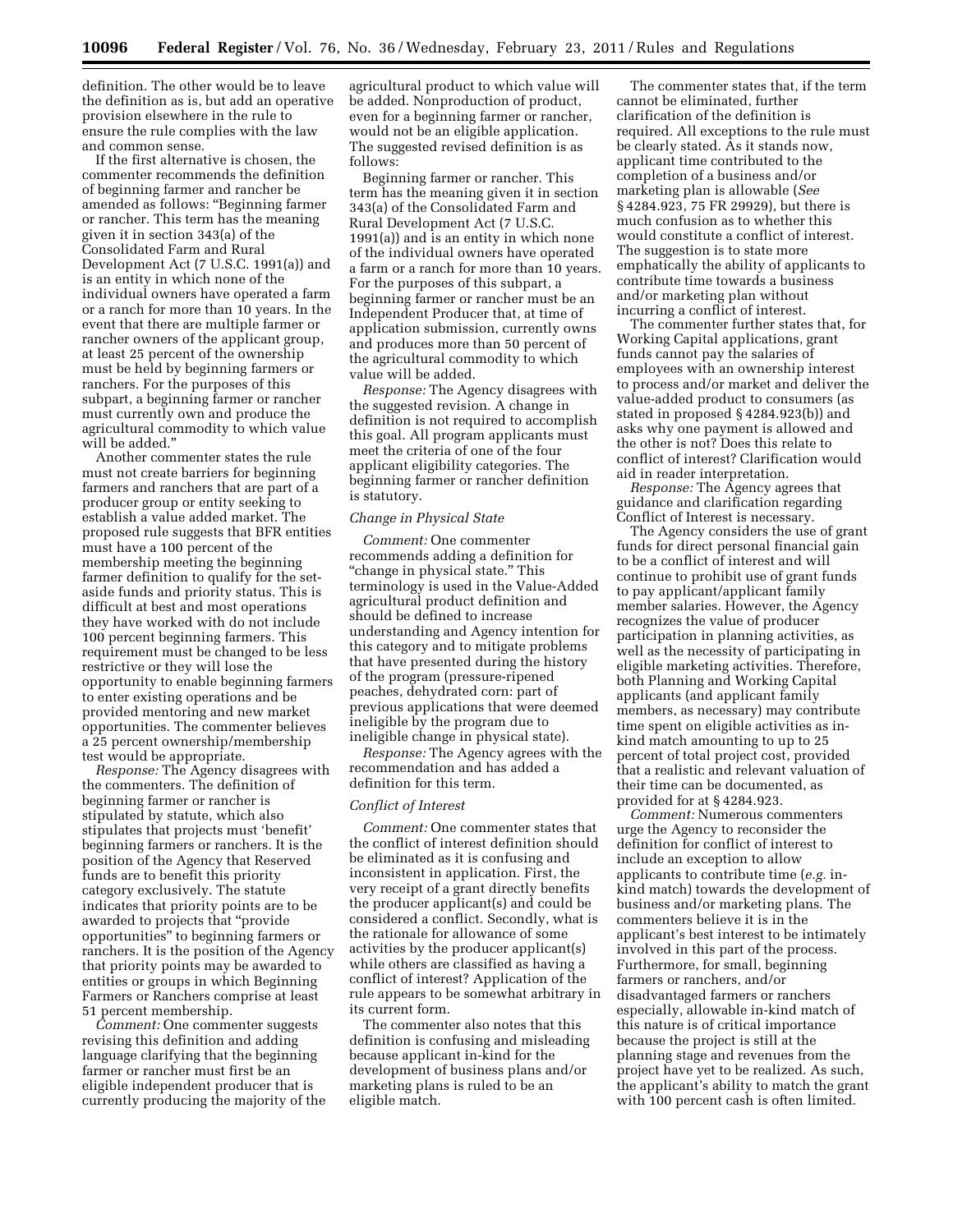Numerous commenters recommend keeping business and enterprise planning of VAPG projects farmercentered. Farmers and ranchers should directly participate in the development of VAPG projects and be allowed to count their time as a contribution toward the program's matching requirements.

Several commenters state that, as agricultural producers and past recipients of VAPGs to conduct planning and feasibility studies, they believe strongly in this program and have received first-hand benefits. As a beginning farmer, the ability to contribute in-kind match towards the completion of planning grant was crucial in making the project affordable. Moreover, being personally involved in the completion of the business and marketing plan was critically important as the owners of the new value-added businesses and the persons who would bear primary responsibility for implementing these plans.

One commenter states that concern over conflicts of interest began to emerge in VAPG NOFAs several years ago and has now led to an overly restrictive definition. Specifically, the example provided in the definition of conflict of interest implies that farmers and ranchers have an inherent bias in favor of their project ideas that trumps an equally compelling interest in not investing their resources in an idea that will not work. The commenter states that its members' experience, in contrast, shows that successful businesses are those in which participating farmers and ranchers are intimately engaged in all of the planning stages.

Given the example included as part of the definition, the continued references to conflict of interest in the proposed rule give the clear impression that participation by the producer, their family members, and/or staff creates huge problems and is prohibited. This undermines the fundamental principle of the VAPG program: that farmers and ranchers should be empowered through these grants to explore creative new businesses that will increase farm income and create or expand rural wealth. This broad definition of conflict of interest could easily lead to an interpretation that would prohibit farmer or rancher participation in any of the work necessary for planning grants and result in VAPG evolving into a grant program that benefits consultants rather than producers.

The commenter agrees that feasibility studies generally should be written by third party professionals, but disagrees that a conflict of interest exists that

should preclude producers from being integral to the research and information collection necessary for a successful feasibility study. The economic realities of the farmer and rancher communities the VAPG program was created to help ameliorate require that the program allow producers' time and expenses be permitted as an allowable match for grant funds.

The businesses most likely to succeed are those in which producers are most actively engaged in the enterprise's planning. Their involvement should be encouraged and counted as an equally important contribution as cash to the project. The inclusion of the example in the second sentence of the proposed rule's definition of conflict of interest, when applied to sections of the rule that refer back to the conflict of interest definition, contradicts the statute at 7 U.S.C.  $1621(b)(1)(A)$  and  $(b)(3)(A)$  as well as the allowance made in proposed § 4284.923(a) and must be fixed to provide consistency and clarity. The commenter, therefore, recommends that the example be eliminated from the definition as follows:

''A situation in which a person or entity has competing professional or personal interests that make it difficult for the person or business to act impartially.''

*Response:* The Agency agrees that the definition and application of ''Conflict of Interest'' needs clarification. The Agency also recognizes the value of producer participation in Planning activities, while, at the same time acknowledging that an unbiased, third party is necessary for the evaluative portions of these activities. Therefore, the Agency will retain its requirement that feasibility studies be performed by independent third-parties. However, applicants (and applicant family members, as necessary) are encouraged to participate in the non-evaluative portions of Planning grants and may contribute time as in-kind match amounting to up to 25 percent of total project cost, provided that a realistic and relevant valuation of their time can be documented, as described at § 4284.923.

*Comment:* One commenter recommends clearing up the confusion surrounding "conflict of interest." The proposed rule makes strides in addressing producer participation, however, it is confusing at best as to many areas regarding producer involvement. The most troublesome involves "conflict of interest" as it appears in several places throughout the rule and often times directly contradicts other areas of the rule.

The commenter recommends eliminating the inclusion of the example within the conflict of interest definition. The very nature of this program serving farmers and ranchers should indicate that their involvement would not be considered a ''conflict of interest''. The grant is for their purposes and their involvement is critical to the success of the project. Therefore, the rule must clear up this confusion and can begin by eliminating the example provided within the definition of conflict of interest.

The rule must also clear up all the inconsistencies where they appear regarding conflict of interest, producer involvement and direction indicating certain aspects must be through a thirdparty consultant.

*Response:* The Agency agrees and the example has been removed from the conflict of interest definition. In addition, the Agency has added language at  $\S$  4284.923(a) and (b) that clarifies that applicants (and applicant family members, as necessary) may participate in the non-evaluative portions of Planning grants and may contribute time as in-kind match amounting to up to 25 percent of total project cost, provided that a realistic and relevant valuation of their time can be documented.

*Comment:* One commenter recommends revising this definition and [deleting the line "An example is a grant recipient or an employee of a recipient that conducts or significantly participates in conducting a feasibility study for the recipient.''

According to the commenter, conflict of interest has been a major problem in the program for years, and is largely responsible for the high volume of ineligible applications received annually. The conflict of interest definition and its implementation parameters need to be very clear in the regulation. The commenter suggested that the definition of "conflict of interest'' read as follows:

''A situation in which a person or entity has competing personal, professional or financial interests that make it difficult for the person or business to act impartially. Regarding use of both grant and matching funds, Federal procurement standards prohibit transactions that involve a real or apparent conflict of interest for owners, employees, officers, agents, or their immediate family members having a financial or other interest in the outcome of the project; or that restrict open and free competition for unrestrained trade. Examples of conflicts of interest include, but are not limited to, organizational conflicts,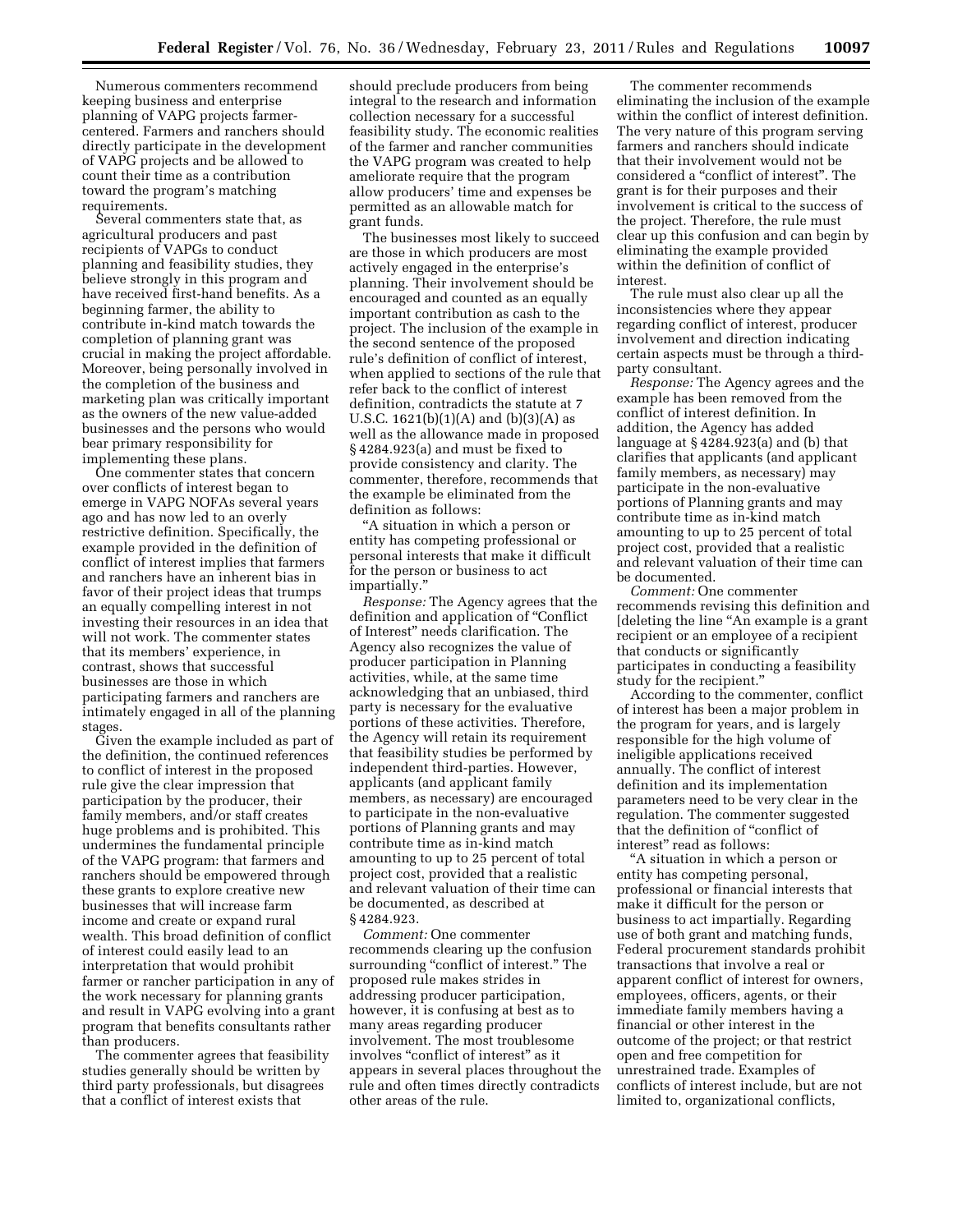noncompetitive practices, and support of costs for goods or services provided by a person or entity with a conflict of interest. Specifically, grant and matching funds may not be used to support costs for services or goods going to, or coming from, a person or entity with a real or apparent conflict of interest, including, but not limited to, owner(s) and their immediate family members. See § 4284.923(a) for one limited exception to this definition and practice for VAPG.''

According to the commenter, the suggested definition is consistent with Federal procurement standards that apply to VAPG, including 7 CFR part 3019 and 2 CFR part 230. An exception to the rule for limited applicant in-kind on BP and MP tasks is detailed in proposed § 4284.923(a), but the exception is not the rule, and conflict of interest should be clearly defined in the regulation.

*Response:* The Agency agrees and the definition has been revised for clarity, to remove the example, and to reference § 4284.923(a) and (b), which contain two limited exceptions to its implementation.

# *Day*

*Comment:* One commenter asks why day needs to be defined.

*Response:* The Agency agrees with the commenter and has revised the rule accordingly.

### *Emerging Market*

*Comment:* One commenter recommends the following revised definition:

Emerging market. A new or developing product, geographic, or demographic market that is new to the applicant or the applicant's product. To qualify as new, the applicant cannot have supplied this product, geographic or demographic market for more than two years at time of application submission.

The commenter states that the added clarification for "new" is necessary so that its interpretation is universal and it is not left open to subjectivity. The emerging market criterion only applies to agricultural producer groups, cooperatives, and majority controlled producer-based business venture type applicants as part of Project Purpose eligibility requirements.

*Response:* The Agency agrees with the commenter and has revised the rule accordingly.

# *Farm- or Ranch-based Renewable Energy*

*Comment:* One commenter states that the definition for Value-Added

Agricultural Product refers to ''farm or ranch based renewable energy,'' but does not offer a definition. The following definition clarifies what is eligible and ineligible renewable energy in this program. Although, given the new definition for agricultural commodity, (bodies of water), the commenter now questions whether hydro energy would be an eligible renewable energy product.

Farm- or Ranch-based Renewable Energy. An agricultural commodity that is used to generate renewable energy on a farm or ranch owned or leased by the independent producer applicant that produces the agricultural commodity. On-farm generation of energy from wind, solar, geothermal, or hydro sources are not eligible.

*Response:* The Agency agrees with the commenter and has added a definition to the rule.

## *Farmer or Ranch Cooperative*

*Comment:* One commenter recommends the following revised definition:

Farmer or rancher cooperative. A business owned and controlled by independent producers that is incorporated, or otherwise identified by the state in which it operates as a cooperatively operated business. The independent producers, on whose behalf the value-added work will be done, must be confirmed as eligible and identified by name or class.

The commenter stated that the added language instructs on the eligibility requirements that include: (1) The cooperative must be comprised of Independent producers (and not simply agricultural producers), a definition wherein lies primary applicant eligibility requirements for all four applicant types; and (2) the independent producers on whose behalf the work will be done must be identified. Because the regulation refers to the definitions for instruction on applicant eligibility requirements, all eligibility requirements must be stated in the definitions.

*Response:* The Agency agrees with the commenter and has revised the rule accordingly.

### *Feasibility Study*

*Comment:* One commenter states that the rule's definition of ''feasibility study'' contradicts the statute at 7 U.S.C. 1621(b)(3)(A) and would also contradict the proposed rule in § 4284.923(a), if modified as the commenter suggests. The commenter recommends the following conforming language be added to that definition to provide consistency and clarity:

Feasibility study: An analysis of the economic, market, technical, financial, and management capabilities of a proposed project or business in terms of the project's expectation for success. Applicants may use a qualified consultant to perform the feasibility study, in which case applicants and family members of applicants may participate in collecting data and providing input required by the qualified consultant in the development of a feasibility study and may either receive payment for their time or may count their time as an in-kind contribution of matching funds to the extent that the value of such work can be appropriately valued.

*Response:* The Agency disagrees with the commenter. The Agency's definition of Feasibility Study does not contradict the statute at 7 U.S.C.  $1621(b)(3)(A)$  or the eligible uses of grant and matching funds in § 4284.923(a).

*Comment:* One commenter states that, in the past, the qualified consultant has been an independent, third party without a conflict of interest. If that is still the intent, it would be helpful if that was listed in the definition.

*Response:* The Agency agrees with the commenter and the definition of Qualified Consultant has been revised to add reference to ''without a conflict of interest.''

## *Independent Producers*

*Comment:* One commenter states that requiring the producer retain ownership through the entire value-added process is often legally difficult to accomplish and may be undesirable for a number of reasons, such as the creation of legal liability during transportation, processing, etc. An agricultural producer should be free to part with ownership of the commodity at any stage during the value-chain provided the end result is an increase in profits and market share. The logic of this is recognized in an allowance of this kind of flexibility with handling MTVC proposals. It should also be offered for regular VAPG projects as well. If an eligible VAPG applicant can show their profits will be increased from a project, the stage at which ownership transfers should be irrelevant.

*Response:* The Agency disagrees with extending the ownership exception as suggested. The mid-tier value chain exception is relevant because of the required alliances and agreements that provide for mutually-beneficial distribution of revenue based on the agreed upon end-product and market. Agricultural producers applying without the benefit of this structure do not necessarily gain these benefits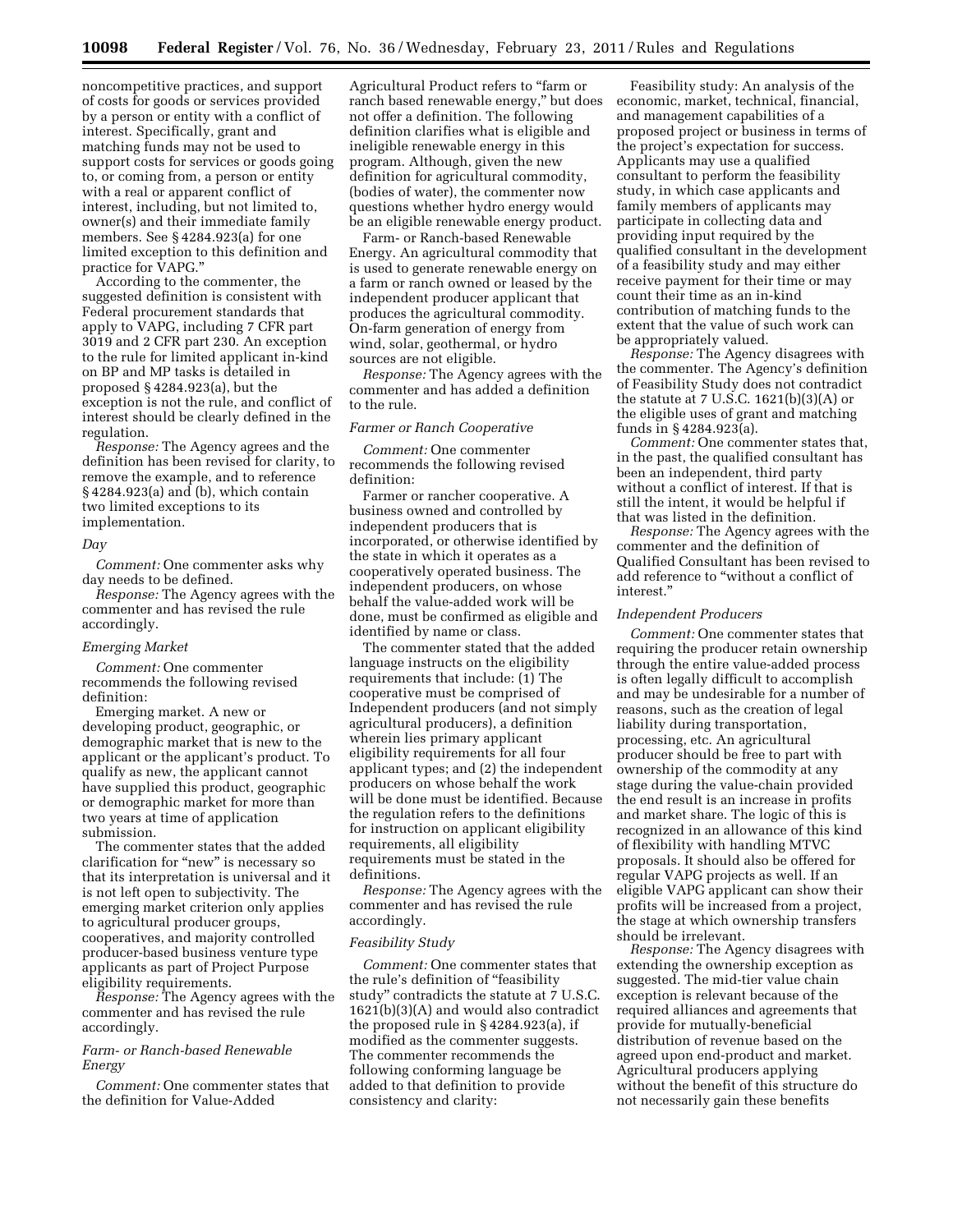where title changes hands before value is added and gains from that addedvalue realized.

*Comment:* One commenter recommends the following revised definition:

Independent producers.

(1) Individual agricultural producers or entities that are solely owned and controlled by agricultural producers. Independent producers must produce and own the majority of the agricultural commodity to which value will be added as the subject of the project proposal. Independent producers must maintain ownership of the agricultural commodity from its raw state through the production and marketing of the value-added product. Producers who produce the agricultural commodity under contract for another entity, but do not own the agricultural commodity or value-added product produced, are not considered independent producers. Entities that contract out the production of an agricultural commodity are not considered independent producers.

(2) A steering committee comprised only of specifically identified agricultural producers in the process of organizing one of the four program eligible entity types that will operate a value-added venture and that will be owned and controlled by those same agricultural producers identified in the steering committee at time of application, and will supply the majority of the agricultural commodity for the value-added project during the grant period.

(3) A harvester of an agricultural commodity that can document their legal right to access and harvest the majority of the agricultural commodity that will be used for the value-added product. Harvesters do not meet the Agricultural Producer definition and may only apply as an Independent Producer applicant type.

The commenter states that applicant ownership and control is the consistent language used throughout the program definitions and should be maintained in the independent producer definition. "Marketing," "agricultural commodity," and ''value-added product'' are conforming uses previously noted. Steering committees need to be included as eligible independent producer applicants, and Cooperative Programs determined to allow as eligible, formation of any one of the four applicant entity types from steering committee. Harvesters must be included as independent producers for eligibility, and can only apply as independent producers because they do not meet the Agricultural Producer definition requirements.

*Response:* The Agency agrees and has revised the rule as suggested by the commenter with the following exceptions. The revision of the Steering Committee portion should not restrict the Agency from granting prior approvals to changes in ownership structure which conform to eligibility requirements. Paragraph 2 has been revised as follows:

(2) A steering committee comprised of specifically identified agricultural producers in the process of organizing one of the four program eligible entity types that will operate a value-added venture and will supply the majority of the agricultural commodity for the value-added project during the grant period.

The Agency disagrees with the wording proposed regarding Agricultural Harvesters. All applicants must meet the definition of Agricultural Producer, which is inclusive of Agricultural Harvesters. A paragraph addressing harvesters has been added to read as follows:

(3) A harvester of an agricultural commodity that can document their legal right to access and harvest the majority of the agricultural commodity that will be used for the value-added product.

### *Local or Regional Supply Network*

*Comment:* One commenter proposes the following adjustments to the local or regional supply network definition.

Local or regional supply network: An interconnected group of entities through which agricultural based products move from production through consumption in a local or regional area of the United States. Examples of participants in a supply network may include agricultural producers, aggregators, processors, distributors, wholesalers, retailers, consumers, and entities that organize or provide facilitation services and technical assistance for development of such networks.

*Response:* The Agency agrees with the commenter and has revised the rule accordingly.

# *Locally-Produced Agricultural Food Product*

*Comment:* One commenter recommends the following revised definition:

Locally-produced agricultural food product. An agricultural food product, as defined in this subpart, that is raised, produced, and distributed in:

(1) The locality or region in which the final product is marketed, so that the total distance the product is transported is less than 400 miles from the origin of the product; or

(2) The State in which the product is produced.

The commenter states that this definition includes a reference to Agricultural Food Product, which they believe needs a definition of its own.

*Response:* The Agency agrees with the commenter and has revised the rule accordingly.

# *Majority-Controlled Producer-Based Business Venture*

*Comment:* One commenter recommends revising this term by deleting "venture", because the applicant must be a legal business entity and not a venture: Majority-controlled producer-based business.

*Response:* The Agency disagrees with the commenter and has retained the term as proposed because the ability to refer to activities beyond those specific to the grant allows for more precise communication.

# *Marketing Plan*

*Comment:* One commenter states that the statute at 7 U.S.C. 1621(b)(1)(A) and (b)(3)(A) clearly states that VAPG grants are to assist an eligible producer in developing a business plan for viable marketing opportunities or in developing strategies that are intended to create marketing opportunities for the producer. The definition contradicts the statute by granting consultants exclusive rights to awards for marketing plans. Moreover, this definition also directly contradicts the allowance in § 4284.923(a) for producers to count their time in developing marketing plans as in-kind matching contributions. Therefore, the commenter proposes that the definition be fixed to read: ''Marketing plan: A plan for the project that identifies a market window, potential buyers, a description of the distribution system and possible promotional campaigns.''

*Response:* The Agency disagrees. The definition of Marketing Plan is not inconsistent with the statute at 7 U.S.C.  $1621(b)(1)(A)$  and  $(b)(3)(A)$  or language on eligible uses of grant and matching funds in the proposed rule in § 4284.923(a).

### *Matching Funds*

*Comment:* One commenter states that applicant in-kind as an eligible match is not listed, though it is stated as being allowable for the development of business plans and/or marketing plans and suggests revising for greater clarity. The commenter requests guidance on determining appropriate valuation for applicant in-kind match.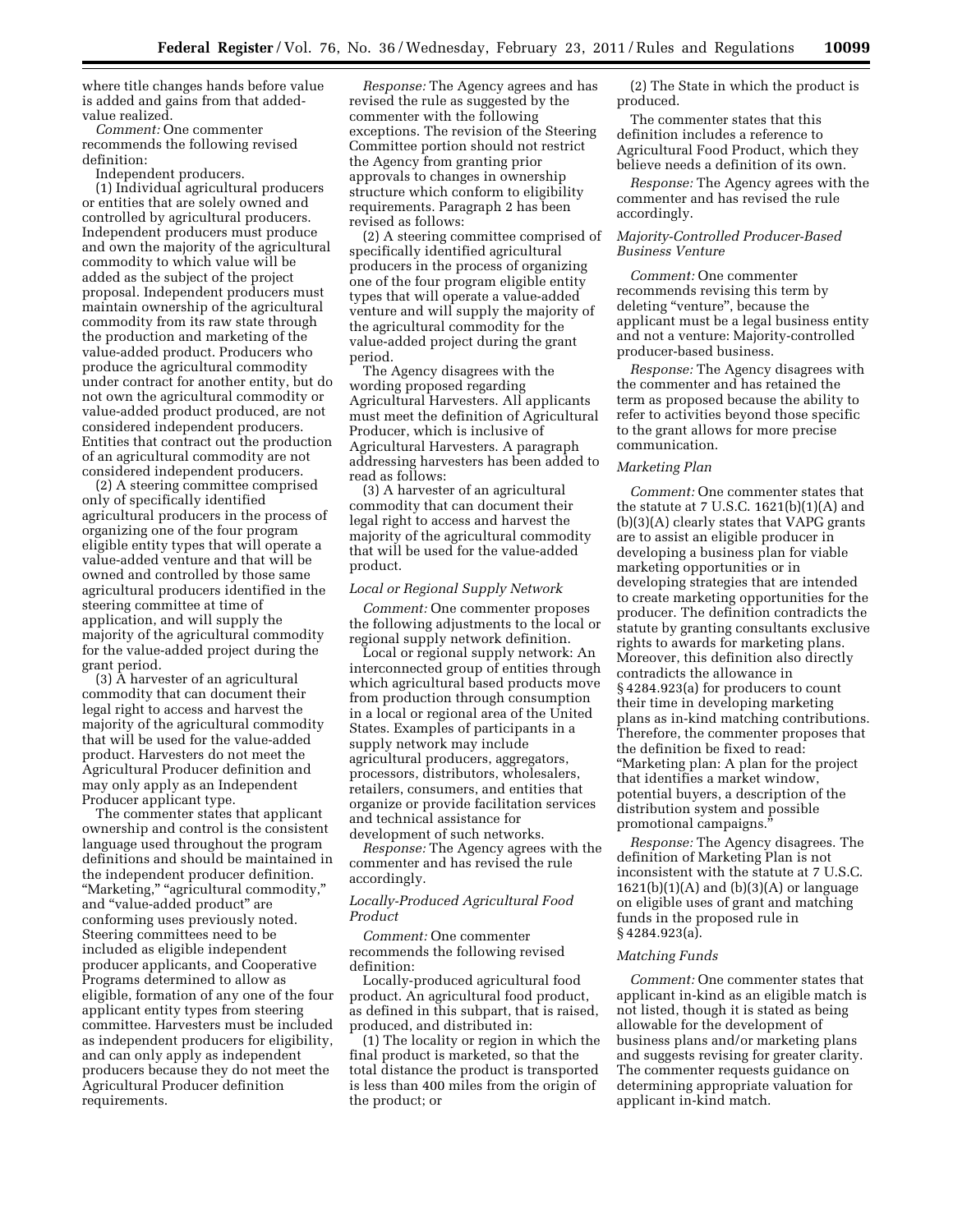*Response:* The Agency will provide guidance on the valuation of matching funds in the application package. *Comment:* One commenter suggests

the following revised definition: Matching funds. A cost-sharing

contribution to the project via confirmed cash or funding commitments from eligible sources without a real or apparent conflict of interest, that are used for eligible project purposes during the grant funding period. Matching funds must be at least equal to the grant amount, and combined grant and matching funds must equal 100 percent of the total project costs. All matching funds must be verified by authentic documentation from the source as part of the application. Matching funds must be provided in the form of confirmed applicant cash, loan, or line of credit, or provided in the form of a confirmed applicant or family member in-kind contribution that meets the requirements and limitations in § 4284.923(a); or confirmed third-party cash or eligible third-party in-kind contribution; or confirmed non-federal grant sources (unless otherwise provided by law). *See* examples of ineligible matching funds and matching funds verification requirements in §§ 4284.924 and 4284.931.

The commenter states that using the terms "real or apparent" conflict of interest is more consistent with Federal procurement standards and replaces the term, "potential" conflict of interest. Note, this definition has been significantly modified from the proposed rule definition to be consistent with the Agency intention to allow limited applicant in-kind contributions as match. Also, a significant amount of the proposed rule definition (examples) has been moved to § 4284.931 for ''verifying match funds.''

*Response:* The Agency agrees and the definition has been revised to include the allowance of limited applicant inkind contributions.

*Comment:* One commenter states that this paragraph is not, on the whole, a definition, but rather a set of substantive rule provisions that probably belong in the body of the rule rather than in the definition section. Mixing detailed operational provisions into a definition is generally not considered good rule writing practice. Second, and far more importantly, the omission of any mention of producer in-kind matches while specifically referencing thirdparty in-kind match clearly implies that applicant time is not an eligible match and, combined with the proposed rule's broadly defined conflict of interest

definition, will have a chilling effect on potential farmer and rancher applicants.

To be consistent with the allowance in § 4284.923(a), the rule must clearly state that producer time, travel expenses, purchased materials, and other expenses incurred working on the project are eligible in-kind matching contributions for grants and do not present a conflict of interest. Therefore, the commenter recommends the following modifications to the definition:

Matching funds: ''A cost-sharing contribution to the project via confirmed cash or funding commitments or via anticipated in-kind contributions from eligible sources without a conflict of interest that are used for eligible project purposes during the grant period. Eligible matching funds include confirmed applicant cash, loan or line of credit, non-Federal grant sources (unless otherwise provided by law), and eligible in-kind contributions, and third party cash or eligible thirdparty in-kind contributions. Matching funds must be at least equal to the grant amount, and combined grant and matching funds must equal 100 percent of the total project costs. All eligible cash and in-kind matching funds contributions must be spent on eligible expenses during the grant period, and are subject to the same use restrictions as grant funds.''

*Response:* The Agency has revised the definition of Matching Funds to include allowance of limited applicant in-kind matching contributions.

*Comment:* One commenter asks why matching funds can only be provided by ''eligible sources without a conflict of interest.'' Doesn't providing matching funds create an inherent conflict of interest? It appears that by adding the ''without a conflict of interest'' restriction, it conflicts with many other parts of the definition. For instance, the applicant would have a conflict of interest, yet the definition states that applicant cash is permissible.

*Response:* The Agency disagrees with the commenter. The matching funds requirement does not constitute an inherent conflict of interest.

*Comment:* One commenter states that text in the proposed rule concerning conflict of interest, in-kind contributions, and matching funds is confusing and contradictory to other text and needs to be consistent. The commenter points to the following text:

• Also, note that in-kind matching funds may not be provided by a person or entity that has a conflict of interest or an appearance of a conflict of interest. (proposed § 4284.924)

• Matching funds must be from eligible sources without a conflict of interest and without the appearance of a conflict of interest. (proposed § 4284.931(b)(4)(ii))

• Matching funds must be provided in the form of confirmed applicant cash, loan, or line of credit; or confirmed third-party cash or eligible third-party in-kind contribution. (proposed § 4284.931(b)(4)(v))

• Examples of ineligible matching funds include funds used for an ineligible purpose, contributions donated outside the proposed grant period, third-party in-kind contributions that are over-valued, expected program income at time of application, or instances where the potential for a conflict of interest exists, including applicant in-kind contributions in § 4284.923(a). (proposed § 4284.931(b)(4)(vi))

The commenter specifically asks: Is applicant match ineligible as a matter of being a conflict of interest (as inferred here) or is it allowed as states in § 4284.923(a)?

*Response:* The Agency agrees with the commenter that the proposed text as given is confusing. The Agency has revised § 4284.923(a) and (b) to include limited applicant in-kind match. In addition, the Agency has revised § 4284.924 to make the rule clearer.

#### *Medium-Sized Farm*

*Comment:* One commenter states that the final rule should provide a more reasonable definition of medium-sized farms and ranches. The proposed rule defines the medium-sized farms and ranches as those with average annual sales between \$250,000 and \$700,000. The commenter recommends the following amendment to the mediumsized farm definition: ''Medium-sized farm: A farm or ranch that has averaged between \$250,001 and \$1,000,000 in annual gross sales of agricultural products in the previous three years.''

According to USDA data, all sales classes above \$5,000 and below \$1,000,000 are declining in numbers. The proposed rule defines small farms as those with sales below \$250,000. The sales classes between \$250,000 and \$1,000,000 are the so-called ''disappearing middle'' of agriculture that Secretary Vilsack has so eloquently addressed in his public speeches. This is the segment of agriculture perfectly tailored for the VAPG program and its value-added income opportunities. While nearly 60 percent of the total value of agricultural production is captured by farms of over \$1 million in sales, the disappearing middle still represents a substantial amount of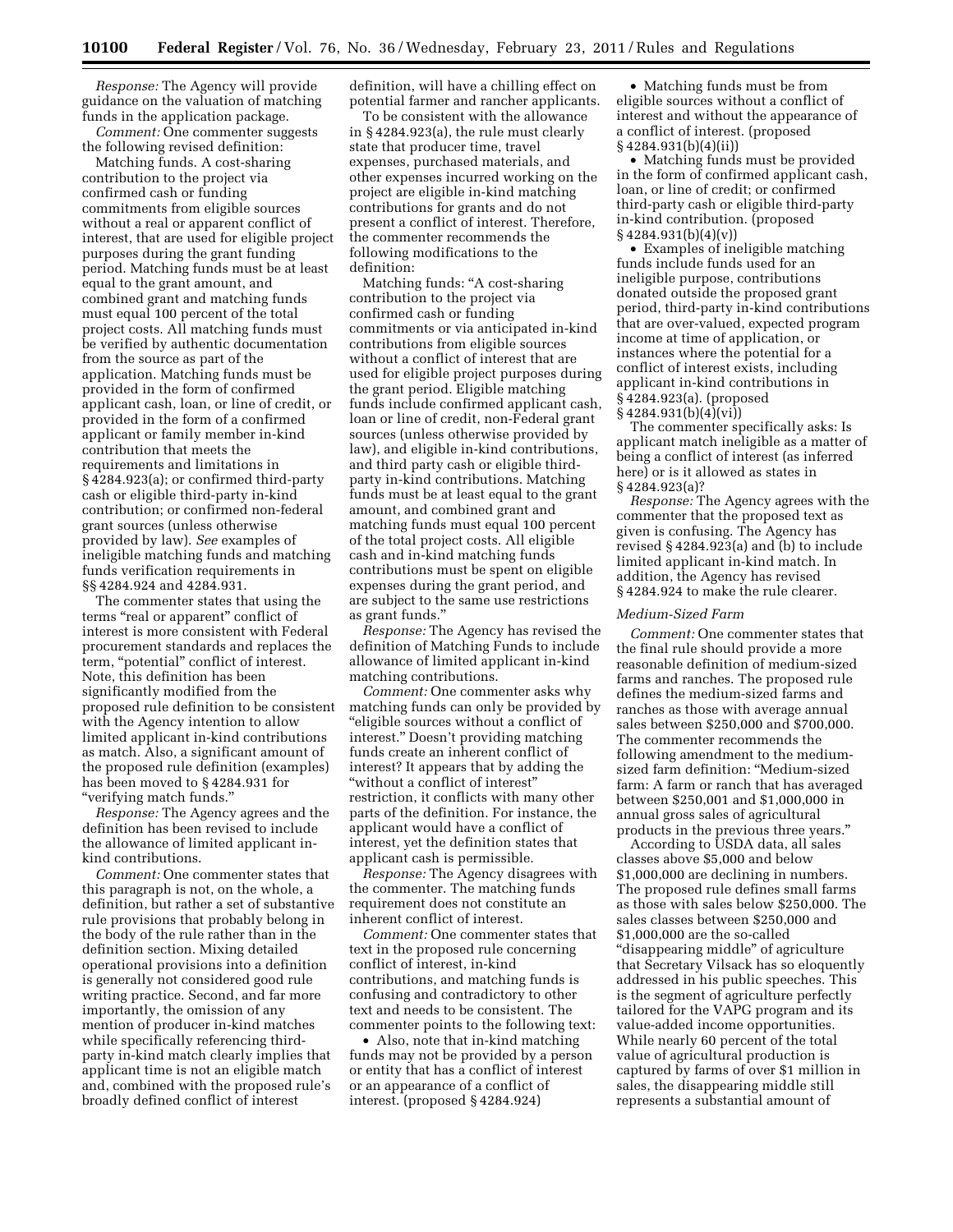production—25 percent but declining and a large number of total producers.

They are well-situated, as the Secretary repeatedly points out, to take advantage of value-added opportunities in local and regional food systems and in bioenergy and bioproducts. While their ability to compete in the raw, undifferentiated commodity market is unlikely to be a path to survival and prosperity without further farm consolidation and the lost economic opportunity that goes with it, competing in the value-added market can be a good bet for these farms. It is reasonable to expect that those farms with successful value-adding enterprises are more likely than others to be in that higher profit margin category. From a family farm and rural development perspective, policy, including the VAPG program, should do everything it can to increase their numbers.

The higher the reliance on on-farm income, the more important valueadding strategies become. Targeting the program's small and medium-sized family farm priority toward the larger small farm class plus the disappearing middle makes a great deal of sense. These farms rely on farm income for a majority of household income, but need to tap into value-adding enterprises and markets to secure a long-term financial future.

Creating a single farm size threshold for all of agriculture is a difficult proposition given the great diversity of U.S. agriculture. For instance, specialty crop and dairy farms have a much higher percentage of farms over the \$1 million sales threshold than the rest of agriculture and for both the vast majority of production comes from those largest farms. While the \$700,000 threshold in the proposed rule might be roughly adequate for grain farms, and far more than adequate for poultry farms, it is significantly too low for dairy and produce farms. While one could imagine a more complex rule with thresholds that vary by type of farm, if the final rule sticks with a single threshold, it is important that it works and makes sense for agriculture as a whole. While not perfect, the \$1 million threshold is more defensible than the proposed rule's \$700,000.

One commenter proposes that the average annual gross sales be between \$250,001 and \$750,000, so that it matches the SBA's size standard for crop and animal production.

One commenter states that \$500,000 is more appropriate for the upper limit. The commenter states that anything over \$500,000 would be considered large by the majority of farmers and the farm industry in their region/area. The

majority of farm or ranch producer's income will be below \$250,000. Keeping the upper limit at \$700,000 could make it more difficult for a medium size farm to compete for VAPG funding, if that \$700,000 farm income was really a feasible and viable operation.

One commenter suggests that the current definition of ''mid-size farmer'' (*i.e.,* gross farm income up to \$750,000) is an appropriate standard, and should be maintained. The segment of production agriculture in the Midwest that has experienced greatest contraction is the "ag in the middle", independent ''family farm scale'' farmers that try to make a full time living, typically in commodity agriculture. This group would most benefit from valueadded strategies because they typically already have production ability, and using value-added strategies (individually or as members of a co-op or LLC) would provide a useful hedge to their income. In the Midwest, a \$750,000 operation would only represent a dairy operation of a 200 cow dairy (23,000 lb herd average, \$17/cwt), or a 1250 acre commodity crop operation (corn at \$3/bushel, 200 bushel/acre yield). Neither of these size operations are "big" by modern standards, yet they are the size operation that is being lost the fastest. Providing support to this scale of operation maintains working families on the land, independent ownership in the supply chain, and supports rural economies.

*Response:* It is the position of the Agency that the ''\$1 million average annual gross sales of agricultural commodities in the previous three years'' is more consistent with expert commentary on the subject of "agriculture in the middle," and is consistent with the Agency prerogative to be more inclusive. The upper limit of gross sales for a medium sized farm will be changed to \$1,000,000.

# *Mid-Tier Value Chain*

*Comment:* One commenter asks if the only type of eligible applicant is an independent producer. The commenter suggests expanding this text for clarification purposes to include all eligible applicant types (*e.g.,* APG, Cooperative, and MCPBBV).

The commenter adds that **Federal Register** Vol. 74, No. 168, 9/1/2009 (45168–9) explicitly states that all 4 producer types are eligible for the Mid-Tier Value Chain and suggests revising the Definition section for Mid-Tier Value Chain to reflect this. The commenter states that independent producers have hesitated to be the applicant as that person then must bear

the entire tax burden related to the grant (though the grant will most likely benefit multiple producers). If other members of the supply network were able to be listed as co-applicants, the tax burden could be shared.

*Response:* The mid-tier value chain applicant must be one of the four eligible applicant types and the project eligibility requirements at § 4284.922 have been revised accordingly. Other members of the supply network may not be listed as co-applicants, but should be referenced in accordance with project eligibility requirements.

*Comment:* One commenter states that the final rule should make small improvements to the mid-tier value chain provisions to ensure maximum responsiveness and effectiveness. The rules should be written in a way that is properly descriptive of what characterizes these marketing relationships without inadvertently precluding non-traditional marketing alliances that achieve the desired result of increasing markets for producers and improving their ability to achieve fair prices. For instance, mid-tier value chains may include non-profit organizations that provide aggregation, processing, or transportation services for producers to facilitate sales to local institutions and markets. Community supported agriculture projects are sometimes organized by an individual producer acting on behalf of and with the support of allied farmers or ranchers to market of their aggregated product to institutional and other emerging markets. As various kinds of mid-tier value chains like those above are still emerging, the final rule should be as inclusive and flexible as possible.

The commenter proposed the following small adjustments to the midtier value chain definition.

Mid-tier value chain: Local and regional supply networks that link independent producers with businesses and cooperatives that market valueadded agricultural products in a manner that:

(1) Targets and strengthens the profitability and competitiveness of small and medium-sized farms and ranches that are structured as a family farm; and

(2) Obtains agreement from eligible individual producers or an eligible agricultural producer group, farmer or rancher cooperative, or majority controlled producer-based business venture that is engaged in the value chain on a marketing strategy.

(3) For mid-tier value chain projects the Agency recognizes that, in a supply chain network, a variety of raw agricultural commodity and value-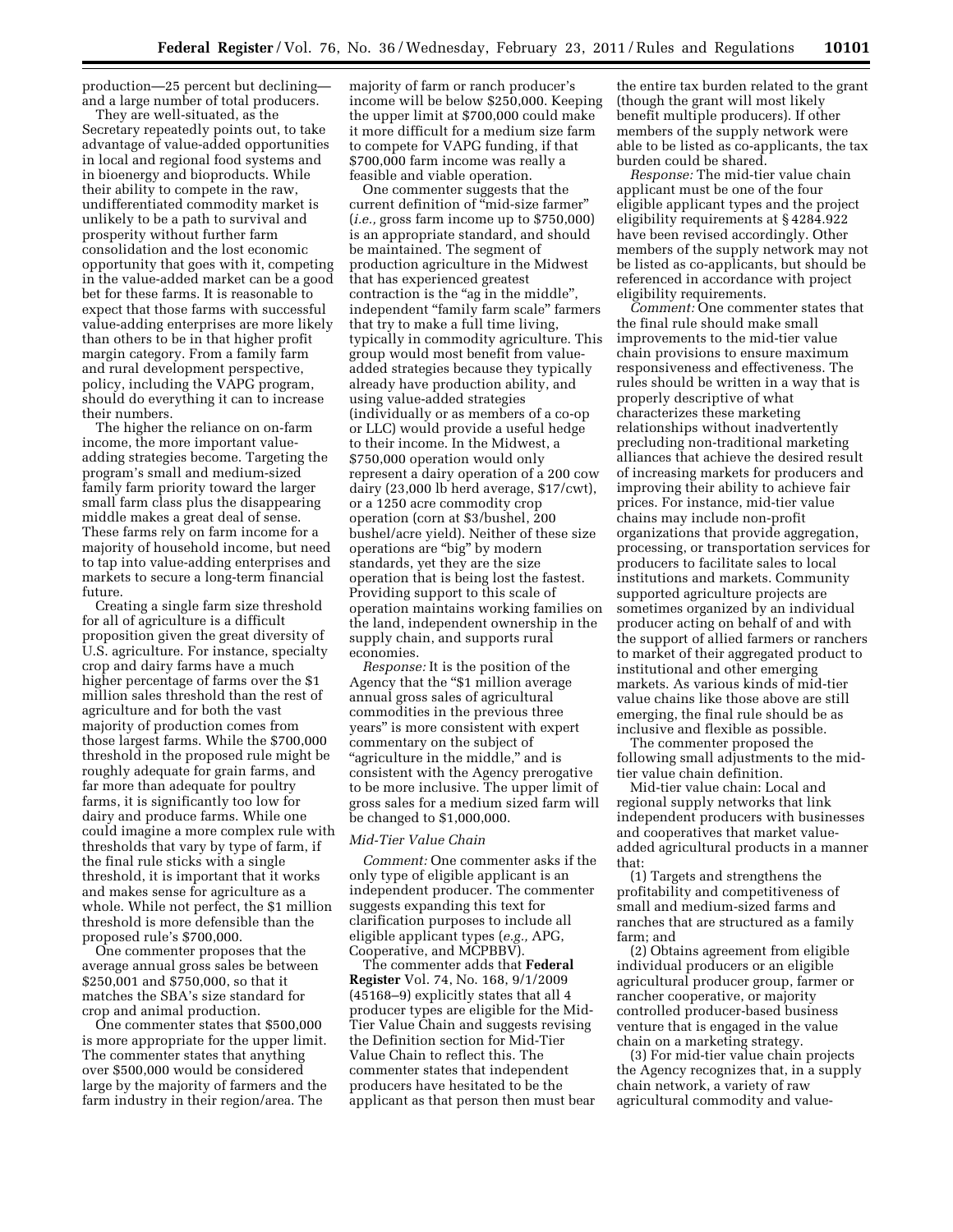added product ownership and transfer arrangements may be necessary. Consequently, applicant ownership of the raw agricultural commodity and value-added product from raw through value-added is not necessarily required, as long as the mid-tier value chain proposal can demonstrate an increase in customer base and an increase in revenue returns to the applicant producers supplying the majority of the raw agricultural commodity for the project.

*Response:* The Agency agrees and recognizes that mid-tier value chains are intended to be relatively flexible and inclusive of many types of entities that can facilitate and find mutual benefit in partnership. The Agency has revised the eligibility requirements at § 4284.922 for Mid-Tier Value Chain to include nonprofit organizations as possible participants.

*Comment:* One commenter recommends clarifying the definition to indicate that a minimum of two small/ medium-sized farms must benefit from the MTVC project and that the eligibility requirement of ownership of raw commodity through to the VA product is waived only for MTVC projects.

*Response:* The Agency disagrees with the first item because it is inconsistent with statutory language. The Agency agrees with the commenter on the second item and has revised the rule accordingly.

# *Planning Grant*

*Comment:* One commenter states that this definition makes clear that planning grants are to be used to develop a feasibility study which may include a business and/or marketing plan. The statute provides for two types of grants, one to perform feasibility studies and one for working capital. Clearly what the Agency and the proposed rule refer to as planning grants are the first of the two statutory grant strategies. The statute directs the Agency to make grants to producers to perform feasibility studies and develop business plans. Thus, the statute requires the Agency to make planning grants to producers who in turn will perform feasibility studies and development business plans.

The "planning grant" definition must be changed to conform to the statute at 7 U.S.C. 1621 1621(b)(1)(A) and (b)(3)(A) and to clarify that these grants are designed to benefit producers who by statute may perform the feasibility study. The commenter supports the notion that use of a "qualified (thirdparty) consultant'' may be strongly encouraged. Applicant producers should have the option to hire

consultants, and should be encouraged to do so, but they cannot be required to do so by rule.

Otherwise the rule is in direct conflict with the statute.

The commenter recommends the following definition: Planning grant: ''A grant to facilitate the development of a defined program of economic planning activities to determine the viability of a potential value-added venture, and specifically for the purpose of paying for a qualified (third-party) consultant including to conduct and develop a feasibility study, business plan, and/or marketing plan associated with the processing and/or marketing of a valueadded agricultural product. A planning grant may be used in whole or in part for the purpose of paying for a qualified third party consultant. Use of third party consultants is strongly encouraged.''

*Response:* The Agency disagrees with the commenter. The statute provides that grants are made to eligible applicants to "assist" in the development of feasibility studies, marketing plans, business plans and the definition of Planning Grant is consistent with statute.

#### *Pro Forma Financial Statement*

*Comment:* One commenter recommends revising this definition to require a minimum of three years for the projections included in the statement. The commenter states that standard business practice for financial projections for a new venture is a minimum 3 years, and is often between 5–10 years. A 3-year minimum standard for financials is appropriate for VAPG ventures that may then move on to use working capital funding for a 3-year project.

*Response:* The Agency agrees with the commenter and has revised the rule accordingly.

# *Produced in a Manner That Enhances the Value of the Agricultural Commodity*

*Comment:* One commenter states that the term ''produced in a manner that enhances the value of the agricultural commodity, which is used in the Value-Added Agricultural Product definition, needs to increase understanding and implementation for this important product eligibility category (1 of the 5) in order to mitigate product eligibility problems or interpretations that have presented during the history of the program (pot-in-pot produce, T-bar grape vine, plugs, container grown trees: all previous products that were ultimately (and correctly) deemed ineligible due to not meeting a

differentiated agricultural production eligibility standard that demonstrated added value to the product). According to the commenter, without a definition for this term, its interpretation will be left open to many various reviewers across the United States and will be applied in a non-uniform manner. The National Office will be called upon continuously to discern eligibility on a case-by-case basis, which is very inefficient. Eligibility for this category should rely upon differentiated or nonstandard agricultural production practices that are demonstrated in the application using a quantifiable comparison with products produced in the standard manner.

*Response:* The Agency agrees with the recommendation and has added a definition for this term.

# *Project*

*Comment:* One commenter recommends revising the definition of "project" to refer to "eligible" activities.

*Response:* The Agency agrees with the suggested edit and has revised the definition as suggested.

#### *Rural Development*

*Comment:* One commenter states that the term needs to be moved in the rule for proper alphabetizing.

*Response:* The Agency has placed this term in alphabetical order.

# *Socially Disadvantaged Farmer or Rancher*

*Comment:* One commenter states that a provision reserving a portion of VAPG funding for members of socially disadvantaged groups that was introduced in 2009 is continued in the 2010 proposed rules. According to the commenter, this provision raised a question last year as to whether the qualifying 51 percent all had to belong to the same socially disadvantaged group or could belong to different groups (*e.g.,* qualified ethic groups, Caucasian females). USDA staff had no firm guidance on this last year, which is understandable for a new rule. The commenter would like to see it clarified in the 2010 rules. The 2009 rules states that the 51 percent was decided by head count rather than ownership share; the proposed 2010 rule seems more ambiguous.

*Response:* The statute provides a reservation of funding for projects ''to benefit'' Socially Disadvantaged Farmers and Ranchers. It is the position of the Agency that an applicant must meet the statutory definition of Socially-Disadvantaged Farmer or Rancher to qualify for reserved funding. Therefore, the applicant must be an individual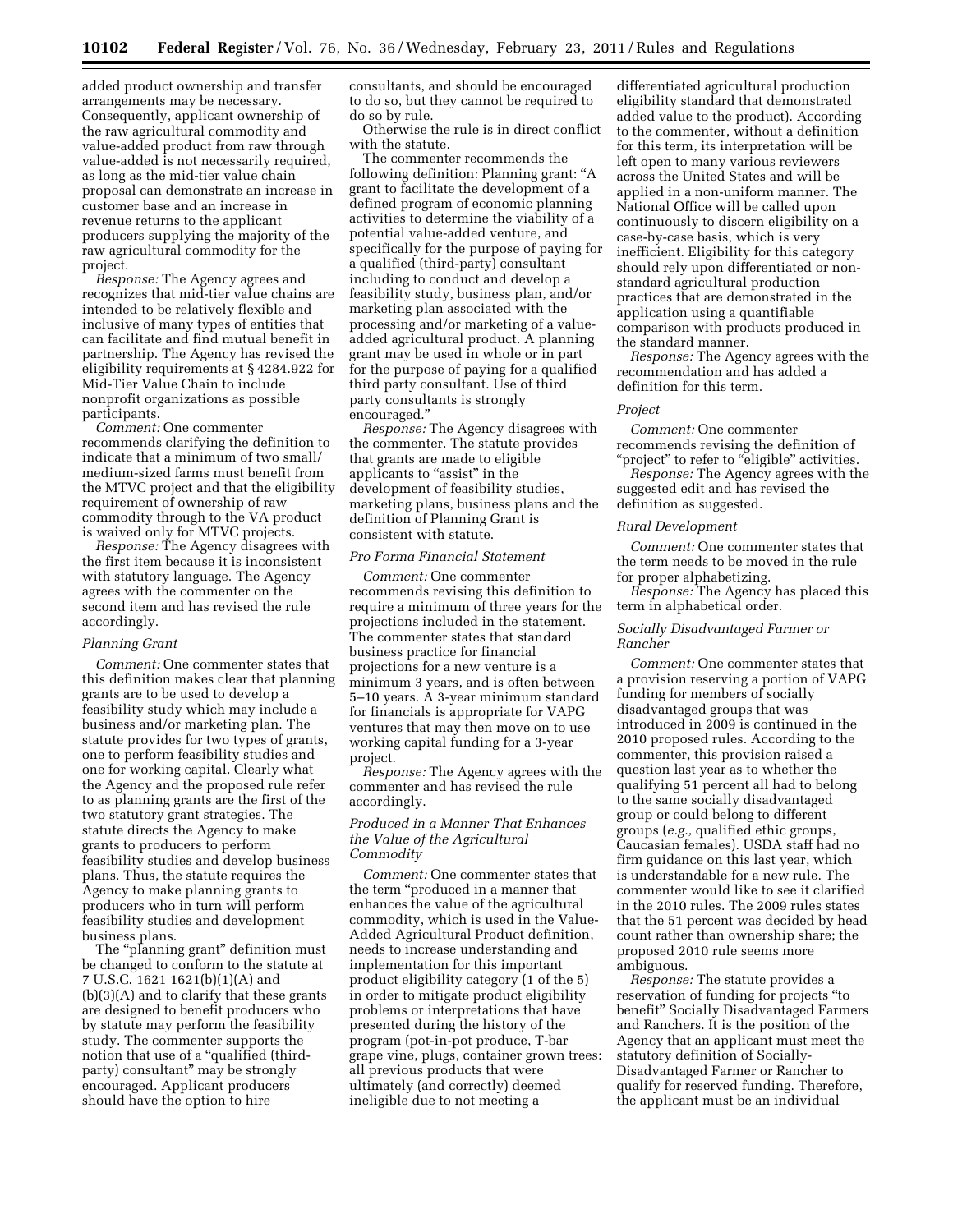independent producer or an entity comprised of 100 percent Socially-Disadvantaged Farmers or Ranchers.

The statute also gives priority to projects that ''contribute to increasing opportunities'' to Socially Disadvantaged Farmers or Ranchers. This priority is implemented through the award of additional points in the scoring process. It is the position of the Agency that entities comprised of at least 51 percent Socially-Disadvantaged Farmers or Ranchers are eligible to receive priority points. The Socially-Disadvantaged Farmer or Rancher members of such an entity do not have to be members of the same Socially-Disadvantaged group.

*Comment:* One commenter notes that the definition of socially-disadvantaged farmers and ranchers includes a 51 percent threshold for group applications. While there are a number of producer cooperatives that are made up exclusively or almost exclusively of socially disadvantaged farmers and ranchers, the commenter does not know of any cooperatives or businesses that consist exclusively of beginning producers. The needs and realities of the two groups are distinct. A majority of members of socially disadvantaged producer groups and co-ops often have many years of agricultural experience and can work with any beginning producers in the group.

So while a 51 percent standard makes sense for socially-disadvantaged groups, it does not make sense for beginning farmers and ranchers. Rules, to be effective, must reflect the facts on the ground and not some nonexistent ideal world. Moreover, mentoring by more experienced farmers is a need and an opportunity specific to enterprises including beginning farmers and ranchers which also makes the 25 percent threshold for beginners an appropriate measure to qualify a project for this reserved fund.

The commenter prefers to leave the specific threshold to the annual, iterative NOFA process, so the Agency and the public can learn from experience about what works best to ensure the intent of Congress is fulfilled. If that route is chosen, the language of the NOFA must be crystal clear about the 25 percent standard and not preclude a reasonable result by way of a super restricted definition.

*Response:* The statute provides a reservation of funding for projects ''to benefit'' Beginning Farmers and Ranchers. It is the position of the Agency that an applicant must meet the statutory definition of Beginning Farmer or Rancher to qualify for reserved funding. Therefore the applicant must

be an individual independent producer or an entity comprised of 100 percent Beginning Farmers or Ranchers.

The statute also gives priority to projects that ''contribute to increasing opportunities'' to Beginning Farmers or Ranchers. This priority is implemented through the award of additional points in the scoring process. It is the position of the Agency that entities comprised of at least 51 percent Beginning Farmers or Ranchers are eligible to receive priority points.

# *Value-Added Agricultural Product*

*Comment:* One commenter recommends deleting "or product" from this term, as the commenter recommends combining the terms ''agricultural commodity'' and "agricultural product" and labeling them as ''agricultural commodity''.

*Response:* The Agency agrees with the suggested edit and has revised the definition as suggested.

#### *Venture*

*Comment:* One commenter recommends adding ''and its valueadded undertakings'' to this definition. The commenter states that the venture includes the value-added undertakings and is not limited to the business alone. However, the venture may include initiatives that are not grant or valueadded project eligible, hence, the ''other related activities.

*Response:* The Agency agrees with the suggested edit and has revised the definition as suggested.

### *Environmental Requirements (§ 4284.907)*

*Comment:* Two commenters suggest, in reference to working capital grants, replacing reference to Form RD 1940–22 with Form RD 1940–20. The commenters note that, for other Agency applications, the applicant provides Form RD 1940–20, and the Agency completes Form RD 1940–22.

*Response:* The Agency has revised this section to refer to Form RD 1940– 20, rather than Form RD 1940–22.

# *Application Windows and Deadlines (§ 4284.915(d)(2))*

*Comment:* One commenter states that the proposed rule indicates that the annual application period must be open within 60 days of the due date. However, due to the requirement to submit an independent feasibility study and business plan that is specific to the proposed project with working capital proposals, a 90-day application period seems more appropriate. This would allow for better and less costly studies,

and be less likely to dissuade some applicants from applying.

Two commenters recommend providing a 90-day notice rather than a 60-day notice. One of the commenters states that, providing a 90-day notice is more useful to producers than a 60 day notice. While the existence of a fixed annual application deadline would allow farmers and support systems to be planning for applications throughout the year, the commenter's experience is that most new applicants only hear about the program once it is announced. Having the longer time frame helps increase the pool of eligible and qualified applicants, plus providing adequate time to adjust to any new changes in the annual NOSA.

The other commenter states that, due to the requirement to submit an independent feasibility study and business plan that is specific to the proposed project with working capital proposals, a 90-day application period seems more appropriate. This would allow for better and less costly studies, and be less likely to dissuade some applicants from applying.

One commenter notes that the **Federal Register** (Vol. 74, No. 168, 9/1/2009) states: ''This notice announces the availability of approximately \$18 million in competitive grants for FY 2009 to help independent agricultural producers enter into or expand valueadded activities, with the following clarifications and alterations: (8) provides a 90-day application period.'' The commenter asks, going forward, will the 90-day period become standardized?

One commenter requests that the application period be open for 90-days to allow us the maximum amount of time to properly prepare and submit our grant request.

One commenter states that much more critical for the improvement of the VAPG program is not the date applications are due, but that the application window for applications will always be sufficiently long to allow applicants to develop good proposals. Thus, the rule should require that not less than 90 days be allowed from the time Rural Development invites applications to the time Rural Development closes its application window. The commenter further states that the proposed rule's provision that applications be submitted each year on or before March 15 is unwise. There is no way to assure this date will always be honored based on the experiences of any given fiscal year. The commenter states that the rule should state that application dates will be set by Rural Development annually via **Federal**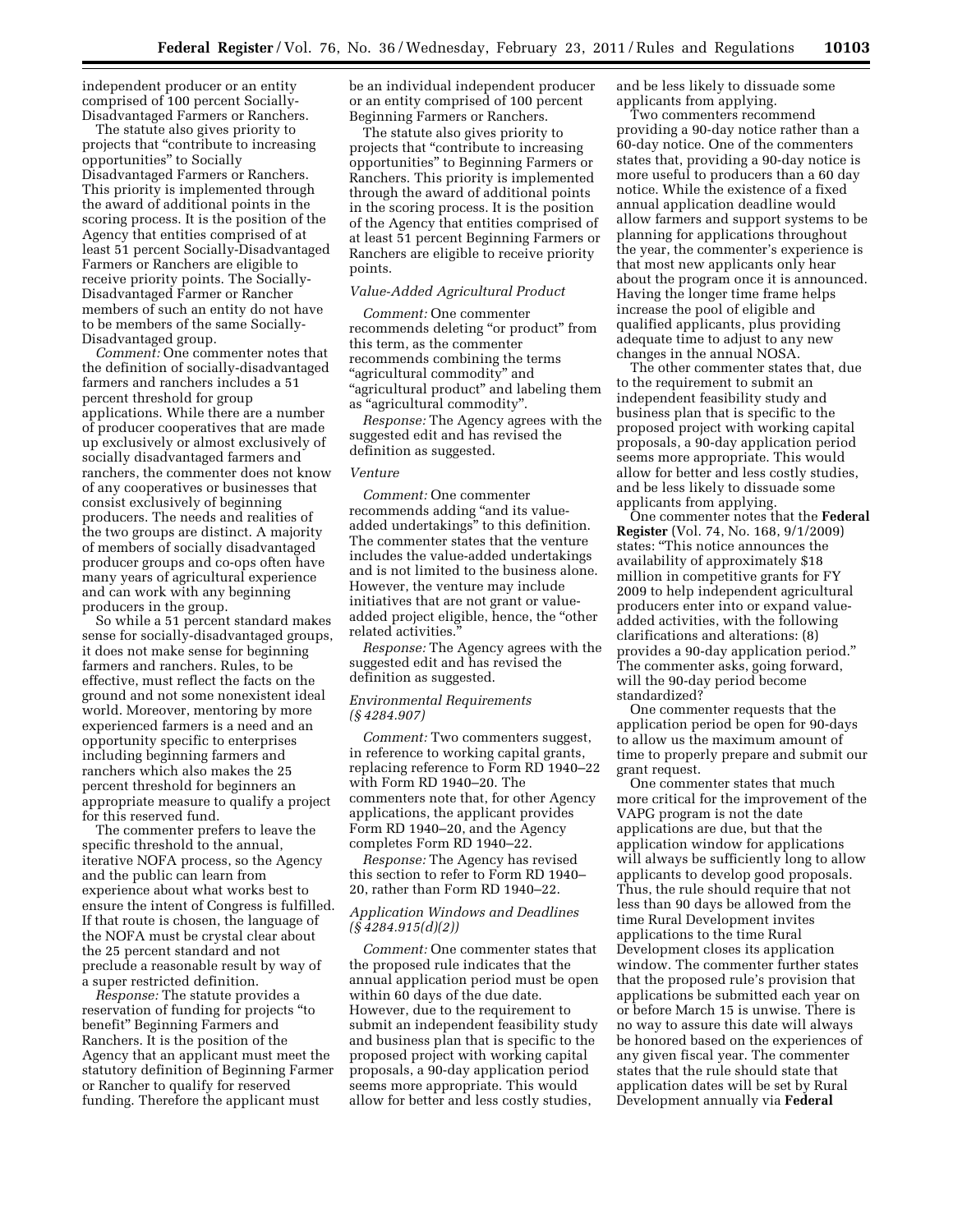**Register** notice or in RD Instruction 1940–L.

*Response:* The Agency agrees that there should be at least a 60-day application window, but will provide notification via the annual NOFA rather than revising the rule text.

# *Applicant Eligibility (§ 4284.920)*

*Comment:* One commenter believes that the definition of ''beginning farmer or rancher,'' as it applies to group proposals, should be changed to fix a very serious problem with the proposed rule and suggests language for this. If the Agency does not change the definition, then the commenter recommends the following language be added under § 4284.920, as a new paragraph(c) as follows and re-designate the remaining sections accordingly:

(c) Beginning farmers or ranchers. To qualify for the priority for projects that contribute to opportunities for beginning farmers or ranchers or for the reserved fund for projects that benefit beginning farmers or ranchers, an applicant that is an agricultural producer group, a farmer or rancher cooperative, or a majority-controlled producer-based business venture must be comprised of at least 25 percent beginning farmers or ranchers.

*Response:* The statute provides a reservation of funding for projects ''to benefit'' Beginning Farmers and Ranchers. It is the position of the Agency that an applicant must meet the statutory definition of Beginning Farmer or Rancher to qualify for reserved funding. Therefore, the applicant must be an individual independent producer or an entity comprised of 100 percent Beginning Farmers or Ranchers.

The statute also gives priority to projects that ''contribute to increasing opportunities'' to Beginning Farmers or Ranchers. This priority is implemented through the award of additional points in the scoring process. It is the position of the Agency that entities comprised of at least 51 percent Beginning Farmers or Ranchers are eligible to receive priority points.

*Comment:* One commenter requests that the VAPG program not have a requirement to list owners and owners of owners. The commenter states that, when this requirement was in place in the past, it precluded them from applying for a grant at all. As a marketing association with nearly 400 members, the commenter states it is impossible for them to provide this information and hope this requirement will not be part of the upcoming grant program.

*Response:* The Agency has revised the definition of Farmer or Rancher

Cooperative, Agricultural Producer Group and Independent Producer to allow members of applicant entities to be identified by individual name or by class.

*Comment:* One commenter applauds the Agency for eliminating previous language requiring cooperatives to identify all members of the cooperative. The rule as currently proposed provides reasonable eligibility requirements for cooperatives to apply for VAPG funding. Previous language should not be introduced in the final rule that would add the burdensome requirement of providing the names, addresses, etc. of all co-op members.

*Response:* As noted in the response to the previous comment, the Agency has revised the definitions of Farmer or Rancher Cooperatives to allow members of applicant cooperatives to be identified by individual name or by class.

# *Type of Applicant—Independent Producer (§ 4284.920(a)(1))*

*Comment:* One commenter states that they have no written record of why they did not qualify for the VAPG, the awards for which were recently announced in late May 2010. The commenter states that, as a commercial fishing operation, they could not qualify for any of the 15 points associated with criteria, "Type of Applicant." This disqualification makes it extremely difficult, if not impossible, for commercial fishing families to earn sufficient points to win an award, though they were invited to apply. The criterion represents the largest block of points of any of the criteria. The fact that fishing families cannot receive these points is never mentioned in the application. The commenter states they spent months writing their grant; time they would not have spent had this crucial fact been made at all apparent. Without the benefit of actually reading the critique, it is their understanding that commercial fishing people are considered 'harvesters' not 'producers,' or some such hair-splitting that struggles to make meager sense. Therefore, they cannot be considered, as a ''medium-sized farm or ranch that is structured as a family farm.'' Though water-based, commercial fishing families take as much care, attention and nurturance to their surroundings as any land-based agricultural operation. The Alaska salmon industry was first in the nation to receive the Marine Stewardship Council award for sustainable management of this precious national resource. That coveted award is proof positive that the fishing families foster and protect this resource with all

the passion of a land based farm operation.

In addition, the commenter feels they fully qualify as a 'family farm' as defined in the context of the VAPG. The VAPG definition of a family farm is as follows; ''A Family Farm produces agricultural commodities for sale in sufficient quantity to be recognized as a farm and not a rural residence, owners are primarily responsible for daily physical labor and management, hired help only supplements family labor, and owners are related by blood or marriage or are immediate family.''

The commenter states their fishing boat is most assuredly not a recreational vessel, but a ''machine shop on the water.'' The commenter and her husband are the primary owners and operators, working year around to keep the business afloat. They do hire seasonal helpers, but their labor is temporary and highly seasonal. The commenter states that she and her husband are related by 33 years of marriage and cannot understand why they would be considered anything other than a "family farm."

*Response:* It is Agency practice to provide feedback to applicants determined ineligible or which were unsuccessful in competition. Failure to do so was an oversight. The ''Type of Applicant'' category provided priority points for applicants that could document that they were Beginning Farmers or Ranchers, Socially-Disadvantaged Farmers or Ranchers, or proposing a Mid-Tier Value Chain. The Agency's position has been that Agricultural Harvesters, though considered Independent Producers, do not meet the definition of Farmer or Rancher.

*Comment:* One commenter notes that, in the past, eligible grantees have included such producers as fishers and forest gatherers. The commenter recommends that this be clearly reaffirmed in the new rule—it is implied, perhaps, but not clearly stated.

The commenter states that the proposed rule continues the requirement that every owner of the agricultural producer entity themselves be involved in farming. According to the commenter, this is a very unrealistic requirement. Recent USDA studies have noted that successful farms frequently rely on nonfarm income. Furthermore, family farms invariably become divided in their ownership among members who farm and members who retain a link to the farm but have moved off the farm. Therefore, the commenter recommends that the rule be revised to a simple requirement that the farm be operated by at least one owner of the farm entity.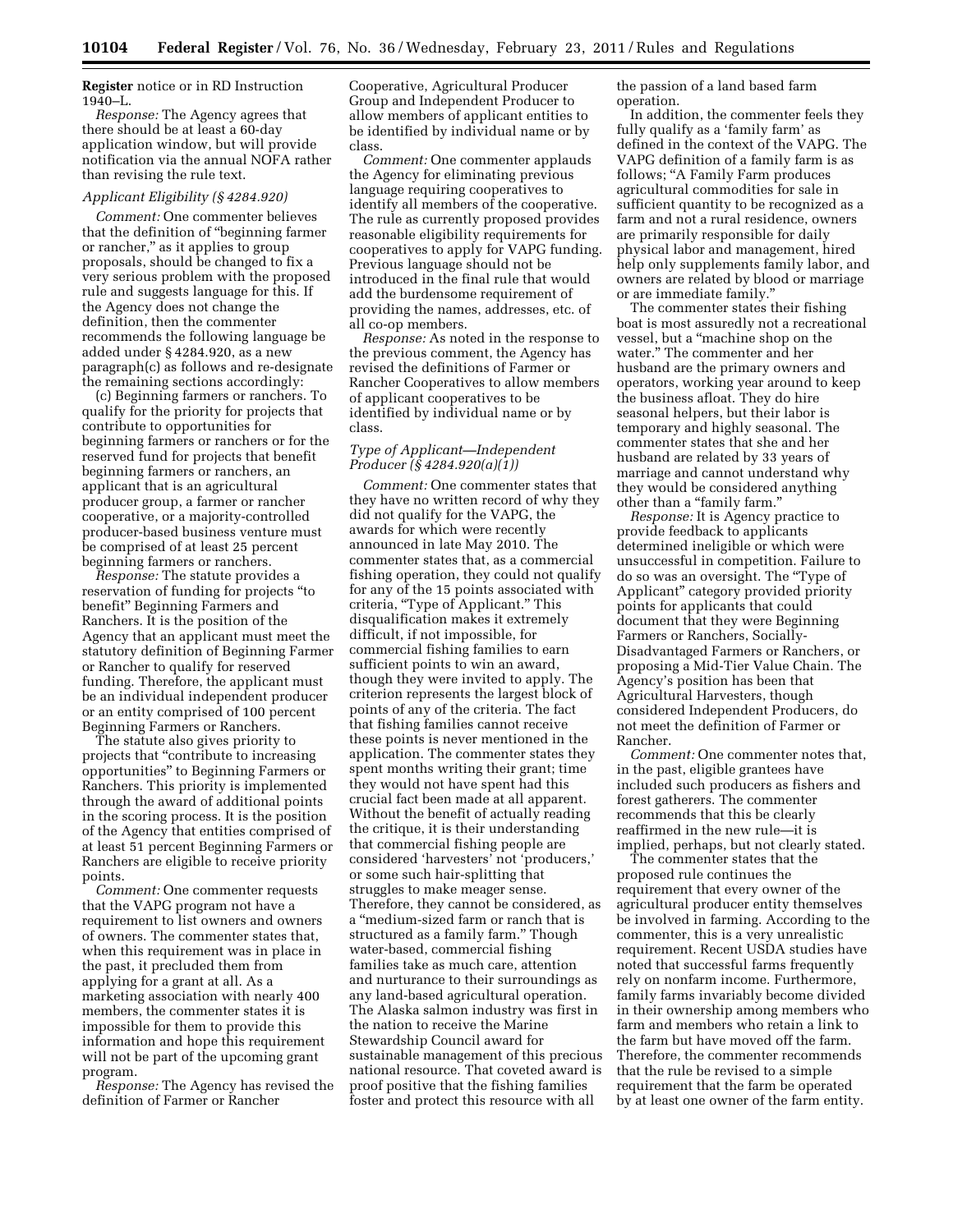*Response:* The Agency has revised Independent Producer definition to explicitly include ''agricultural harvesters'' such as foresters and fishermen and revised the definition of Agricultural Producer to indicate what constitutes direct involvement in farming.

## *Type of Applicant—Agricultural Producer Group (§ 4284.920(a)(2))*

*Comment:* Numerous commenters recommend allowing producer groups or entities made up of more than 25 percent beginning farmers and ranchers to apply for the funds reserved by the Farm Bill specifically for projects benefitting beginning farmers and ranchers. The proposed rule dictates that all members of the farmer group or co-op must be beginning farmers or ranchers, a very unlikely situation in the real world. The requirement will preclude mentoring opportunities with more experienced farmers.

Three commenters point out that, while there are many new farmers and many of them will cooperate on these projects, it is the mentoring and collaboration with more experienced farmers that can ensure success. The more experienced farmers as well need to be supported and allowed to develop their businesses for the mutual benefit of the new farmers. Also, it is unlikely that all members of the farmer group or co-op would be beginning farmers or ranchers. Therefore, the Agency should ensure the final rule includes a reasonable standard to measure significant benefit to beginning farmers.

*Response:* The statute provides a reservation of funding for projects ''to benefit'' Beginning Farmers and Ranchers. It is the position of the Agency that an applicant must meet the statutory definition of Beginning Farmer or Rancher to qualify for reserved funding. Therefore the applicant must be an individual independent producer or an entity comprised of 100 percent Beginning Farmers or Ranchers.

The statute also gives priority to projects that ''contribute to increasing opportunities'' to Beginning Farmers or Ranchers. This priority is implemented through the award of additional points in the scoring process. It is the position of the Agency that entities comprised of at least 51 percent Beginning Farmers or Ranchers are eligible to receive priority points.

#### *Emerging Market (§ 4284.920(b))*

*Comment:* One commenter does not object to the expectation that all applicants, except Independent Producers, be subject to an emerging market test.

The commenter recommends that specific guidance about the characteristics or attributes of an ''emerging market'' be clearly stated in the rule. The commenter notes that the rule does not quantify or appear to give specific guidance to what constitutes an emerging market, particularly as it pertains to the amount of time that the applicant has been working in developing that emerging market. According to the commenter, previous interpretations of the emerging market rule were that applicants had to be active in that market less than 2 years at the time of application. The commenter states, however, it may entirely appropriate for such guidance to not be incorporated into this proposed rule, for two reasons:

First, during this current rule writing process, the VAPG program has experienced an extended period of time when no applications were received: *i.e.*  July 2008, November 2009, and now presumably March 2011. The impact is that organizations that were not ''ready'' in 2008 or even parts of 2009 might not meet a 2-year emerging markets test if such were applied in a March 2011 application. This would unfairly disadvantage those particular applicants.

Second, there is merit in requiring an applicant to justify how the specific application meets the definition of an ''emerging market.''

*Response:* The Agency has revised the definition of Emerging Market to clarify its meaning and to indicate that in order to meet the definition, an applicant must not have supplied the product, geographic, or demographic market for more than two years at time of application submission.

### *Citizenship (§ 4284.920(c)(2))*

*Comment:* One commenter states that the "51 percent citizenship" requirement is prohibitive for associations with large membership bases. Gathering ownership and citizenship information from hundreds of entities is impossible, not only because of the sheer number, but also because many simply will not share it for confidentiality reasons.

*Response:* The Agency agrees with the concern raised by the commenter. The grant agreement requires the grantee to certify that it meets the citizenship requirement. Information collection is not required.

*Comment:* One commenter recommends revising § 4284.920(c)(2) by replacing ''immediate family member" with "entity owners," to clarify that at least one entity ''owner'' must be a citizen or national. Otherwise, as originally drafted, none of the owners

would have to be citizens or nationals as long as they had one immediate family member meet citizenship requirements; thereby allowing a 100 percent non-US-owned entity to be eligible for public federal grant dollars.

*Response:* The Agency agrees that the suggested revision clarifies the intent of this paragraph and has revised the paragraph as suggested by the commenter.

# *Multiple Grant Eligibility (§ 4284.920(e))*

*Comment:* One commenter believes allowing producers to submit separate VAPG applications under multiple entities provided the producer owns no more than 75 percent of any one of the entities is too generous and could lead to abuse and work against the wide distribution of VAPG assistance to many unaffiliated producers. The commenter recommends that the 75 percent level be either reduced to 5 percent or simply prohibited. According to the commenter, one VAPG per year is plenty for anyone given the scarcity of funds and the plethora of good ideas.

*Response:* The Agency disagrees with the commenter. Seventy-five percent is suitable to discourage multiple applications.

*Comment:* One commenter recommends revising § 4284.920(e) by replacing "this notice" with "a solicitation.'' According to the commenter, there is a need for applicants to explicitly designate the category in which they wish to compete so it is not a judgment call by reviewers.

*Response:* The Agency agrees that the suggested revision clarifies the intent of this paragraph and has revised the paragraph as suggested by the commenter.

#### *Active VAPG Grant (§ 4284.920(f))*

*Comment:* One commenter states that past VAPG rules have included similar provisions regarding active VAPG grants. However, 2009 was the first year that project periods could be as long as 36 months (as opposed to the previous 12 month limit). This means more repeat applicants are likely to have open projects when the next proposal period comes around. Also, the commenter would like clarification as to whether ''within 90 days'' means before or after the NOFA date.

The commenter adds that, like last year, VAPG projects were permitted to run up to 36 months. The 2009 rules contained a provision that projects running over 12 months had to have "unique tasks" each year, rather than a repeat of previous similar tasks (presumably such as advertising). The latter restriction is not included in the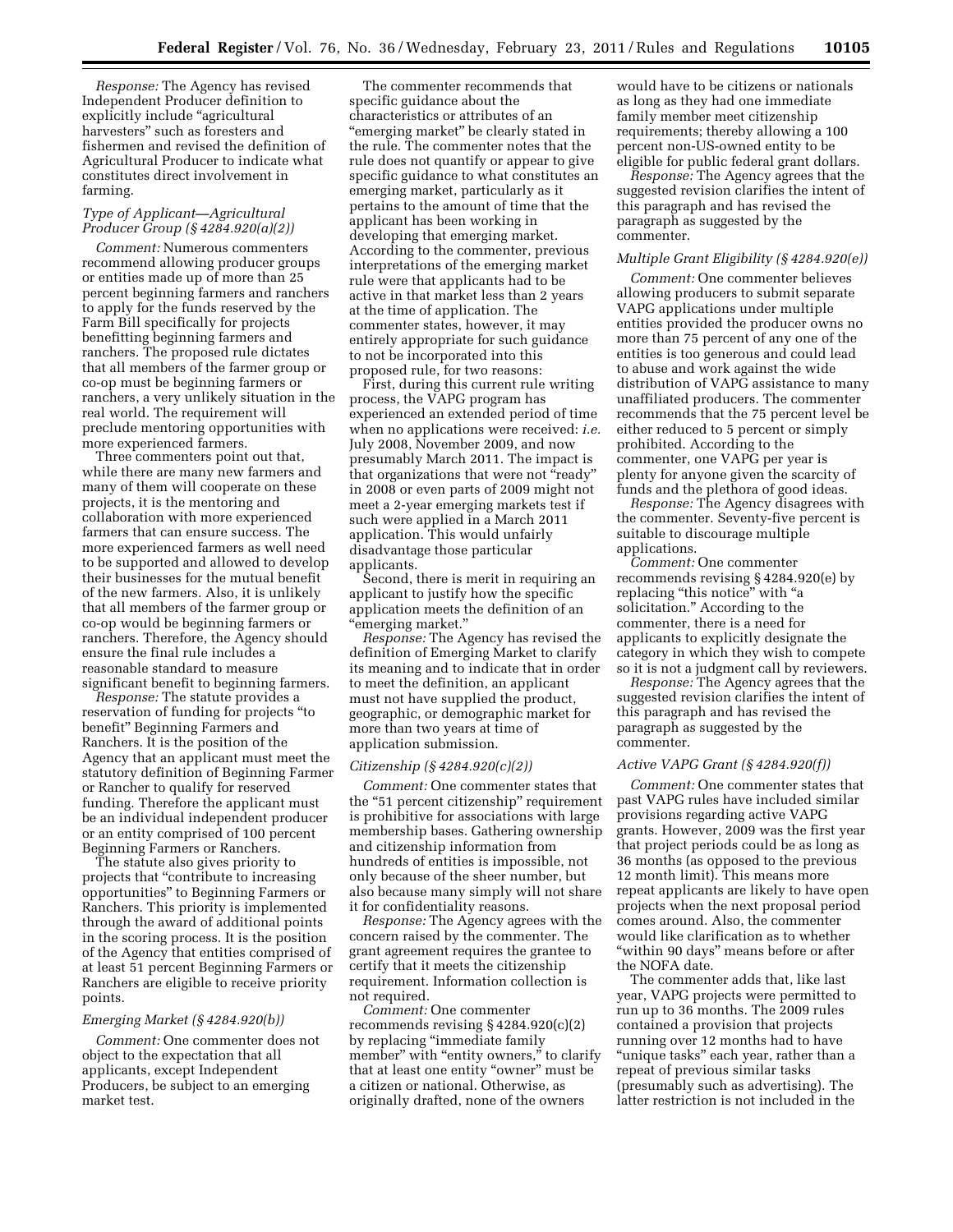proposed 2010 rule, which, based on past experience, does not necessarily mean that it would not be in the final rules and the commenter hopes it is not.

*Response:* The Agency does not agree with the commenter's assertion that active grant eligibility standard is a deterrent to repeat applicants. In order to continue to fund a diverse array of projects from as many applicants as possible, the Agency will retain the active grant eligibility standard that requires active grants to be closed within 90 days of the application submission deadline, as published in the annual NOFA.

In response to the comment on the requirement for ''separate and unique tasks'' for multi-year working capital grants, it is not included in the rule and will not be a program requirement.

*Comment:* Three commenters note that the requirement for an applicant with an active value-added grant at the time of a subsequent application to close out the current grant within 90 days of the annual NOFA could be a concern with project periods as long as 36 months. With the longer projects, more repeat applicants are likely to have open projects during subsequent proposal periods. One commenter expresses concern that meritorious projects benefiting significant numbers of producers would be excluded from consideration simply because a separate project was approved in a previous funding cycle. Perhaps there could be exceptions to this provision.

Two commenters note that, by adding arbitrary time constraints, such a prohibition would appear to undermine one of the goals of the program, in providing funding for projects that are likely to become self-sustaining in the future.

*Response:* The VAPG program is a popular and over-subscribed program. In order to continue to fund a diverse array of projects from as many applicants as possible, the Agency will retain the active grant eligibility standard.

*Comment:* One commenter recommends deleting ''anticipated award date'' in this section and substituting "application submission deadline'' as a more stable date and requiring closeout of the prior grant more effectively to efficiently commence the undertaking of the new project, thereby promoting responsible use of public funds.

*Response:* The Agency agrees that "application submission deadline" is a more appropriate for closing date and has revised the rule text accordingly.

# *Project Eligibility (§ 4284.922) Purpose Eligibility (§ 4284.922(b))*

*Comment:* One commenter states that the Agency should clarify that majority, farmer-owned community wind projects are eligible this year, like they have been every year except for last round. The commenter further states the Agency should expand grant funding purposes such that funding can be used for farmer-owned community wind projects that are merchant plants (providing kilowatt-Hours to the grid) (as well as for on-site electrical needs). In Maine, like many deregulated electricity generation States, it is prohibited for a generation project larger than 660 kilowatt (kw) nameplate capacity to both provide electricity for on-site needs, and to sell excess generation to the grid. Maine law does allow net-metering to be used for generators with up to 660 kw nameplate capacity, but not for larger generators.

*Response:* The project eligibility category related to renewable energy was set by the 2008 Farm Bill and states that a Value-Added Agricultural Product is "a source of farm- or ranchbased renewable energy, including E–85 fuel.'' The Agency's position is that wind is not an agricultural commodity or a Value-Added agricultural product.

*Comment:* One commenter recommends revising § 4284.922(b)(1) by replacing "annually" with "in the annual'' and adding reference to § 4294.915. The rule cites up to \$500,000 grant amount, and the annual notice or solicitation will reduce that amount for both planning and working capital grants. The commenter suggests the following text:

The grant funds requested must not exceed the amount specified in the annual solicitation for planning and working capital grant requests, per § 4284.915.

*Response:* The Agency agrees with the suggested revision and has revised the paragraph as suggested by the commenter.

*Comment:* One commenter recommends adding a reference to conflict of interest in proposed § 4284.922(b)(2) for conformity with standard conflict of interest federal language. The commenter suggests that this paragraph be revised as follows:

(2) The matching funds required for the project budget must be eligible and without a real or apparent conflict of interest, available during the project period, and source verified in the application.

*Response:* The Agency agrees with the suggested revision and has revised the

paragraph as suggested by the commenter.

*Comment:* One commenter recommends revising § 4284.922(b)(4) because it is the primary budget and work plan description of requirements, and should be augmented to include all necessary elements. The commenter suggests the following revised text:

(4) The project work plan and budget must:

(i) Present a detailed description of the eligible planning or working capital activities and specific tasks related to the processing and/or marketing of the value-added product, along with a detailed breakdown of all estimated costs associated with and allocated to those activities and tasks;

(ii) Identify the key personnel that will be responsible for overseeing and/ or actually conducting the activities and tasks, and provide reasonable and specific timeframes for completion of the activities and tasks;

(iii) Identify the sources and uses of grant and matching funds for all activities and tasks specified in the budget, and indicate that matching funds will be spent at a rate equal to or in advance of grant funds; and

(iv) Present a project budget period that commences within the specified start date range indicated in the annual solicitation, concludes not later than 3 years after the proposed start date, and is scaled to the complexity of the project.

*Response:* The Agency agrees. The suggested additions are necessary for determination of eligibility.

*Comment:* Four commenters recommend that feasibility studies under § 4284.922(b)(5) not be required for simplified applications for working capital grants. The nature of projects applying via a simplified application is such that feasibility studies add little or no value in assessing the success of the venture. This eligibility requirement contributes little value to simplified projects, but significantly increases costs and burden for simplified applications.

*Response:* The Agency agrees with the commenters and has revised the rule to indicate that simplified applications for working capital grants of \$50,000 or less are not required to submit feasibility studies or business plans, but must provide information demonstrating increased customer base and revenue expected to result from the project (see § 4284.922(b)(5)(ii)).

*Comment:* One commenter states that § 4284.922(b)(5) is the first of the operational provisions of the proposed rule that is in conflict with 7 U.S.C. 1621 (b)(1)(A) and (b)(3)(A) and with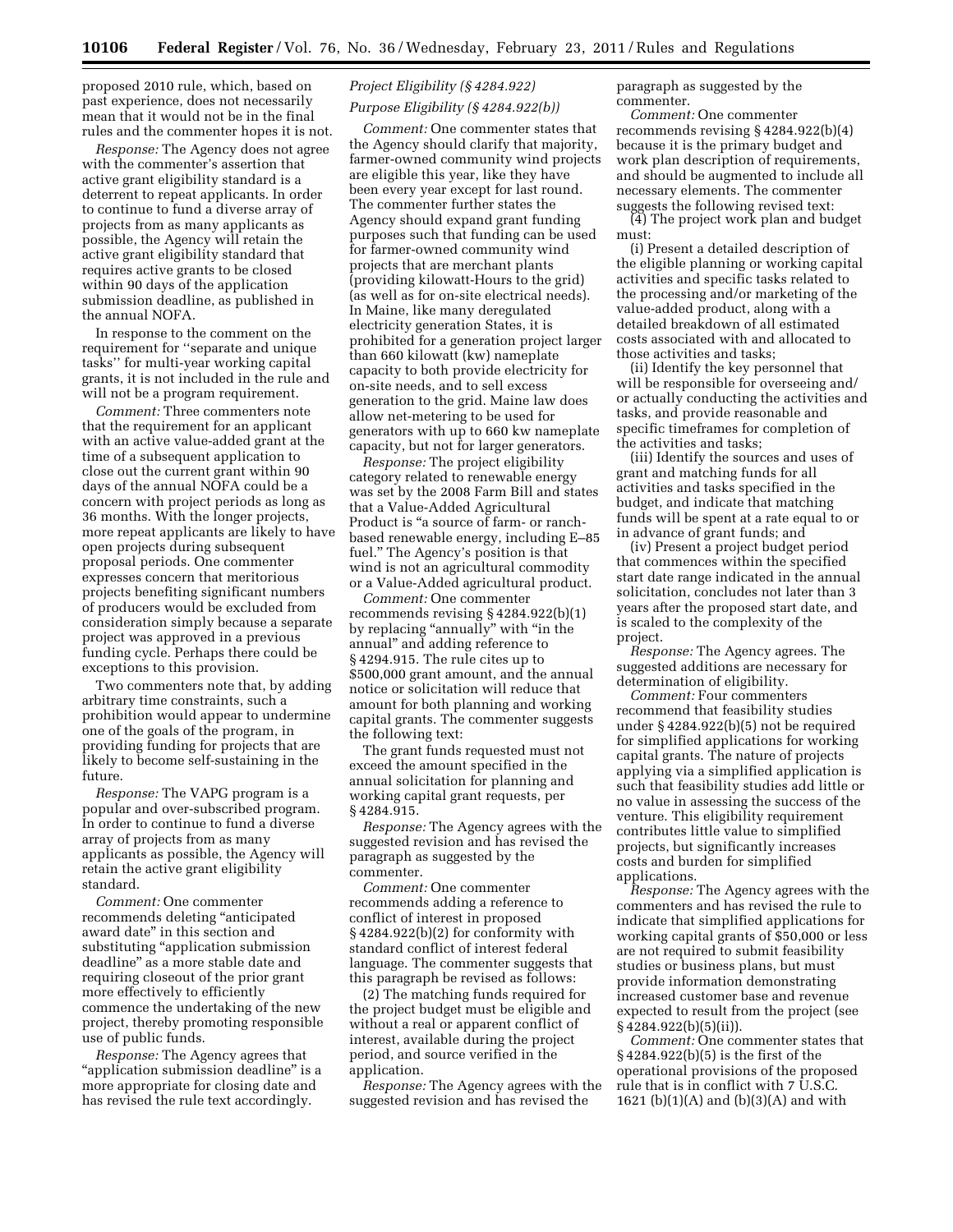§ 4284.923(a) of the proposed rule. To be in accord with the statute, the use of consultants may be encouraged but cannot be required and, therefore, recommended deleting ''by a qualified consultant'' from proposed § 4284.922(b)(5).

The commenter also stated that, to be consistent with the producer in-kind contribution of the proposed rule, producer in-kind matching contributions must be recognized in proposed 4284.922(b)(5) in order to avoid it seeming to override § 4284.923(a).

*Response:* The Agency disagrees that § 4284.922(b)(5) conflicts with 7 U.S.C. 1621 (b)(1)(A) and (b)(3)(A). The statute provides that grants are made to eligible applicants to "assist" in the development of feasibility studies, marketing plans, business plans. The manner in which the Agency directs that the funds be used beyond this statutory requirement is determined by Federal grant regulation and Agency policy.

*Comment:* One commenter does not believe that a good business plan must always or only be written by a third party. Rather, the commenter believes that the producer or producer group members planning the enterprise often have the ''knowledge, expertise, and experience to perform the specific task required in an efficient, effective, and authoritative manner''—the proposed rule's definition for qualified consultant.

Furthermore, the rule gives the Agency the right and responsibility to assess the merits of the feasibility study and business plan, which removes any possible justification for having them done solely by non-producers. Grant applications are reviewed at the local, state and national level and proposal feasibility is a criterion for funding. Potential inadequacies with proposals can be determined in this review process without resorting to sweeping disqualifications that will make VAPG grants less accessible to the producers who need them most.

The commenter believes that dropping the reference to mandatory, exclusive use of qualified consultants is critical to conform to the statute and create an internally consistent rule, and recommends deleting reference to ''by a qualified consultant'' from § 4284.922(b)(5).

*Response:* The Agency disagrees with the suggested edit that would remove reference to a "qualified consultant." The Agency recognizes the value of producer participation in planning activities, while, at the same time acknowledging that an unbiased, third

party is necessary for the evaluative portions of these activities. Therefore, the Agency will retain its requirement that feasibility studies be performed by independent third-parties. However, applicants (and applicant family members, as necessary) are encouraged to participate in the non-evaluative portions of planning grants and may contribute time as in-kind match amounting to up to 25 percent of total project cost, provided that a realistic and relevant valuation of their time can be documented, as described at § 4284.923.

*Comment:* One commenter supports the requirement that applicants for working capital be required to submit copies of their feasibility studies and business plans at the time of application. The commenter states that it is aware of applicants who have submitted working capital applications with the intent of ''doing the paperwork'' or ''writing up the business plan'' in the period of time after the announcement of the award of grant funds, but before the date when grant obligations must be honored.

The commenter recommends that the statute's requirement that there be a business plan should not prevent the use of VAPG to further plan branding activities and the rule should include this permission. The commenter points out that the VAPG statute includes among the five categories of "valueadded agricultural product'', ''any agricultural commodity or product that

\* \* \* (ii) was produced in a manner that enhances the value of the agricultural commodity or product, as demonstrated through a business plan that shows the enhanced value  $*$ According to the commenter, the Agency has consistently misapplied the language of the statute to assert that no planning activity involving branding or nonstandard production method could be supported by VAPG. The logic used was to say, the statute calls for a business plan, and therefore it must be that any and all planning has been completed and therefore no further planning is needed; leaving VAPG only to support working capital projects when branding/nonstandard production is proposed. According to the commenter, this interpretation overreaches the statute's mandate—yes, there must be "a business plan that shows enhanced value'', but the nature of business planning is that such a plan is often an entrepreneur's first effort to outline a business strategy. This first step is prudently followed by further testing (through a feasibility study, for instance) and elaboration (through a marketing plan, for instance).

*Response:* The statutory language has been interpreted to mean that the Secretary may determine whether a business plan requirement for this category is in the best interest of the program. The Secretary has determined that the business plan is not in the best interest of the program at this time. As a result, a business plan is no longer required for this product eligibility category and the category is open to both planning and working capital applicants.

*Comment:* One commenter recommends clarifying § 4284.922(b)(6) because, according to the commenter, not all applicants will know there is a definition for, or remember to check, the definition for, "emerging market," and may jump to their own conclusions about what that means. The suggested revised text would read as follows:

(6) If the applicant is an agricultural producer group, a farmer or rancher cooperative, or a majority-controlled producer-based business, the applicant must demonstrate that it is entering an emerging market unserved by the applicant in the previous two years.

*Response:* The Agency disagrees with the suggested revision because the definition is sufficient and is more explicit than the text suggested by the commenter. Therefore, the Agency has not revised this paragraph as suggested.

*Comment:* One commenter states that agricultural producer groups are at an immediate disadvantage because of not being eligible for the Reserved Funds pool. If the program still intends to benefit producer groups, a portion of the funds could be reserved for these applicants.

*Response:* If by ''producer groups,'' the commenter means farmer or rancher cooperatives, the Agency has determined to assign priority scoring points to cooperatives in the ''Priority Points'' scoring criterion. The Agency is unable to assign a portion of reserved funds to cooperatives, because reserved fund priorities are set by statute.

# *Branding Activities (Proposed § 4284.922(c))*

*Comment:* Numerous commenters express concern over the 25 percent limitation on branding activities, recommending either removing it in its entirety or lowering the 25 percent. The specific comments received are presented below.

Three commenters recommend not capping branding/marketing activities. One of the commenters understands that the original intent of the VAPG program was a pronounced focus on enhancing marketing and related activities. From the commenter's perspective, branding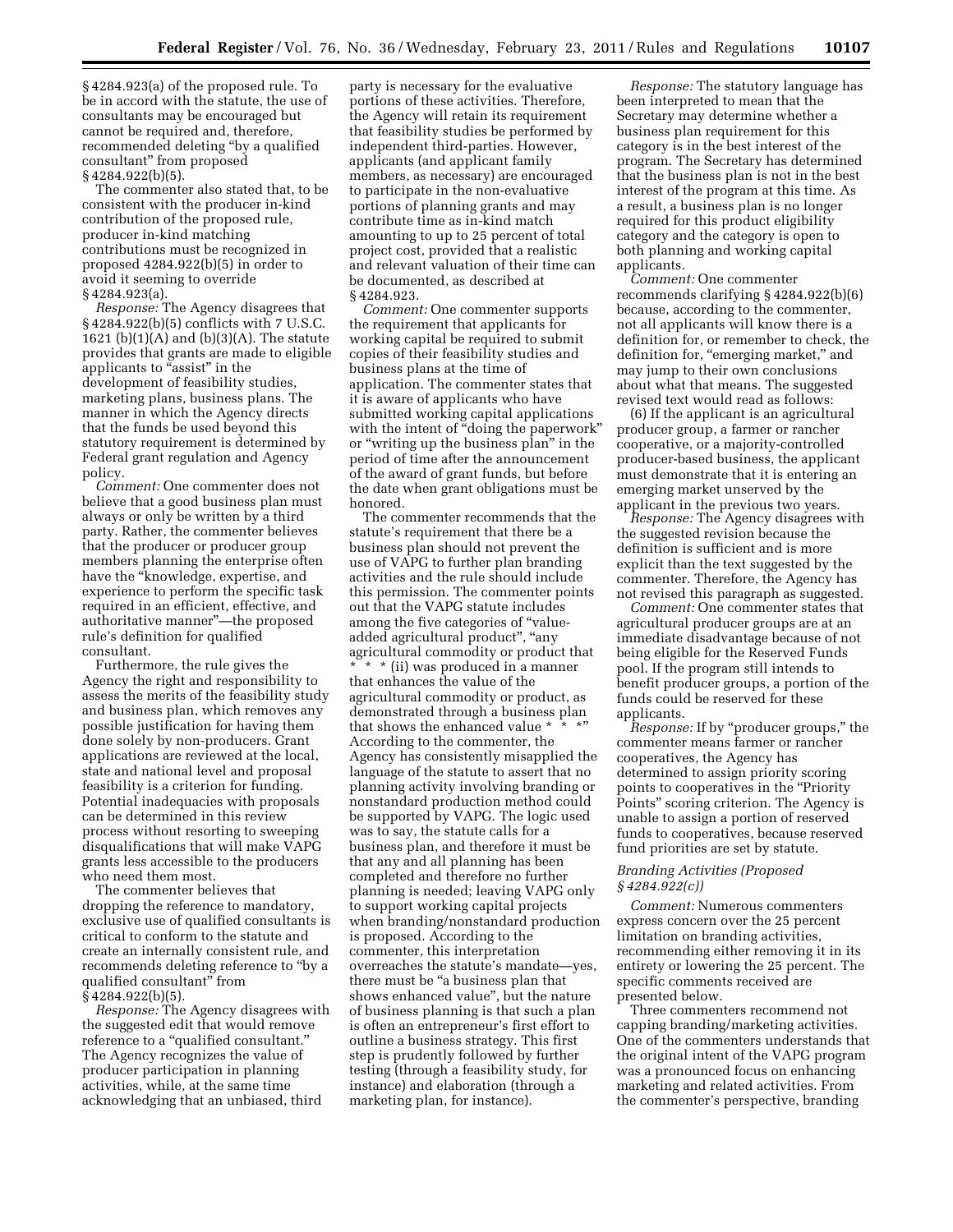is an essential component of a marketing strategy/plan. As an eligible grant category (*e.g.* marketing activities), it should not be capped. If the regulatory interpretation is different, the terms branding and product differentiation should be defined in the § 4284.902, with examples provided for both eligible and ineligible activities.

One commenter states that limiting these very valuable tools to 25 percent (or any significant limitation) would impact a large number of applicants, raise interpretation issues, and seems to directly conflict with the purpose of the VAPG program. The commenter is uncertain of the purpose of limiting some of the most important tools to accomplish the goals of the VAPG program.

There are many examples of value created by packaging and branding alone. For example, a current Frito Lay campaign for its Sun Chips brand touts ''The World's First 100% Compostable Chip Bag''; the proposed rules would exclude growers from VAPG funding to add value with similar green packaging.

The term "product differentiation" covers a lot of territory; product differentiation in several forms is the very purpose of a value-added process. Asking one to create a value-added product without product differentiation is arguably an oxymoron.

One of the commenters states that as an agricultural producer group, branding activities are primarily what they do and hopes that there will not be restrictions placed on this very important part of their activities under which they might apply for grant consideration.

One commenter states that the branding, packaging, or product differentiation activities percent should not be more than 10 percent of the total project cost (for those projects that otherwise eligibility under one of the five value-added methodologies specified in paragraphs (1)(i) through (v) of the definition of a value-added agriculture product). If the proposed activities exceed 10 percent, this could put the feasibility of the project at a higher risk. There is an indication in the VAPG program that branding activity type proposals have not provided strong, detailed evidence that the income estimated is actually realistic. Packaging can be somewhat of a risky, feasible expense, in terms of can it make enough difference in a new value-added venture. These activities proposed at 25 percent of the total project cost could put the project in a high risk situation. A quarter of the project is too much to allow to be at risk, for a value-added

project to be assisted with federal government dollars.

One commenter states that some cooperatives have built recognized name brands, which has helped build consumer loyalty and confidence and help to differentiate products in a competitive marketplace. The VAPG has been instrumental in leveraging farmers' investment in their own products to create and expand markets. The earnings from those sales flow through the cooperative to the farmer-members ultimately increasing their income.

However, the proposed rule states: ''Branding activities. Applications that propose only branding, packaging, or other similar means of product differentiation are not eligible under this subpart. However, applications that propose branding, packaging, or other product differentiation activities that are no more than 25 percent of total project costs of a value-added project for products otherwise eligible in one of the five value-added methodologies specified in paragraphs  $(1)(i)$  through  $(v)$ of the definition of value-added agricultural product are eligible.''

Limiting those activities to 25 percent (or any significant percentage) would constrain the ability of organizations to use some of the best marketing tools available to expand marking opportunities. This seems to be in direct conflict with the purpose of the VAPG program.

One commenter points out that its members have built recognized name brands, which has in turn built consumer loyalty and confidence, differentiating their products in a competitive marketplace. The VAPG program has been instrumental in leveraging farmers' investment in their own products to create and expand markets. The earnings from those sales flow through the cooperative to the farmer-members ultimately increasing their income. The commenter states that limiting those activities to 25 percent (or any significant percentage) would constrain the ability of organizations to use some of the best marketing tools available to expand marking opportunities. This is in direct conflict with the purpose of the VAPG program. Thus, the commenter recommends removing this limitation from the rule.

One commenter states that it is unclear as to what issue or program outcome is being addressed by the proposed limitation on the amount of expenditures that can be used for ''branding, packaging, and product differentiation.'' For a value-added consumer product, product differentiation is a critical element of developing an alternative market

proposition. Use of packaging and branding are sometimes absolutely essential to that process. Funding for these types of activities, especially for small ventures, is perhaps the most useful part of the Working Capital program, as these dollars are incredibly hard to come by for most producerowned ventures that we are familiar with. Thus, limiting expenditures to 25 percent of total project costs seem to arbitrarily limit the usefulness of the program to producers. The limitation is also vague: What expenses would be included in the limitation? Ad copy development? PR consultants? Sales samples? Demos? All activities that can be construed as ''branding and differentiation''? The commenter suggests that, if there is to be a limitation on branding, packaging and product differentiation, a more reasonable limit might be 50 percent of total project expenses. The commenter's work with over 25 applications in 8 years suggests that their clients have requested a maximum of marketing related expenses between 25 and 50 percent of total project costs.

One commenter states that the VAPG statute includes among the five categories of ''value-added agricultural product," "any agricultural commodity or PRODUCT that \* \* \* (ii) was produced in a manner that enhances the value of the agricultural commodity or product.'' According to the commenter, RD recently changed its rules to limit this category to commodities grown in a ''nonstandard'' manner, such as organic. Note that the statute is not restricted to just the way a commodity is raised; it also recognizes that PRODUCTS also have value-added to them through the way they are produced. Quite simply, this means that branding is an allowable, bona fide value-added activity supported by VAPG statute. The ability to use VAPG to promote branding should be permitted. The proposed rule would restrict branding to just 25 percent of a VAPG grant's purpose. This percentage is arbitrary to begin with, and it also begs the question, if branding is 25 percent eligible, must not it be 100 percent eligible? The answer is, by statute, it is entirely eligible and should be entirely permitted.

One commenter states that the verbiage in proposed § 4284.922(c) is problematic for many of its members. Building a brand name is one goal of creating value-added products. Brand names help create consumer confidence and loyalty in a competitive marketplace. The VAPG has been instrumental in leveraging farmers' investments in their own brands to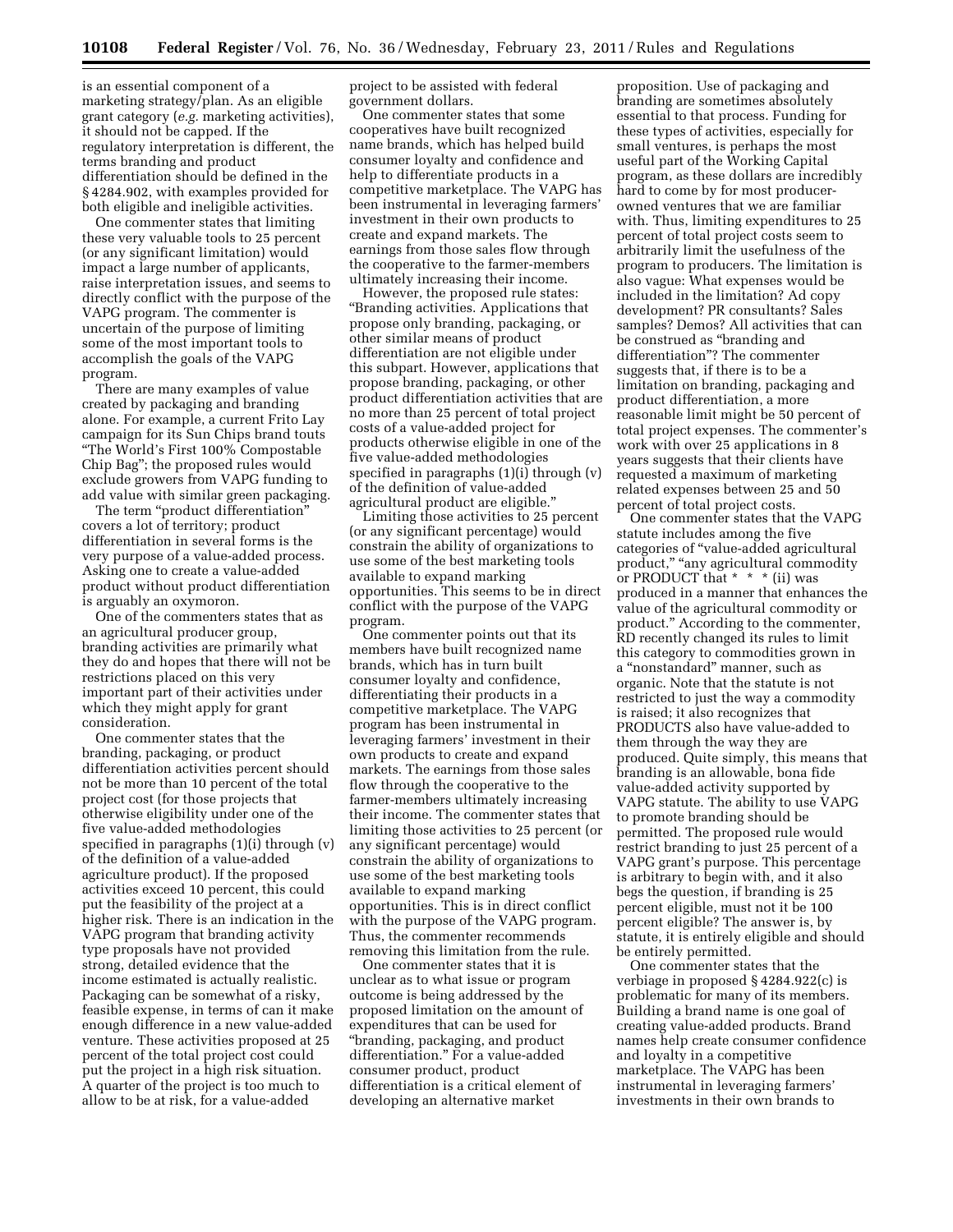create and expand markets. The earnings from those sales flow through the cooperative to the farmer-members ultimately increasing their income. Limiting those activities would constrain the ability of organizations to use some of the best marketing tools available to expand marketing opportunities. This seems to be in direct conflict with the purpose of the VAPG program.

One commenter believes the 25 percent cap is not needed as long as the eligible product for the project meets one of the five value-added methodologies and the other project eligibility criteria. However, if capped, the program will need to define or illustrate what budget activities constitute "branding" in order to calculate and confirm that application expenses do not exceed the limitation in the budget. This commenter states that, for clarity of branding eligibility message, the language should be revised to read, ''no more than 25 percent of the total project costs of a value-added project with products otherwise eligible, having resulted from one of the five value-added methodologies.''

*Response:* The Agency recognizes that branding and packaging are important components of value-added marketing strategies. In consideration of all of these comments, the Agency has removed in its entirety proposed § 4284.922(c), which would have imposed a 25 percent limitation on the uses of grant and matching funds for these activities. Thus, the rule does not contain any funding limitation on eligible branding and packaging activities proposed as part of an otherwise eligible project.

# *Reserved Funds Eligibility (Proposed § 4284.922(d))*

*Comment:* One commenter recommends revising proposed §4284.922(d) by adding "if applicants choose to compete for reserved funds'' for clarification and to record documentation standards to read as follows:

In addition to the requirements specified in paragraphs (a) through (c) of this section, the requirements specified in paragraphs  $(d)(1)$  and  $(2)$  of this section must be met, as applicable, if applicants choose to compete for reserved funds. All eligible, but unfunded reserved funds applications will be eligible to compete for general funds in that same fiscal year, as funding levels permit.

*Response:* The Agency agrees with the suggested revision and has revised the rule accordingly (*see* § 4284.922(c)).

# *Reserved Funds Eligibility (Proposed § 4284.922(d)(1))*

*Comment:* One commenter recommends revising proposed § 4284.922(d)(1), stating that documentation standards need to be specified in the rule to establish uniform expectations, and to be enforceable for eligibility determinations. The commenter suggested the following text:

(1) If the applicant is applying for beginning farmer or rancher, or sociallydisadvantaged farmer or rancher reserved funds, the applicant must provide the following documentation to demonstrate that the applicant meets all requirements for one of these definitions.

For beginning farmer or rancher, documentation must include a description from each of the individual owner(s) of the applicant farm or ranch organization, addressing the qualifying elements in the BFR definition, including the length and nature of their individual owner/operator experience at any farm in the previous 10 years, along with one IRS income tax form from the previous 10 years showing that each of the individual owner(s) did not file farm income; or a detailed letter from a CPA or attorney certifying that each owner meets the reserved funds BFR eligibility requirements.

For socially disadvantaged farmer or rancher, documentation must include a description of the applicant's farm or ranch ownership structure and demographic profile that indicates the owner(s)' membership in a socially disadvantaged group that has been subjected to racial, ethnic or gender prejudice; including identifying the total number of owners of the applicant organization, as well as the number of owners that identify themselves as a SDFR; along with a self-certification statement from the individual owner(s) evidencing their membership in said socially disadvantaged group. At least 51 percent of the farmer or rancher owners must be members of the socially disadvantaged group.

*Response:* The Agency agrees with the suggested revisions and has revised the rule as suggested by the commenter except for the suggested text that 51 percent of the owners must be members of socially-disadvantaged groups. Instead, the Agency is requiring that, for reserved funding, 100 percent of owners must be members of sociallydisadvantaged groups. This requirement is set by statute.

# *Reserved Funds Eligibility (Proposed § 4284.922(d)(2))*

*Comment:* One commenter recommends clarifying proposed  $§$  4284.922(d)(2) to read as follows:

(2) If the applicant is applying for mid-tier value chain reserved funds, the application must provide documentation demonstrating that the project meets the Mid-Tier Value Chain definition, and must:

*Response:* The Agency agrees with the suggested revision and has revised the paragraph as suggested by the commenter.

*Comment:* One commenter recommends revising proposed § 4284.922(d)(2)(i) by adding reference to commodities and value-added, because both terms are possible in this MTVC context, to read in part: ''Through which agricultural commodities and value-added products move from production through consumption.''

*Response:* The Agency agrees with the suggested revision and has revised the paragraph as suggested by the commenter.

*Comment:* One commenter recommends revising proposed § 4284.922(d)(2)(ii) by adding reference to commodities for consistency with the combined agricultural product/ agricultural commodities definition.

*Response:* The Agency agrees with the suggested revision and has revised the paragraph as suggested by the commenter. The Agency also revised this paragraph to make reference to value-added products as part of the revision to the definition referenced by the commenter.

*Comment:* One commenter states that proposed § 4284.922(d)(2)(ii) requires applicants to ''describe at least two alliances, linkages or partnerships'', whereas proposed  $\S 4284.922(d)(2)(iv)$ requires the applicant to document that they have "obtained at least one agreement with another member of the supply network.'' The commenter asks: Are alliances materially different from agreements? Thus, is it one or two alliances? Do two alliances only apply to applicants that are Independent Producers?

*Response:* For the purposes of § 4284.922(d)(2)(ii), alliances are different from agreements. An alliance is a relationship or strategic partnership in the chain that may or may not include a formal written commitment. An "agreement" is a written commitment in the form of a contract or letter of intent.

In addition to the other requirements described in § 4284.922(d)(2), the application must describe "at least two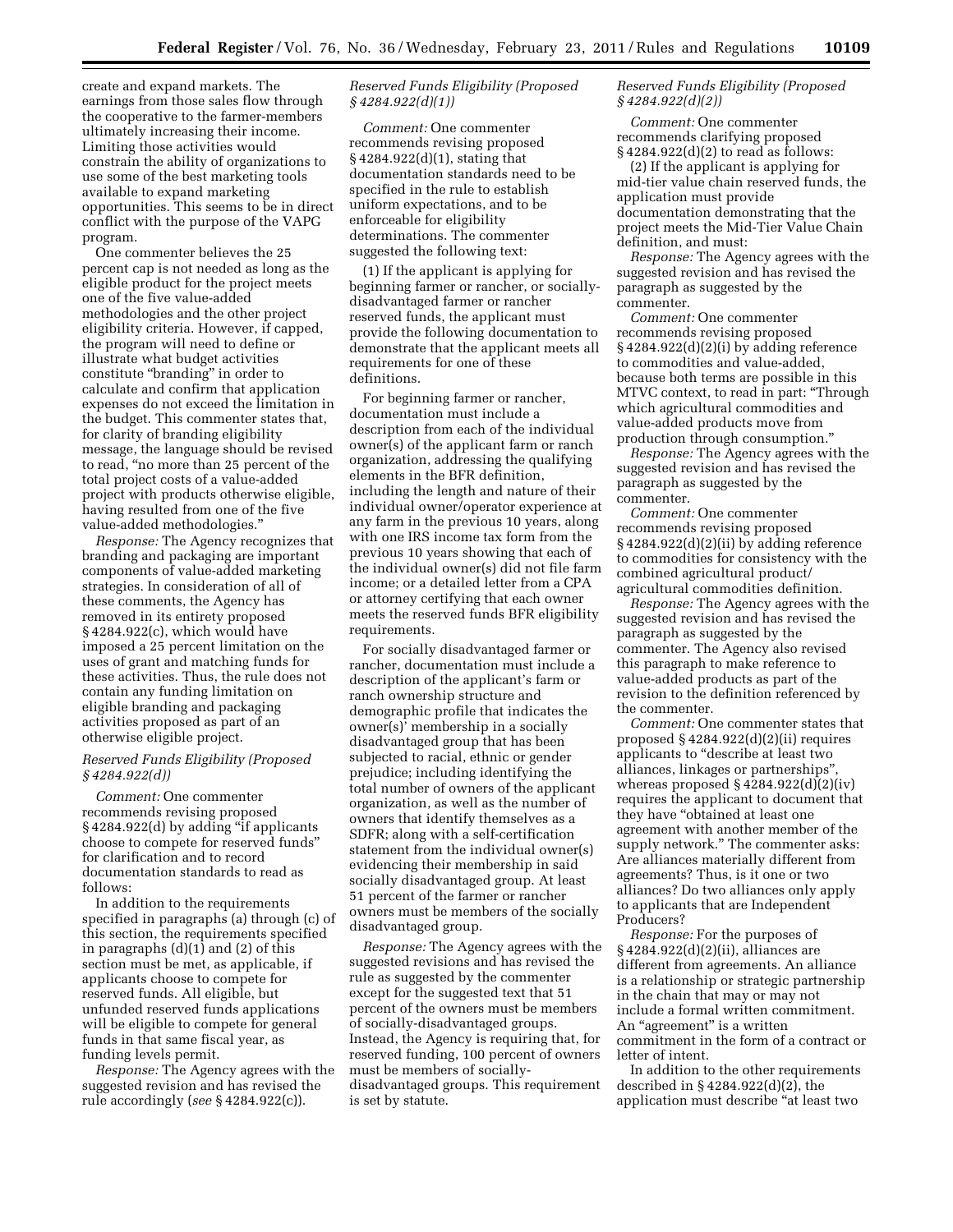alliances, linkages, or partnerships, plus one agreement.'' This is a requirement of all applicant types, not just Independent Producers.

*Comment:* One commenter states that the reserved funds eligibility section (proposed § 4284.922(d)(2)(ii)) would be improved by allowing linkages with ''other independent producers'' such that this paragraph would read as follows:

(d)(2)(ii) Describe at least two alliances, linkages or partnerships within the value chain that link independent producers with other independent producers or with businesses and cooperatives that market value-added agricultural products in a manner that benefits small or mediumsized farms and ranches that are structured as a family farm, including the names of the parties and the nature of their collaboration;

*Response:* The Agency disagrees as this portion of the eligibility requirement is based on the statutory definition of Mid-Tier Value Chain.

*Comment:* One commenter recommends expanding ''mid-tier value chain'' projects to include those that market farm-sited renewable energy products. There is a recognizable, but undervalued niche to farmer-owned wind generation.

*Response:* The Agency disagrees with the commenter's recommendation. The project eligibility category related to renewable energy was set by the 2008 Farm Bill and states that a Value-Added Agricultural Product is ''a source of farm- or ranch-based renewable energy, including E–85 fuel''. The Agency's position is that wind is not an agricultural commodity or a Value-Added agricultural product. Thus, the Agency has not revised the rule as suggested by the commenter.

*Comment:* One commenter recommends adding a new category of funding for "locally-produced agricultural-sited energy projects''; similar to the new category "locallyproduced agricultural food products''.

*Response:* The Agency disagrees with the commenter's recommendation. The project eligibility category related to renewable energy is prescribed by statute.

*Comment:* One commenter recommends spelling out documentation requirements and expectations for applicant awareness and uniformity in implementation in proposed § 4284.922(d)(2)(iii). The commenter recommends that this paragraph read as follows:

(iii) Demonstrate how the project, due to the manner in which the value-added product is marketed, will increase the

profitability and competitiveness of at least two, eligible, small or mediumsized farms or ranches that are structured as a family farm, including documentation to confirm that the participating small or medium-sized farms are structured as a family farm and meet these program definitions. A description of the two farms or ranches confirming they meet the Family Farm requirements, and IRS income tax forms evidencing eligible farm income is sufficient;

*Response:* The Agency agrees with the suggested revision and has revised the paragraph as suggested by the commenter.

*Comment:* One commenter recommends spelling out documentation requirements and expectations for applicant awareness and uniformity in implementation in proposed § 4284.922(d)(2)(iv). The commenter recommends that this paragraph read as follows:

(iv) Document that the eligible agricultural producer group/ cooperative/majority-controlled producer-based business applicant organization has obtained at least one agreement with another member of the supply network that is engaged in the value-chain on a marketing strategy; or that the eligible independent producer applicant has obtained at least one agreement from an eligible agricultural producer group/cooperative/majoritycontrolled producer-based business engaged in the value-chain on a marketing strategy.

For Planning grants, agreements may include letters of commitment or intent to partner on marketing, distribution or processing; and should include the names of the parties with a description of the nature of their collaboration. For Working Capital grants, demonstration of the actual existence of the executed agreements is required.

Note that Independent Producer applicants must provide documentation to confirm that the non-applicant APG/ Coop/MAJ partnering entity meets program eligibility definitions, except that, in this context, the partnering entity does not need to supply any of the raw agricultural commodity for the project.

*Response:* The Agency agrees with the suggested revisions and has revised the rule as suggested by the commenter.

*Comment:* In referring to proposed § 4284.922(d)(2)(v), one commenter states that the proposed rule continues the requirement that the applicant be the producer of the majority of the commodity to which value is added. According to the commenter, this is a very unrealistic requirement,

particularly to small producers who, if they have a promising value-added product, must quickly outstrip their own agricultural production levels. In Oregon, for example, the commenter stated that we have again and again seen bona fide farmers with exciting valueadded products disqualified by this rule. In order for a farmer to justify capital costs to produce a value-added product, they need commodity in volume, and thus they turn to neighboring farmers to supplement their own crops. To limit VAPG to producers growing 50 percent or more of the commodity as we currently do, too often mean limiting VAPG's assistance for unviable, undercapitalized enterprises. Instead, the rule could retain its purpose—to assure that VAPG assistance goes to producers and not processors—by reducing the requirement and only insisting that the producer raise 10 percent or more of the commodity to which value is added.

*Response:* The Agency disagrees. Applicants have a number of options to form entities with other producers prior to application, which would allow them to aggregate necessary product volume for a project.

# *Eligible Uses of Grant and Matching Funds (§ 4284.923)*

*Comment:* One commenter states that there needs to be some investigation of these grants beyond believing what is written. The commenter states that recent grants to this area are "sinful" and contends that giving money for unneeded research to millionaires makes no sense. Example one was given a few years ago to research feasibility of making/selling hard cider. The commenter states that a State university had already done a study and that there were existing cider makers in that State. A new grant for \$150K was just given to an applicant and the commenter expressed views about the use of funds in previously conducted studies.

*Response:* The Agency disagrees. Grants are made to eligible producers of all sizes, including small farmers. Funds for planning purposes are intended to evaluate feasibility at the individual enterprise level, which precludes the use of studies performed for other businesses.

*Comment:* One commenter recommends clarifying the language as to whether stand-alone marketing programs (completely independent from the processing) are eligible. The commenter also recommended more clearly defining the term ''branding.''

*Response:* As noted in a response to previous comments, the Agency recognizes that branding and packaging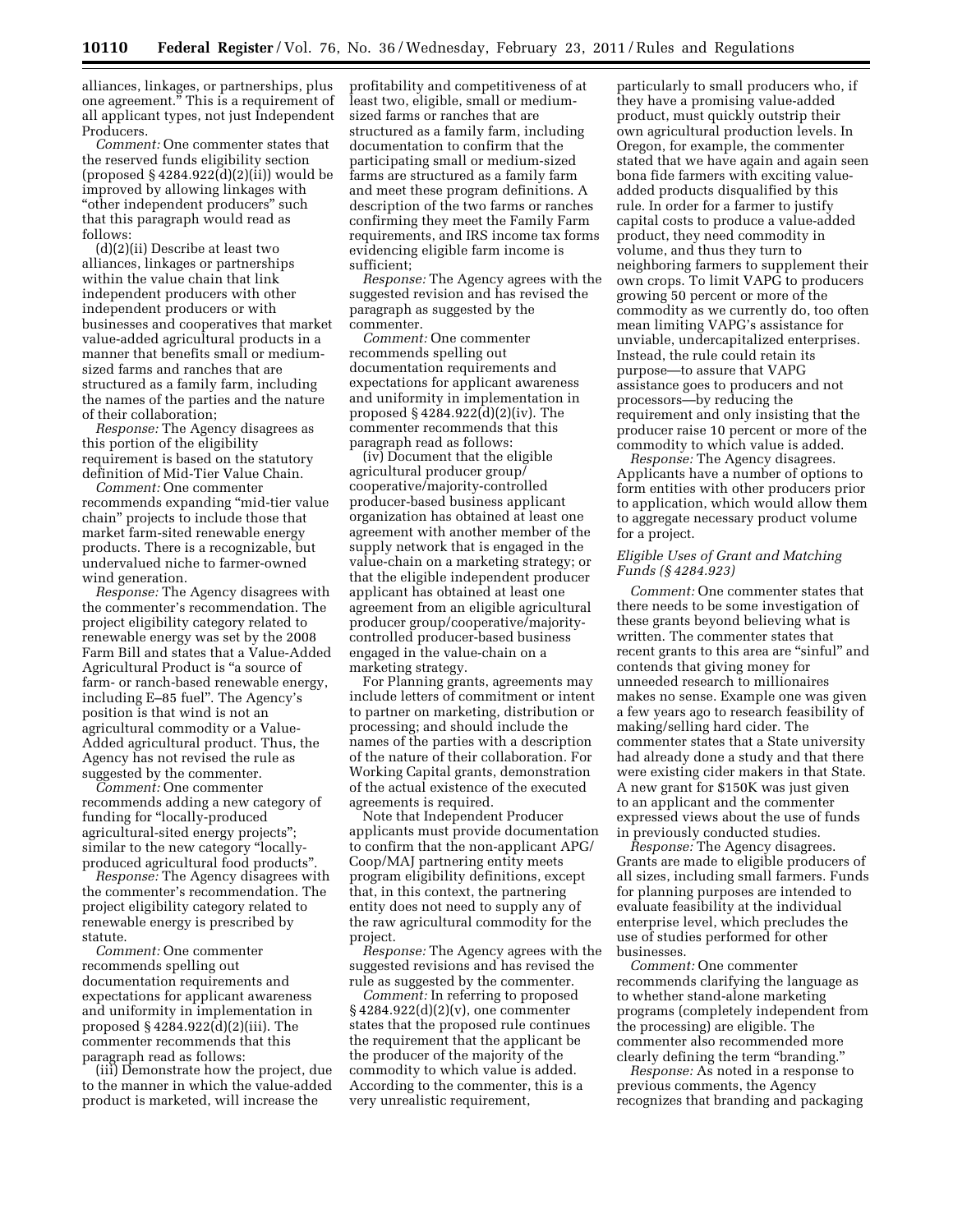are important components of valueadded marketing strategies and, subject to the satisfaction of all other eligibility criteria, the rule no longer has any funding limitation on the uses of grant and matching funds for these activities.

## *Planning Funds (§ 4284.923(a))*

*Comment:* Numerous commenters recommend keeping the business and enterprise planning of VAPG projects farmer-centered. The proposed rule includes conflicting provisions on this matter.

Helpfully, it says farmers may count their time spent on development of business and marketing plans as an inkind contribution for purposes of matching funds. Yet the rule also includes conflict of interest rules and several program definitions that seem to prohibit active participation by the producer in project development and planning. This undermines the fundamental principle of the VAPG program: That farmers and ranchers should be empowered through these grants to explore creative new businesses that will increase farm income and create rural wealth. USDA should ensure that the final rule is totally consistent on this point—farmers and ranchers should directly participate in the development of VAPG projects and be allowed to count their time as a contribution toward the program's matching requirements.

*Response:* The Agency recognizes the necessity and benefit of direct participation of farmers and ranchers in project development and planning. The Agency also recognizes the necessity of independent, third party analysis of project feasibility. Therefore, the Agency will allow applicants to participate in the direction and data collection of the analysis and allow contribution of time valued at up to 25 percent of total project costs as in-kind match. The applicant must be able to document the valuation of time contributed.

*Comment:* One commenter states that elements of the proposed rule that contradict the statute and the statement in § 4284.923(a) providing for in-kind matching for participation in development of business and marketing plans should be corrected so the rule as a whole is consistent and clear and does not lead to arbitrary implementation decisions. The commenter is concerned that a variety of sections in the proposed rule contradict, or at the very least confuse, the otherwise clear directive in the proposed rule that farmers and ranchers are encouraged to write or help write business and marketing plans for their proposed projects and have the

time they invest in the work accepted as an eligible in-kind match for a grant.

The statute clearly states that grants will be awarded to: An eligible independent producer (as determined by the Secretary) of a value-added agricultural product to assist the producer "(i) in developing a business plan for viable marketing opportunities for the value-added agricultural product ; or (ii) in developing strategies that are intended to create marketing opportunities for the producer''. (7  $\overline{U}$ .S.C. 1621 (b)(1)(A))

Preserving this producer-centered approach to grants is fundamental to VAPG's success. Our member organizations that have been engaged in education and technical assistance on VAPG grants believe that successful value-added projects are the result of a profound understanding of the complexities of farming businesses that can only be provided by the farmers and ranchers who will be participating in the enterprise. Conversely, projects that fail most often do so because they did not incorporate the insights and experience of the producers the business will rely on for its success.

*Response:* The Agency recognizes the value of producer participation in Planning activities, at the same time acknowledging that an unbiased, third party is necessary for the evaluative portions of these activities. Therefore, the Agency will retain its requirement that feasibility studies be performed by independent third-parties with the only limitation on applicant involvement being the provision a § 4284.923 that allows applicants to claim time on Planning grants as in-kind match amounting to up to 25 percent of total project costs, provided that a realistic and relevant valuation of their time can be documented.

*Comment:* One commenter recommends emphasizing the importance of the marketing element of the VAPG Marketing Grant. Having the funds to come out of the gate with a great marketing plan is imperative particularly when you are involved in a competitive industry such as wine production. The commenter attached one of their labels where marketing has been key to its success which has contributed to the early success and profitability of this particular wine.

*Response:* The Agency agrees with the commenter's suggestion to emphasize the marketing element of the program and has revised the rule to remove limitations on funding of branding and packaging activities.

*Comment:* One commenter states that, as in the proposed rule, the final rule should allow for grant payment and inkind matching credit for producer participation in the development of business and marketing plans, but also extend the same treatment to feasibility studies.

The 2009 VAPG NOFA for the first time explicitly excluded farmer and rancher time as an allowable in-kind contribution for planning grants, substantially reducing the number of applicants that had the means to apply and reversing almost a decade of understanding in the field of how the VAPG grant works. This was a serious mistake that would do severe damage to the program if left uncorrected.

VAPG grants are at their core producer grants for entrepreneurial producer-based projects. It is vital that producers be able to contribute their sweat equity to building and launching their project. Participation by consultants and outside experts can also be very important. But the program should not ever be viewed primarily as a grant program that passes funding through farmers and ranchers to paid outside consultants. Such a view is contrary to law and contrary to the intent of Congress in designing the program.

In addition to providing grant funds to pay for the time of the applicant or the applicant's family members in the project, it is also critical that producers be able to choose to contribute in-kind services as part of their matching requirements. If they were not allowed to do so, it would tilt the program to only the well-off, those with access to sufficient capital to fully fund their match requirements. Such a result would contradict the very reason for the program's existence.

The commenter strongly supports the provision at § 4284.923(a) and urges that it be retained, but also strengthened, in the final rule. The final rule on this point should be strengthened in two ways. First, the proposed rule's preamble refers appropriately to both the applicant and the applicant's family. The sentence in § 4284.923(a), however, refers only to the applicant and does not mention the applicant's family. This oversight should be fixed by adding a specific reference to the applicant's family, to match the clear intent as rendered in the preamble.

Second, the major element that is still missing from this provision in § 4284.923(a) is an allowance for producer participation in planning grants and for in-kind producer matching contributions in the development of a value-added business feasibility study. The statute is reasonably clear on this matter: A grantee under paragraph (1) shall use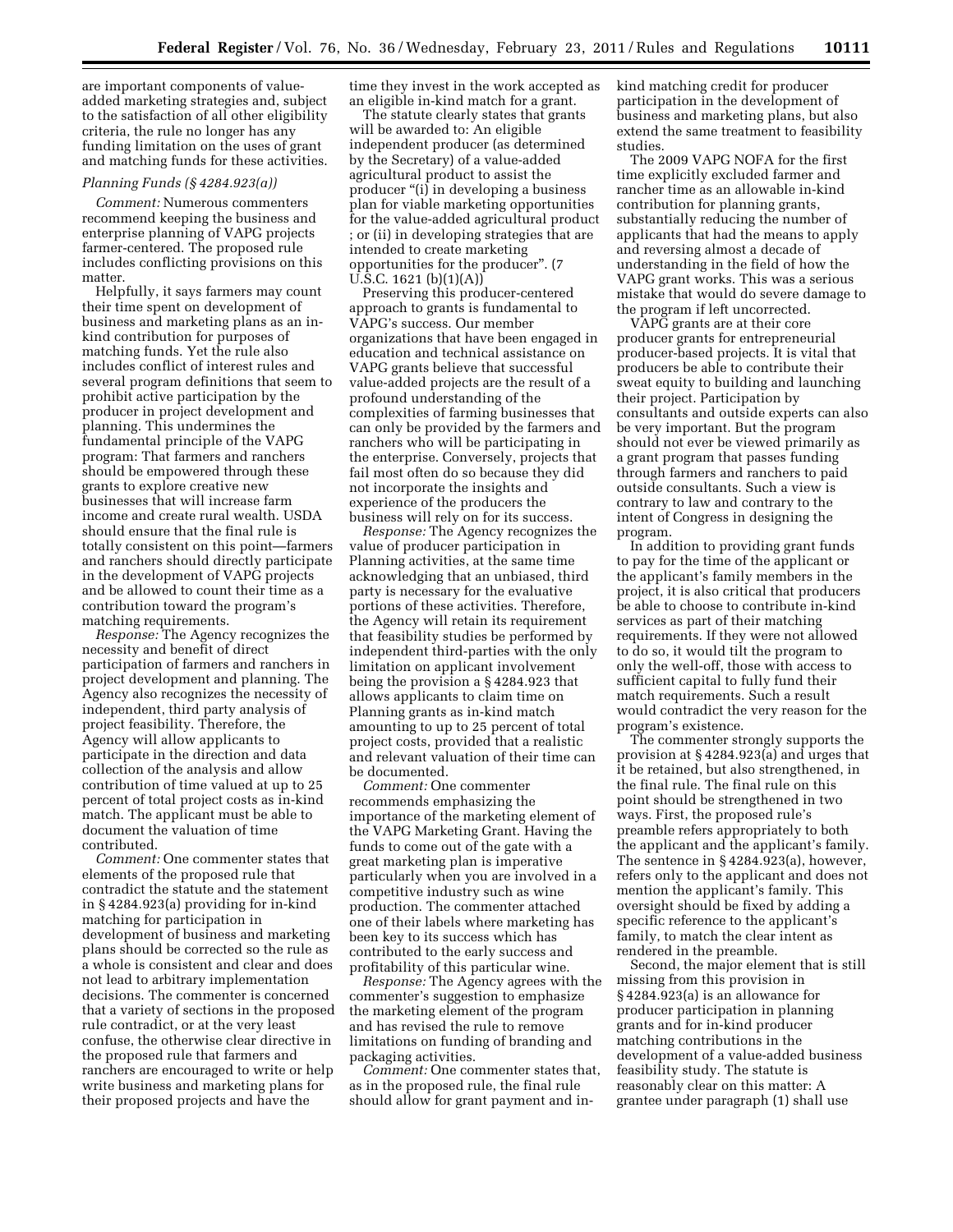the grant—(A) to develop a business plan or perform a feasibility study to establish a viable marketing opportunity for a value-added agricultural product;  $(7 \text{ U.S.C. } 1621(b)(3)(A)).$ 

The statute provides that producers may perform feasibility studies as part of planning grants. If a producer receiving an award can use the grant to themselves perform a feasibility study then certainly they should also be able to count portions of their time working on a feasibility study as an in-kind match.

Feasibility studies can be conducted by a qualified consultant, and in many cases should be, but with input and contributions from the producer(s). The commenter notes that marketing and business plans are critical components for the feasibility study and the proposed rule in § 4284.923(a) already allows producers and their families to count their marketing and business plan development time as part of their inkind match. It would be logically inconsistent to say they can count time toward the two critical components of the feasibility study, but not the feasibility study per se. Moreover, consultants will be relying on the producer(s) to supply much of the additional information that will provide the basic background and parameters of the feasibility study without which they cannot proceed. For these reasons, the commenter recommends adding an explicit reference to feasibility studies to § 4284.923(a).

To address both of these issues family members and feasibility studies—the commenter recommends modifying § 4284.923(a) as follows:

(a) Planning funds may be used by applicants for the costs associated with conducting and developing a feasibility study, business plan, and/or marketing plan associated with the processing and/or marketing of a value-added product, including costs required to pay for a qualified consultant to conduct and develop a feasibility study, business plan, and/or marketing plan associated with the processing and/or marketing of a value-added product. In-kind contribution of matching funds to cover applicant or family members of the applicant participation in development of feasibility studies, business plans and/or marketing plans is allowed to the extent that the value of such work can be appropriately valued. Funds may not be used to evaluate the agricultural production of the commodity itself, other than to determine the project's input costs related to the feasibility of processing and marketing the valueadded product.

*Response:* The Agency recognizes the value of producer participation in Planning activities, at the same time acknowledging that an unbiased, third party is necessary for the evaluative portions of these activities. Therefore, the Agency will retain its requirement that feasibility studies be performed by independent third-parties. Applicants (and applicant family members, as necessary) are encouraged to participate in the non-evaluative portions of the study and may contribute time as inkind match amounting to up to 25 percent of total project cost, provided that a realistic and relevant valuation of their time can be documented. The Agency considers the use of grant funds for direct personal financial gain to be a conflict of interest and will continue to prohibit use of grant funds to pay applicant/applicant family member salaries.

*Comment:* One commenter believes planning grants should allow for producer involvement in feasibility studies, and for them to count their time as in-kind match. The proposed rule makes progress in this area by recognizing the importance of their involvement in business and marketing planning, but is still lacking regarding feasibility studies. Working with many farmers and ranchers over the years, their involvement in all aspects ''feasibility studies, business planning and marketing planning'' was absolutely key to successful projects. Through the feasibility studies they have helped with in the past, the farmers or ranchers have assisted with surveys, product testing, data collection, and many other activities. This work was critical for compiling the feasibility study.

Also, all of the farmers and ranchers they were seeking to assist during the 2009 VAPG round dropped out because they were not able to count their time as in-kind match for these activities. To ensure this program serves the folks it is designed to make a priority (small and mid-size family farmers and ranchers) the in-kind contribution in this regard must be fixed and their involvement in feasibility studies must be allowed to be counted as in-kind contributions. In the absence of such they will only stand to serve the wellhealed who do not need the assistance in order to launch a value-added business.

*Response:* The Agency recognizes the value of producer participation in Planning activities, at the same time acknowledging that an unbiased, third party is necessary for the evaluative portions of these activities. Therefore, the Agency will retain its requirement that feasibility studies be performed by

independent third-parties. Applicants (and applicant family members, as necessary) are encouraged to participate in the non-evaluative portions of the study and may contribute time as inkind match amounting to up to 25 percent of total project cost, provided that a realistic and relevant valuation of their time can be documented.

*Comment:* One commenter recommends revising § 4284.923(a) to reflect more recent RBS determinations to allow limited applicant and family member in-kind contributions for planning grant match purposes, and to establish implementation parameters to balance applicant in-kind contributions with federal conflict of interest law. The Agency may consider limiting this conflict of interest exception for planning grants only to applicants that are ''Small-Farms structured as a Family Farm"; "to 10 percent of total project costs for planning grants''; or ''for all planning grant applicants that seek grant amounts of \$50,000 or less as part of a simplified grant request.'' conflict of interest and applicant in-kind contribution issues have been highly problematic in the past, and account for a large percentage of applications submitted but deemed ineligible due to conflict of interest. Federal procurement standards prohibit transactions with a real or apparent conflict of interest, including owner and family member inkind contributions. If an exception is allowed as above, the regulation must be clear as to what is and is not acceptable in order to mitigate this issue going forward.

*Response:* The Agency recognizes the value of producer participation in Planning activities, at the same time acknowledging that an unbiased, third party is necessary for the evaluative portions of these activities. Therefore, the Agency will retain its requirement that feasibility studies be performed by independent third-parties. Applicants (and applicant family members, as necessary) are encouraged to participate in the non-evaluative portions of the study and may contribute time as inkind match amounting to up to 25 percent of total project cost, provided that a realistic and relevant valuation of their time can be documented. In addition, applicants for Working Capital grants may also contribute their time on eligible working capital tasks as in-kind match amounting to up to 25 percent of total project cost, provided that a realistic and relevant valuation of their time can be documented.

### *Working Capital Funds (§ 4284.923(b))*

*Comment:* One commenter asks if this is a new clause (exclusion of grant funds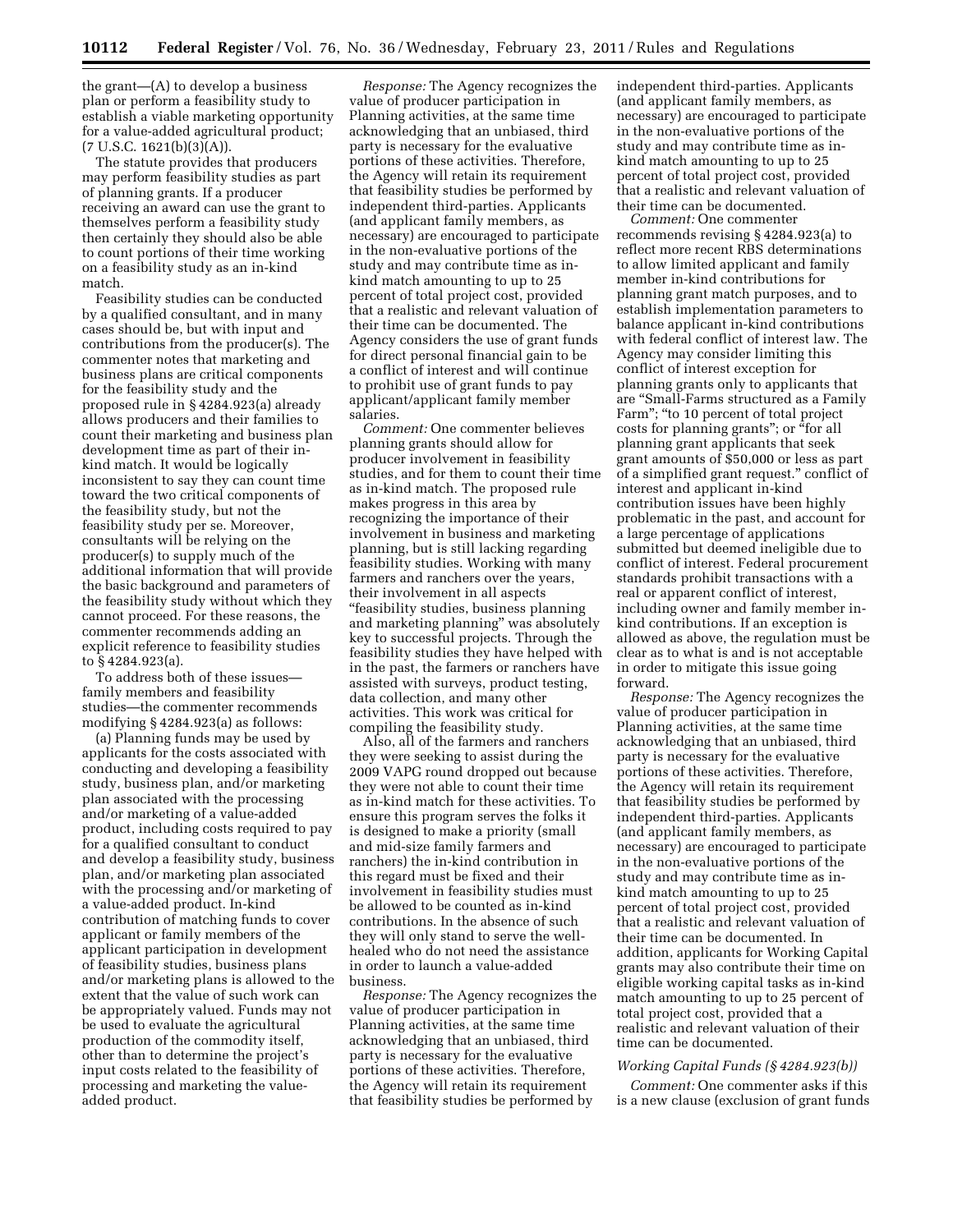for an owner's salary for eligible activities) or has this always been the case? Are owners able to use time spent processing and/or marketing and delivering the value-added product as an in-kind match? The commenter believes eligible grant activities should qualify to receive federal funds or to be used for match (cash and in-kind) to the greatest extent possible—the only possible exception would be applicant time spent on the feasibility study.

*Response:* The Agency considers the use of grant funds for direct personal financial gain to be a conflict of interest and will continue to prohibit use of grant funds to pay applicant/applicant family member salaries. However, the Agency recognizes the value of producer participation in Planning activities, as well as the necessity of participating in eligible marketing activities. Therefore, both Planning and Working Capital applicants (and applicant family members, as necessary) may contribute time spent on eligible activities as inkind match amounting to up to 25 percent of total project cost, provided that a realistic and relevant valuation of their time can be documented, as provided for at § 4284.923.

*Comment:* One commenter recommends expanding § 4284.923(b) to allow the payment of salaries to owners/ family members of the value-added venture. The VAPG primary objective, as defined in this proposed rule, is to help the independent producer of agricultural commodities increase the producer's income as the end goal. The commenter believes that it is counterintuitive to say that paying an owner or family members to run their business is a conflict of interest. The commenter understands that and agrees that the amount paid has to be reasonable and has to be commensurate with the duties preformed.

To say that it is an eligible cost to pay someone else to run their business but that it is not an eligible cost to pay themselves a reasonable wage to run their business does not make sense. The commenter asks the Agency to consider making this change to 7 CFR parts 4284 and 1951. If not, then the rule needs to be stated such that this is not an allowable expense and needs to be specifically listed in § 4284.924.

*Response:* The purpose of the program, as given in § 4284.901, is to ''enable viable agricultural producers to develop businesses that produce and market value-added agricultural products.'' The Agency considers the use of grant funds for direct personal financial gain to be a conflict of interest and will continue to prohibit use of grant funds to pay applicant/applicant

family member salaries. However, the Agency recognizes the value of producer participation in Planning activities, as well as the necessity of participating in eligible marketing activities. Therefore, both Planning and Working Capital applicants (and applicant family members, as necessary) may contribute time spent on eligible activities as inkind match amounting to up to 25 percent of total project cost, provided that a realistic and relevant valuation of their time can be documented, as provided for at § 4284.923.

*Comment:* One commenter states that, for stand-alone marketing programs, which do not lend themselves to creating feasibility or business plans, a marketing plan with clear results should be sufficient.

*Response:* If the commenter use of ''stand-alone marketing programs'' refers to applicants already producing a valueadded product, but desiring to expand their market, the Agency agrees that a feasibility study is unnecessary. However, the Agency disagrees that a business plan is unnecessary. The Agency has revised the rule to allow Independent Producer applicants requesting \$50,000 or more who can demonstrate that they are proposing market expansion for existing valueadded products to submit a business or marketing plan in lieu of a feasibility study (see § 4284.922(b)(5)(i)).

*Comment:* One commenter states that the working capital paragraph at § 4284.923(b) needs to clarify that grant payment of salaries, etc. to not only ownership, but also ''immediate family interests'' constitutes a conflict of interest and is prohibited.

*Response:* The Agency agrees with the commenter and has revised the rule accordingly.

# *Ineligible Uses of Grant and Matching Funds (§ 4284.924)*

*Comment:* Four commenters state that this section should clearly state which uses of funds are ineligible. For example, the rule should clearly state applicants are not allowed to use grant funds for owner salaries. It is unnecessarily confusing to imply such expenses are ineligible because they are a conflict of interest.

*Response:* The Agency agrees with the commenter and has revised this section accordingly. In addition, the Agency notes that the rule now clearly states that applicants are not allowed to use grant funds for either owner salaries or for immediate family member salaries (see § 4284.924(n)).

*Comment:* Several commenters state that this section should clearly state if some uses of funds are eligible as

matching funds, but are not an eligible use of grant funds. Section 4284.931(b)(4)(i) of the rule states: ''Matching funds are subject to the same use restrictions as grant funds,'' but this has not been the practice. For example, the rule should clearly state if applicants are allowed to contribute inventory they have produced as a match, but cannot use grant funds to purchase the same inventory from themselves.

*Response:* The Agency agrees and has provided clarification and additional examples at §§ 4284.923 and 4284.924. However, it is unrealistic to anticipate and list every possible example and, therefore, the Agency must have the ability to exercise discretion.

*Comment:* One commenter states that, as a small producer, he believes that eliminating the ability of a producer to use in kind options to help match grant funds would disadvantage many lower income participants. Driving the grant/ research sector into the hands of corporate, state, and entities other than small farmers is obviously not in the spirit of the program, and the commenter states that this direction would be a move towards much more severe conflicts of interest between the reciprocation of officials between government agencies and corporations. The commenter believes these grant funds are best spent with our local producers, not on what the commenter perceives of as wasteful university research, and contends that local producers are more efficient at disposing of funds than almost any other type of researchers.

*Response:* The Agency recognizes the value of producer participation in planning activities, at the same time acknowledging that an unbiased, third party is necessary for the evaluative portions of these activities to assist the Agency determining the merits of a particular applicant's planned activities. Therefore, the Agency will retain its requirement that feasibility studies be performed by independent third-parties. Applicants (and applicant family members, as necessary) are encouraged to participate in the non-evaluative portions of the study and may contribute time as in-kind match amounting to up to 25 percent of total project cost, provided that a realistic and relevant valuation of their time can be documented.

*Comment:* One commenter recommends allowing applicants to be paid for professional services, as eligible project costs.

*Response:* The Agency considers the use of grant funds for direct personal financial gain to be a conflict of interest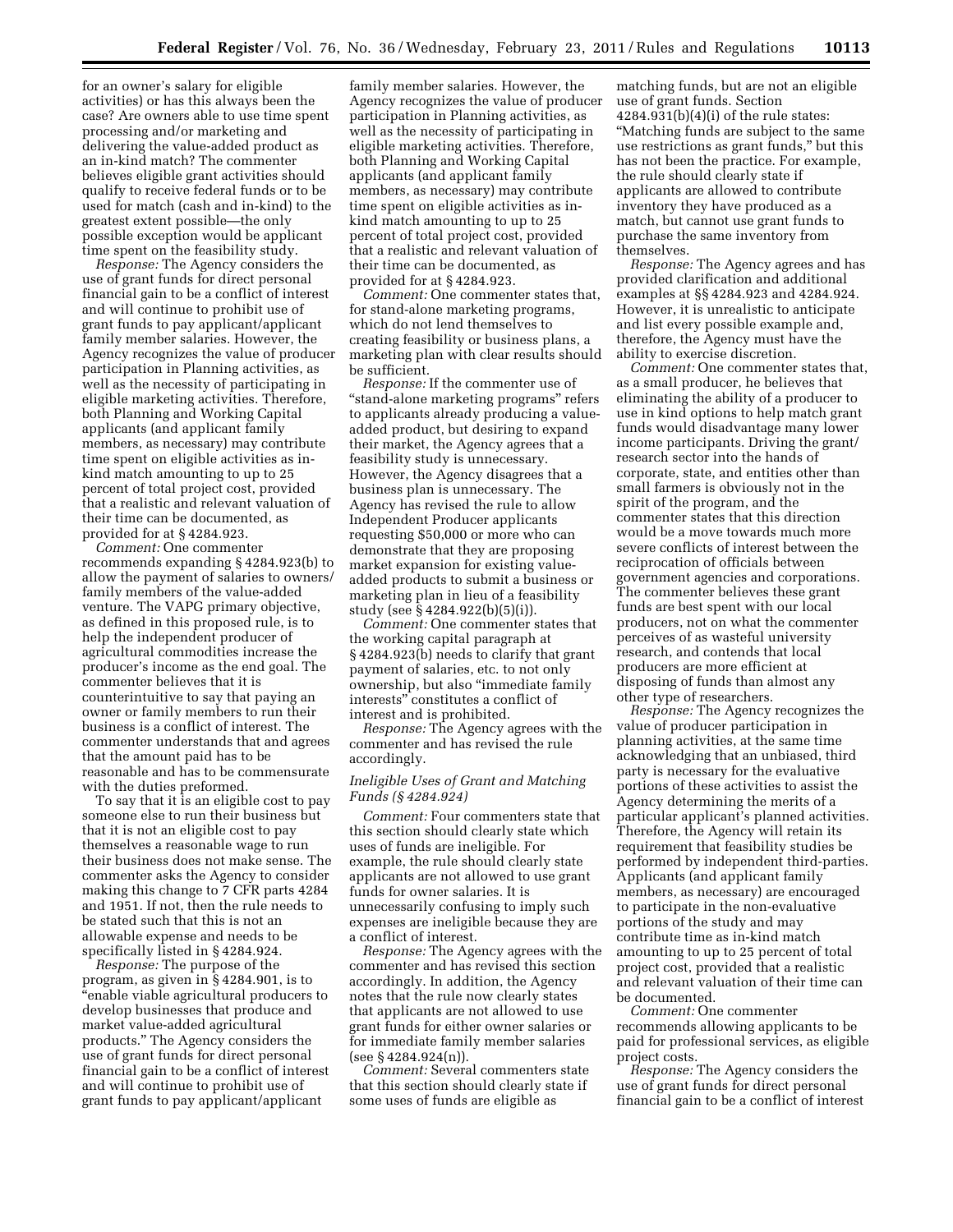and will continue to prohibit use of grant funds to pay applicant/applicant family member salaries. However, the Agency recognizes the value of producer participation in Planning activities, as well as the necessity of participating in eligible marketing activities. Therefore, both Planning and Working Capital applicants (and applicant family members, as necessary) may contribute time spent on eligible activities as inkind match amounting to up to 25 percent of total project cost, provided that a realistic and relevant valuation of their time can be documented, as provided for at § 4284.923.

*Comment:* One commenter states that, with regard to ineligible matching funds—donated services that are also paid for with VAPG funds—if a consultant or other party will receive cash payments from the VAPG project, a conflict of interest exists as to the donation of their services. For instance, a consultant should not be able to set a high price for their services and then "donate" some of that price as match. This should be expressly prohibited.

*Response:* The Agency does not agree that a change to the rule is necessary because it would limit the ability of smaller applicants to utilize the services of consultants.

*Comment:* One commenter states that, with regard to ineligible matching funds—commodity, the existence of a crop is a necessary precondition of any value-adding activity. Thus, growers should not be able to assert the value of the commodities they raise as part of their match.

*Response:* The Agency disagrees with the comment and will continue to allow applicants to contribute commodity inventory as in-kind, as appropriate because the practice is not prohibited under uniform administrative requirements regarding cost-sharing.

*Comment:* One commenter states that the conflict of interest requirement in the proposed rule is suggestive, but bears some elaboration to prevent abuse. No owner should be able to pledge their assistance as valid ''in kind'' match; their compensation for their efforts on a project is the potential increased profit they expect to realize. If they are not convinced of such a return, they should not be undertaking the project.

*Response:* The Agency agrees that the use of grant funds for direct personal financial gain is a conflict of interest and will continue to prohibit use of grant funds to pay applicant/applicant family member salaries. However, the Agency recognizes the value of producer participation in Planning activities, as well as the necessity of participating in eligible marketing activities. Therefore,

both Planning and Working Capital applicants (and applicant family members, as necessary) may contribute time spent on eligible activities as inkind match amounting to up to 25 percent of total project cost, provided that a realistic and relevant valuation of their time can be documented, as provided for at 4284.923.

*Comment:* One commenter states that this section needs to be revised to connect conflict of interest issues with procurement transactions, to illustrate conflict of interest for owners and family members, and to clarify what is not an eligible use of funds.

*Response:* The Agency agrees and has revised rule text at §§ 4284.923 and 4284.924, and in the definition of Conflict of Interest.

*Comment:* One commenter states that this section should make clear that the identity of independent producers may be by name or class, but still prohibit industry-wide templates.

*Response:* The Agency agrees with the suggestion and has revised proposed § 4284.924(k) (now § 4284.924(m) in the interim rule) as suggested by the commenter in order to balance the interests of applicants ease of application with the Agency's need to identify applicant owners.

# *Pay Any Costs of the Project Incurred Prior to the Date of Grant Approval (Proposed § 4284.924(m))*

*Comment:* One commenter states that the proposed rule restricts the use of grant and matching funds for any costs incurred prior to the date of grant approval. It would be beneficial for the applicants if they could start their project after the application is submitted. This should be changed to any cost incurred prior to the application submission. Other Agency programs such as the REAP and B&I programs, allow the start of the project prior to the award approval. This has been successful as long as the applicant is aware that they may not receive the grant. Many of the value-added products are created in a sensitive timeframe dependant on the commodity's growing season. Often the growing season is in conflict with the grant's timeframes.

*Response:* Prohibitions on incurring reimbursable costs prior to grant approval is standard procedure under Federal grant administrative guidelines. This protects applicants—especially small applicants of limited means from incurring costs for a project that might not be completed if they did not receive a grant. In addition, timeframes of up to 36 months are allowed and could be tailored to accommodate growing seasons.

*Comment:* One commenter believes that matching funds should be allowed from the date of the NOFA because many expenses are incurred to start the project during the application period and time prior to the funding of the grants. Many of the projects are incurring legal and accounting expenses to get prepared if the VAPG is funded. If they do not incur these expenses then they are not prepared to start the projects as soon as they are awarded. If these expenses are not allowed, then the project has to stop and wait for the announcement date which can be delayed for months.

*Response:* Prohibitions on incurring reimbursable costs prior to grant approval is standard procedure under Federal grant administrative guidelines. This protects applicants—especially small applicants of limited means from incurring costs for a project that might not be completed if they did not receive a grant.

# *Pay for Any Goods or Services Provided by a Person or Entity That Has a Conflict of Interest or an Appearance of a Conflict of Interest (Proposed § 4284.924(p))*

*Comment:* Two commenters state that proposed § 4284.924(p) is in conflict with the provision at § 4284.923(a). The emphasis on conflict of interest or an appearance of conflict of interest is misplaced in reference to in-kind matching funds. All matching contributions must be verifiable and the time, or "sweat equity", that farmers, ranchers and/or their families invest to design and develop these value-added enterprises are necessary to their success, as the rule otherwise provides in § 4284.923(a).

One of the commenters states it would be worthwhile to delete the definition for conflict of interest entirely or redefine it with specific examples and/ or exclusions. The other commenter recommends deleting the second sentence, to read as follows: (p) Pay for any goods or services provided by a person or entity that has a conflict of interest or an appearance of conflict of interest.

One commenter states he was recently notified that he received a working capital VAPG and this would have never been possible if he were not allowed to contribute in-kind match for his time to develop the business plan and feasibility study. The commenter asks USDA to please consider removing the conflict of interest clause, because, the commenter believes, it hinders small producers and businesses from applying because they cannot meet the match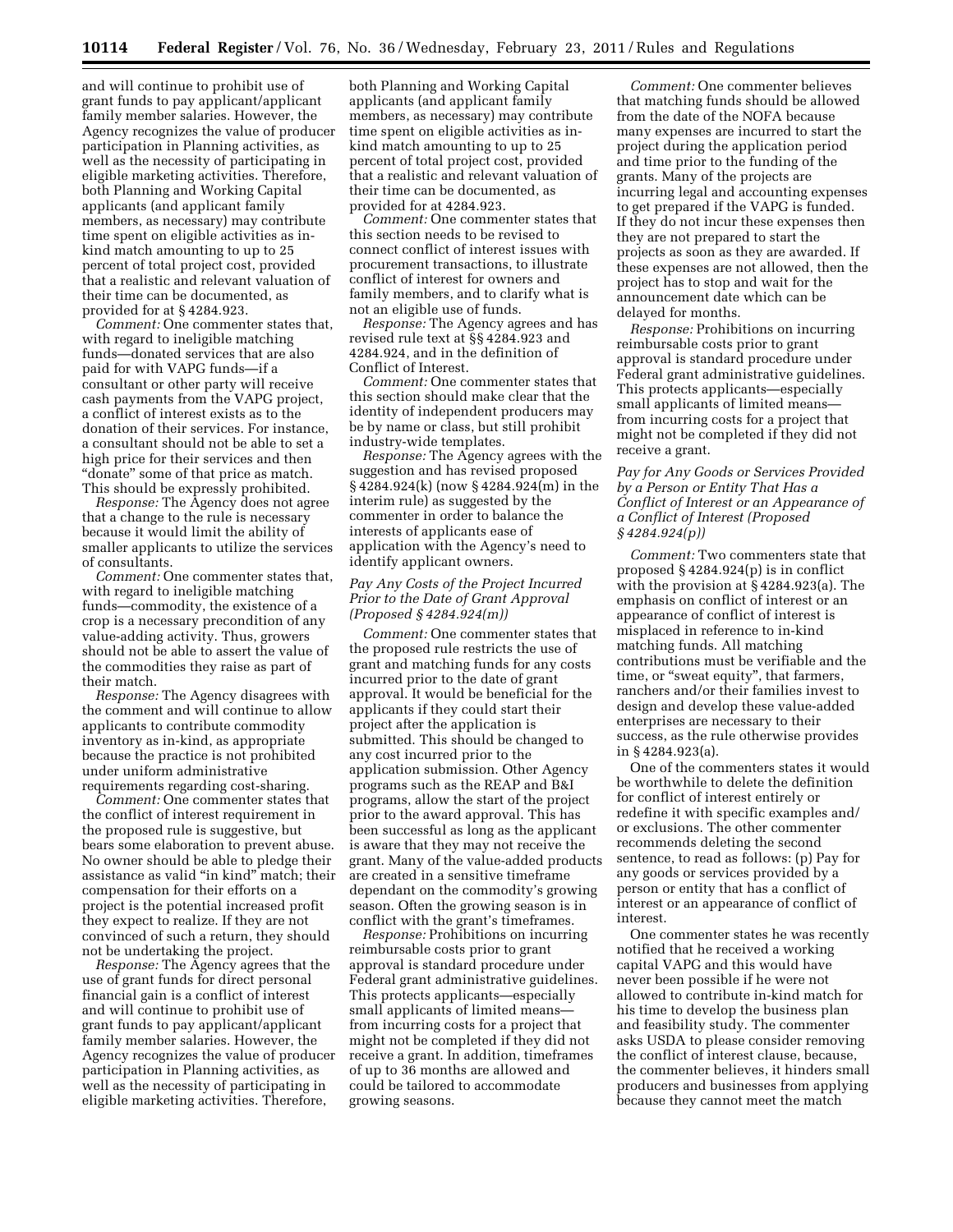requirements without being able to provide in-kind match.

*Response:* The Agency has revised the text at § 4284.924(a) to note the exceptions to the conflict of interest language allowing limited contributions of applicant time to in-kind match.

### *Funding Limitations (§ 4284.925)*

*Comment:* One commenter suggests that the maximum grant amount remain at \$300,000, not be increased to \$500,000.

*Response:* The Agency agrees with the commenter. The statute allows a maximum of \$500,000 at Agency discretion. It is the Agency's intention to retain the \$300,000 maximum for working capital grants.

*Comment:* Four commenters recommend that the final rule include a reasonable standard to measure significant benefit to beginning farmers.

*Response:* The statute has a 10 percent reserve to fund projects that benefit beginning farmers or ranchers or socially disadvantaged farmers and ranchers as well as giving priority to projects that contribute to increasing opportunities for beginning farmers or ranchers. The Agency will fully implement the designations stipulated in the statute.

*Comment:* One commenter recommends creating a 10 percent setaside for farmer-owned community wind projects, similar to the same for mid-tier value chain projects, or beginning farmers and ranchers.

*Response:* The Agency disagrees with the commenter's recommendation. Reserved funds designations are stipulated by statute.

*Comment:* One commenter recommends allocating the 10 percent set aside for beginning and socially disadvantaged farmers to the states along with the regular VAPG state allocations with the understanding that those funds are exclusively designated for such applicant categories. In the event a state is unable to award at least 10 percent of their state allocation to such categories, these funds should be pooled in a timely manner and made available to states with an excess of such applicants. This will ensure that 10 percent or more of the funds awarded go to these statutorily designated categories. Because these applicant types receive priority points as well, it is very unlikely RD will have trouble awarding funds at the required level.

*Response:* The Agency disagrees with the commenter's recommendation. Allocation of funds to States is counter to statutory direction that the VAPG program be a nationally competitive program.

*Comment:* One commenter states that the mid-tier value chain (MTVC) aspect of VAPG is highly specialized and the 10 percent set aside required for such projects does not lend itself well to state allocations. Thus, unlike with regular VAPG project, it makes sense to conduct a single, nationwide competition for MTVC projects.

*Response:* The Agency agrees that allocation of funds to States is counter to statutory direction that the VAPG program be a nationally competitive program.

# *Preliminary Review (§ 4284.930)*

*Comment:* One commenter states that primary eligibility determinations are based on both applicant and project eligibility requirements. Therefore, the commenter recommends that the language in this section be revised to maintain consistency throughout the regulation.

*Response:* The Agency agrees with the suggested revision and has added reference to applicant eligibility in this section.

# *Application Package (§ 4284.931)*

*Comment:* One commenter states that, with regard to ideal application content, a much more preferable application requirement would consist of: (1) A proposed Form RD 4284–1, VAPG Application, with all of the requisite certifications pre-printed on the form; (2) a business plan; and perhaps (3) current balance sheet (to reflect capacity to perform). A feasibility study could be included working capital applications when applicable (although it should not be required when non-emerging markets projects are proposed, as already discussed above).

*Response:* The Agency understands the concern for ease of the application process and will consider these points when developing application material. *Forms* 

# *Comment:* One commenter notes that currently there are no forms available for the customer to complete in identifying the required criteria, and recommends using Form RD 4279–1,

Application for Loan Guarantee. One commenter states that, regarding the application form, the SF–424, Application for Federal Assistance, SF– 424A, Budget Information—Non-Construction Programs, and SF–424B, Assurances—Non-Construction Programs, are generic forms poorly suited and confusing to farmers. The commenter recommends that Rural Development develop a VAPG application form specifically designed for the VAPG program.

Two commenters state that the proposed rule does not reference a single, comprehensive form for the applicant to complete in addressing the required criteria. The proposed rule should reference a standard form. The majority of items applicants must address should be basic, check-the-box certifications. Only a few, subjective items should call for a narrative statement and the form should provide adequate space for most applicants to provide the information. Many Rural Development programs can be accessed by completing a comprehensive form and the form is often referenced in the rule. The application process for the VAPG program should be driven by a standard form, similar to Form RD 4279–1.

*Response:* The Agency understands the concern for ease of the application process and will consider these points when developing application material.

*Comment:* One commenter recommends adding Form RD 1940–20.

*Response:* The Agency agrees with the recommendation and has added

reference to Form RD 1940–20. *Comment:* One commenter recommends removing Form RD 400–1 because it covers construction projects,

which are ineligible for VAPG projects. *Response:* The Agency agrees with the commenter and has removed Form RD 400–1 as a requirement from the rule.

*Comment:* One commenter states that § 4284.931(a)(6) needs to be changed to remove the need for a DUNS number for an individual and sole proprietor to be consistent with other Rural Development programs (*i.e.* REAP). The DUNS number is a number that is designed for businesses. Individuals and sole proprietors are eligible entities for the VAPG program and a DUNS number should not be required in these circumstances.

*Response:* The DUNS requirement for all applicants for Federal assistance is by OMB directive.

# *Application Content (§ 4284.931(b))*

*Comment:* One commenter states that the 2009 VAPG rules required applicants to list their owners/members by name and the owners of all their owners/members organized as any type of legal entity other than as individuals. According to the commenter, this poses a significant problem for cooperatives, agricultural trade associations, and other applicants with multiple owners/ members that might be LLCs, partnerships, corporations, etc. In many cases, the applicants did not have the required information on the owners of their owners/members on file, and found it challenging or impossible to get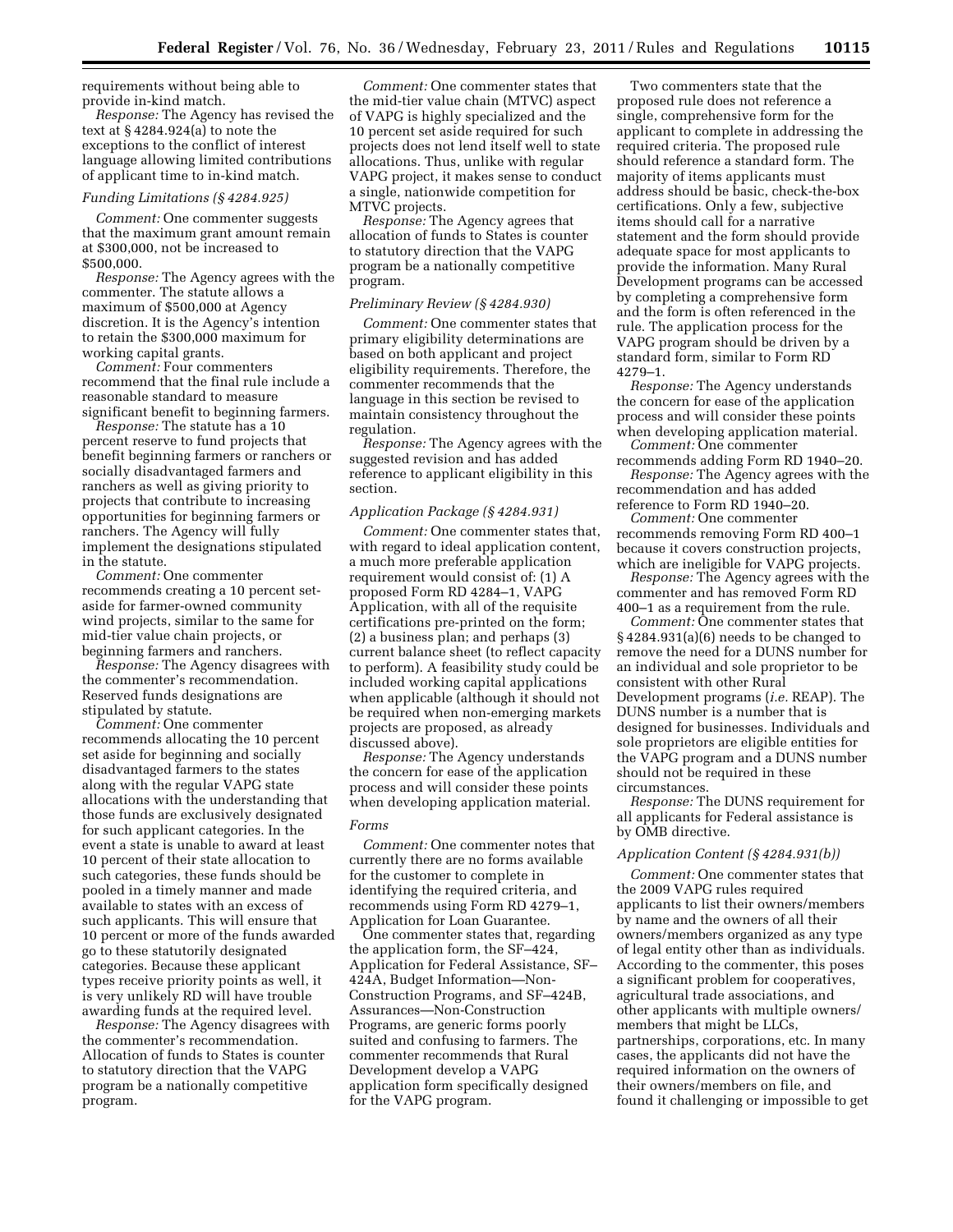it. Legal issues were also raised regarding the release of such information in certain states, even if it were available. The commenter states several potential applicants declined to apply in 2009 due to this requirement. The proposed rule is silent on the matter, which presumably means that the requirement has been dropped, and the commenter hopes this is the case.

*Response:* The Agency agrees and has revised the definitions of Farmer or Rancher Cooperative, Agricultural Producer Group, Independent Producers, and Majority Controlled Producer-Based Business Ventures to indicate that entities may list owner/ members by name or by class.

## *Eligibility Discussion (§ 4284.931(b)(2))*

*Comment:* One commenter recommends deleting ''using the format prescribed by the application package,'' in § 4284.931(b)(2) through (4), and rewording so the regulation is not dependent upon an Agency package, but so the regulation with notifications cited comprise the format for the application.

*Response:* The Agency disagrees with the proposed change as its intention is to provide a comprehensive application package to convey format details. All sustentative requirements which are reflected in the application are contained in the regulation.

*Comment:* One commenter recommends breaking out applicant and project eligibility as  $\S$  4284.931(b)(1)(i) and (ii) respectively—they are two distinct eligibility components.

*Response:* The Agency agrees with the commenter and has revised the rule as suggested.

#### *Evaluation Criteria (§ 4284.931(b)(2))*

*Comment:* One commenter recommends that the performance evaluation criteria indicate that applicant or Agency requested performance criteria will be incorporated into applicant reporting requirements and give examples, as these elements will be detailed in the grant agreement or letter of condition.

*Response:* The Agency agrees with the commenter and has revised the rule as suggested. Additional instruction will be provided in the annual notice of funding availability.

*Comment:* One commenter recommends that the Agency indicate that the proposal evaluation criteria are applicable to both planning and working capital applicants.

*Response:* The Agency agrees with the commenter and has revised the rule as suggested.

*Comment:* One commenter recommends that the Agency clarify how applicants verify eligible matching funds, especially with regard to applicant or family member in-kind contributions that meet to be documented requirements and limitations in § 4284.923(a), or nonfederal grant sources.

*Response:* The Agency agrees with the commenter and will provide guidance in the application package on verification of matching funds.

*Comment:* One commenter believes that the narrative requirement of VAPG applications is excessive and burdensome to the farmer. The commenter recommends that it be replaced by succinct sections of the recommended Form RD 4284–1, asking for what is specifically needed and no more. Farmers should not be expected to enter into a writing contest to receive VAPG assistance. Doing so turns this program into a benefit for grant-writers and not farmers.

*Response:* The Agency agrees with the commenter and is developing a comprehensive application package, which will provide forms and templates that encourage succinct responses.

# *Certification of Matching Funds (§ 4284.931(b)(3))*

*Comment:* One commenter recommends replacing the requirement for multiple certifications on matching funds, etc., by a simple preprinted certification on a Form RD 4284–1.

*Response:* The Agency agrees that multiple certifications can be addressed at one place in the application.

#### *Verification of Cost-share Matching Funds (§ 4284.931(b)(4))*

*Comment:* One commenter states that § 4284.931(b)(4)(v) and (vi) represent a third operational provision of the proposed rule in conflict with the allowance provided in § 4284.923(a). Although the proposed rule in § 4284.923(a) states that applicant producer's time is an acceptable in-kind contribution, these two provisions each contradict that statement. Omitting mention of applicant time or other inkind match in paragraphs (b)(4)(v) and (vi), while including a specific reference to eligible third-party contributions implies that the only kind of match that applicants can provide are in the form of cash. The commenter also states that § 4284.931(4)(vi) unnecessarily raises the specter of rejecting the in-kind contributions of producers permitted by § 4284.923(a) by cross-reference to the conflict of interest definition. The commenter recommends these paragraphs be rewritten as follows: Verification of cost-share matching. Using the format prescribed by the

application package, the applicant must provide authentic documentation from the source to confirm the eligibility and availability of both cash and in-kind contributions that meet the following requirements:

(v) Matching funds must be provided in the form of confirmed applicant cash, loan, or line of credit, and may include payment for the time of the applicant/ producer or the applicant producer's family members to the extent that the value of such work can be appropriately valued; or confirmed third-party cash or eligible third-party in-kind contribution.

(vi) Examples of ineligible matching funds include funds used for an ineligible purpose, contributions donated outside the proposed grant period, third-party or applicant in-kind contributions that are over-valued, expected program income at time of application or instances where the potential for a conflict of interest exists.

*Response:* The Agency has considered the commenter's suggested revisions and agrees that revision to these two paragraphs is needed. Therefore, the Agency has revised the elements in § 4284.931(b)(4)(v) and (vi) to be consistent with the Agency's intention to allow specified and limited applicant in-kind contributions for a portion of the project's matching funds for planning and working capital grants, and to be consistent with §§ 4284.902, 4284.923(a) and (b), and 4284.924.

*Comment:* One commenter states that the requirement for verification of matching funds at the time of application is burdensome and unnecessary. The farmer should not be expected to have funds on hand or committed and then tied up for months while RD reviews the applications. There is no harm done if the farmer proves ultimately unable to raise matching funds because if the farmer fails to do so, then no VAPG funds are going to be disbursed. So why require funds to be tied up so far in advance of the project's uncertain selection and start date?

*Response:* The Agency acknowledges the commenter's concern and will provide guidance in the instructions to the rule to balance flexibility regarding verification requirements with the need for ascertaining and documenting applicant commitment.

*Comment:* One commenter wants to know how conflict of interest applies to allowable applicant in-kind match for the development of business plans and/ or marketing plans.

*Response:* The allowance of limited contributions of applicant time to both Planning and Working Capital grants is an exception to the Agency's conflict of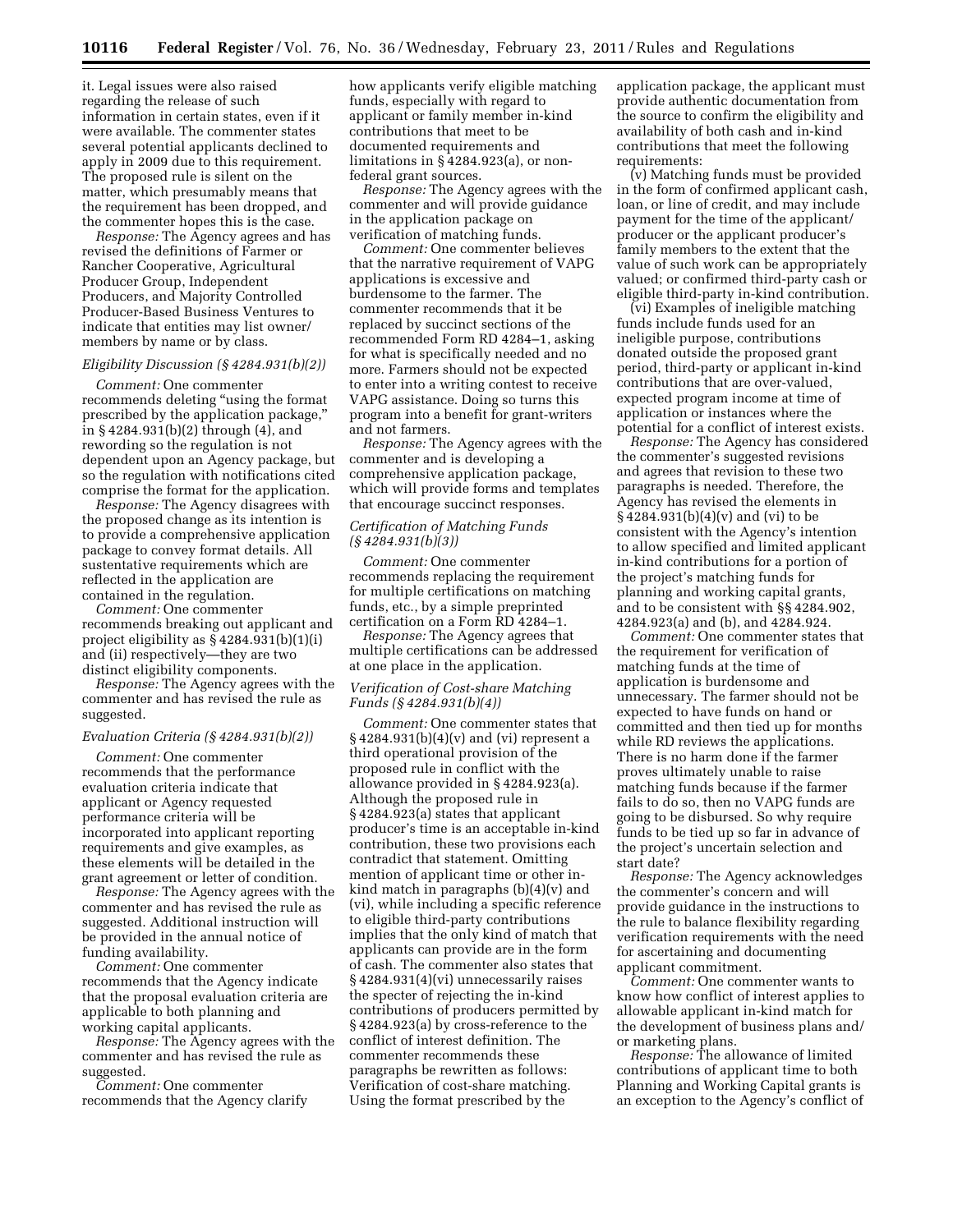interest policy and is noted in revised text in §§ 4284.923 and 4284.924.

*Comment:* Three commenters state that the proposed rule is conflicting on the eligibility of applicant, in-kind matching funds. Nothing in this section allows for applicant in-kind matching funds. Specifically, § 4284.931(b)(4)(v) lists the eligible forms of matching funds and does not include applicant, in-kind matching funds. This is contrary to § 4284.923(a), which allows for applicant, in-kind matching funds for planning grants under qualified circumstances. The proposed rule should be clearer on the eligibility of applicant, in-kind matching funds.

One commenter states that applicant in-kind as an eligible match (for the development of business plans and/or marketing plans) is not included.

*Response:* The Agency agrees with the commenters concerning the conflicting nature of the proposed rule. Therefore, the Agency has revised the elements in § 4284.931(b)(4)(v) and (vi) to be consistent with the Agency's intention to allow specified and limited applicant in-kind contributions for a portion of the project's matching funds for planning and working capital grants and to be consistent with §§ 4284.902, 4284.923(a) and (b), and 4284.924.

#### *Business Plan (§ 4284.931(b)(5))*

*Comment:* Three commenters state that the proposed rule requires all working capital applications to include a copy of the business plan and a thirdparty feasibility study completed for the proposed project. The Agency is required to concur in the acceptability or adequacy of these documents. The National Office should provide guidance to allow for a standardized review process around the country. The review process must consider two competing issues. First, the process must be simple enough to allow the Agency to complete the review in a timely manner. Second, the review process must be flexible enough to accommodate business plans and feasibility studies written for ventures in a variety of different industries.

*Response:* The Agency agrees with the commenter and will develop guidance for State Office review of feasibility studies and business plans.

# *Feasibility Study (§ 4284.931(b)(6))*

*Comment:* Two commenters state that the proposed rule requires all working capital applications to include a copy of the business plan and a third-party feasibility study completed for the proposed project. The Agency is required to concur in the acceptability or adequacy of these documents. The

National Office should provide guidance to allow for a standardized review process around the country. The review process must consider two competing issues. First, the process must be simple enough to allow the Agency to complete the review in a timely manner. Second, the review process must be flexible enough to accommodate business plans and feasibility studies written for ventures in a variety of different industries.

*Response:* The Agency agrees with the commenter and will develop guidance for State Office review of feasibility studies and business plans.

*Comment:* One commenter states that a standardized review process is needed for every state. It must be simple and timely and flexible to accommodate business plans and feasibility studies written for ventures in a variety of different industries. Not everyone is making wine out of grapes.

*Response:* The Agency agrees with the commenter and will develop guidance for State Office review of feasibility studies and business plans.

*Comment:* One commenter suggests the requirement for a feasibility study be waived in the case of an individual producer who has been successfully operating for six years and beyond.

*Response:* The Agency has revised the rule for Independent Producer applicants proposing market expansion for existing value-added products to require only a business or marketing plan, rather than a feasibility study, provided the applicant has produced and marketed the value-added product for at least two years.

*Comment:* One commenter states that the issuance of a new VAPG regulation could greatly encourage the strategy of promoting local and regional foods as an important rural development by recognizing local foods as a valid valueadding strategy and thus exempting this strategy from any feasibility study requirement regardless of whether the producer has a history of participating in local foods (*i.e.,* regardless of whether the local food strategy would be an ''emerging market'' opportunity for a given producer). The commenter states that such a rule would greatly simplify the ability of farmers to apply for and receive VAPG assistance to begin or continue participate in farmers markets, etc.

The commenter further states that RD has consistently and unrealistically required that all applications for working capital grants be supported by a feasibility study. The value of such studies may be important in many cases, such as when a project involves an "emerging market". Their value is less

clear and serves only as a barrier in instances where the VAPG project is not for an emerging market. An independent producer who has a track record of producing a value-added product should not be required to undertake the time and expense of a feasibility study when their proven history supports their business plan. The commenter states that, in such cases, feasibility studies should be optional and if completed and their content is persuasive, it could result in greater priority being assigned to such projects.

*Response:* The Agency generally agrees and will require only a business or marketing plan rather than a feasibility study for Independent Producer applicants requesting \$50,000 or more in working capital funds and proposing market expansion for existing value-added products.

#### *Simplified Application (§ 4284.932)*

*Comment:* Four commenters recommend including a description of the simplified application process in the rule for two reasons. First, the simplified application process should be included in the rule, as opposed to the annual NOSA. Applicants want to prepare applications packages as early as possible to elevate the burden of a narrow timeline between program announcement and application deadline. Second, the simplified application process should be an abbreviated version of a standard form to compete for program funds. The form should be similar to Form RD 4279–1A, ''Application for Loan Guarantee— Business and Industry Short Form.''

*Response:* The Agency understands the concern for ease of the application process and will consider these points when developing application material.

*Comment:* Two commenters believe the Agency should create a simplified application for grants of less than \$50,000. One of the commenters states that the 2008 Farm Bill explicitly calls on Rural Development to offer a simplified application for small grants of less than \$50,000 as recognition that the proposal process is so cumbersome that many excellent, inexpensive projects do not get the support they deserve. The FY 2009 NOFA, however, did not offer a substantive improvement in this regard, and the proposed rule contains only a one sentence reference that says ''Applicants requesting less than \$50,000 will be allowed to submit a simplified application, the contents of which will be announced in an annual notice issued pursuant to § 4284.915.'' This issue deserves serious attention and should be dealt with in the 2010 NOFA. Given the missed opportunity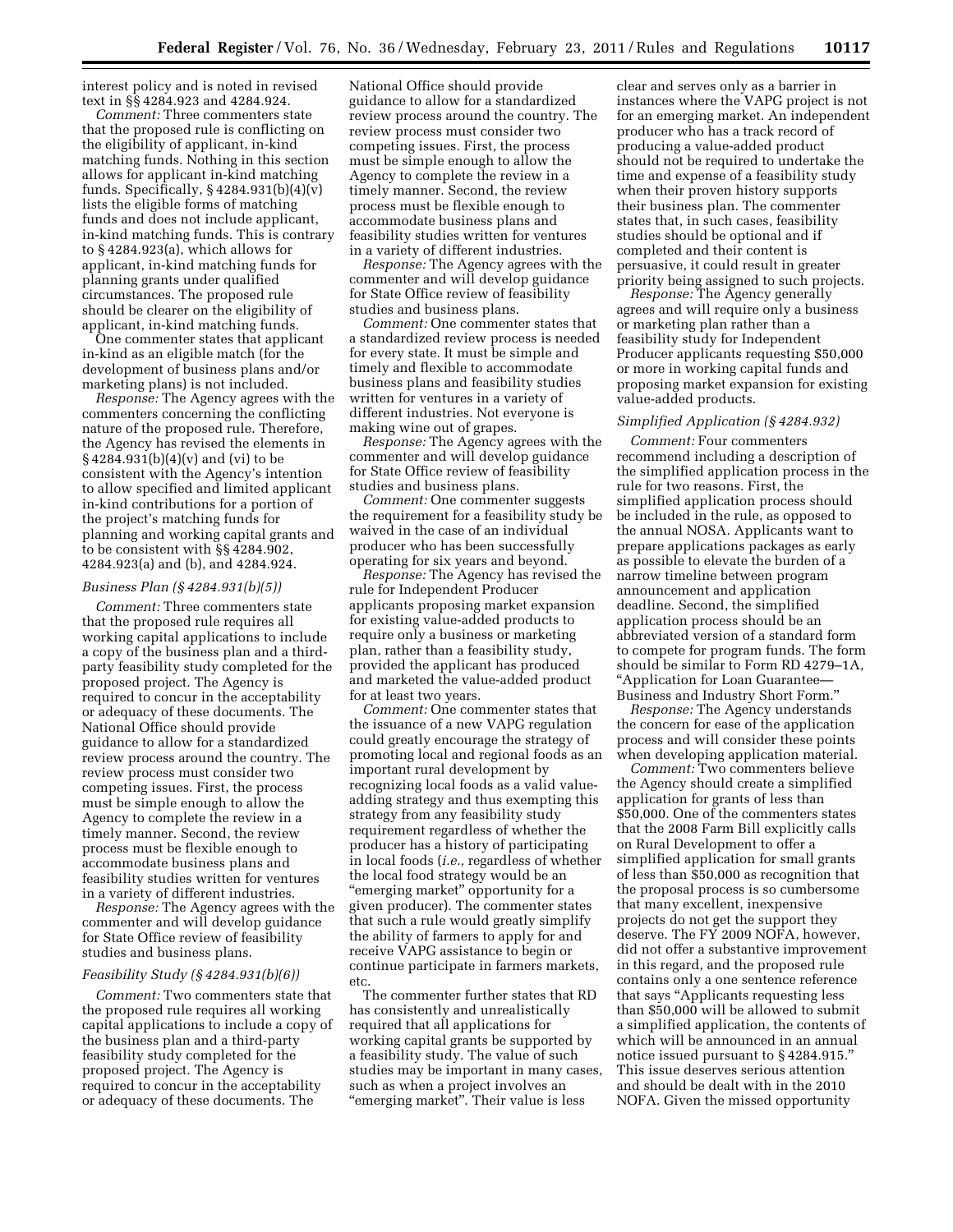last year and the lack of any substantive proposal in the proposed rule, the commenter suggests, if necessary, that Rural Development staff work with other agencies, including AMS, FSA, and NIFA, that currently use simplified application forms in a variety of grant and loan programs, to adopt lessons learned about grants and loan documents that are user-friendly for under-resourced groups but still provide necessary assurances of merit or credit worthiness.

The other commenter adds that the simplified application process should be an abbreviated version of the full application similar to the B&I's use of Form RD 4279–1A for loans less than \$600,000. For FY 09, the same application materials were required for both the simplified applicants and full applicants; however the simplified applicants did not need to submit certain information unless they were funded. So essentially the same application had to be submitted, the timeframes were just different.

*Response:* The Agency agrees that the Simplified Application process needs improvement and will consider the commenters' points when developing application material.

*Comment:* One commenter states that the proposed rule is far too vague on what is proposed for less than \$50,000 grants. The commenter recommends such grant applications be limited to a Form RD 4284–1, plus a business plan of 5 or less pages, with no requirement for financial statements or feasibility study regardless of whether the project involves an emerging market.

*Response:* The Agency agrees the Simplified Application process requires improvement and will consider the commenter's points when developing.

#### *Filing Instructions (§ 4284.933)*

*Comment:* One commenter asks if, going forward, USDA will be applying a set release/due date annually. Collectively, their organizations are in favor of this. Also, could there be more than one award date annually to better facilitate the applicant's timeframe for applying for working capital and launching the business? As it now stands, the time lag between grant application, award, and implementation dissuades many potential applicants.

*Response:* The Agency will not set a permanent application deadline. Because the program is oversubscribed, it is not feasible to have multiple application dates.

*Comment:* One commenter supports the concept of a fixed annual date of application and states that March 15 is a reasonable date.

Another commenter states that RBS will need to determine whether the March 15 annual application deadline is feasible or whether the submission deadline should be specified annually with instructions added to §4284.915.

*Response:* The Agency disagrees that a fixed annual application date is necessary and has revised the rule text to remove the March 15 date to provide flexibility to meet unforeseen circumstances.

#### *Processing Applications (§ 4284.940)*

*Comment:* One commenter states that the requirement in § 4284.940(b) requiring writing feedback to all applicants is probably either unworkable because of its burden on employees faced with processing many applications or it will be not particularly meaningful because many bland written responses will be given. The commenter recommends that USDA simply say that Rural Development employees will endeavor to provide meaningful feedback to all prospective applicants.

*Response:* The Agency disagrees and has retained the text at § 4284.940 requiring written notification to include reasons for ineligible or incomplete findings in order to provide useful feedback should the applicant re-apply in the future.

# *Proposal Evaluation Criteria and Scoring Applications (§ 4284.942)*

*Comment:* One commenter states that the specific elements of scoring criteria are not contained in the proposed rule. Presumably this allows the Agency to allow the program to evolve to meet changing needs. The commenter also encourages the Agency to continue to incorporate strong evidence of business viability as critical components of the scoring systems.

*Response:* The Agency has determined that it needs to provide more specific elements in the rule text. Although this diminishes flexibility, it facilitates consistency and applicant awareness. The Agency agrees that evidence of business viability in the form of strong financial, technical and logistical support to successfully complete the project should continue to be a critical component of scoring.

*Comment:* One commenter recommends that the Agency revise this section to clarify that all scoring references must be readily identified information cited within the proposal itself and not to external sources of information, or it will not be considered.

*Response:* The Agency agrees with the recommendation and has revised the paragraph accordingly.

*Comment:* One commenter states that the operative provisions in the rule itself for the priority categories need to be significantly strengthened to make them actual priorities rather than minor preferences. The commenter recommends that § 4284.942 be strengthened as follows:

(b) Scoring applications. The maximum number of points that will be awarded to an applicant is 100, plus an additional 10 points if the project is located in a rural area. The criteria specified in paragraphs (b)(1) through (7) of this section will be used to score each application. The Agency will specify how points are awarded for each criterion in a Notice published each fiscal year.

(1) Nature of the proposed project (maximum 20 points).

(2) Personnel qualifications (maximum 20 points).

(3) Commitments and support (maximum 10 points).

(4) Work plan/budget (maximum 20 points).

(5) Contribution to priority beneficiaries (maximum 25 points). (6) Administrator priority categories

and points (maximum 5 points). (7) Rural or rural area location (10 points may be awarded).

(c) Priority groups. In the event of applications equally ranked but in which one application substantially serves one or more of the priority groups and the other does not, or one serves a priority group or groups to a significantly greater degree than the other, the one that better serves the priority group shall be the higher ranked proposal.

The commenter states it is difficult to see how the intent of Congress has been met in a proposed rule that proposes to provide just 15 points out of 110 points to proposals which fulfill the statutory priority. They feel there needs to be a more substantial weighting of the ranking criteria to create a real priority.

Assuming the Agency prefers to keep the point total constant, they adjusted the numbers to give more weight to the statutory priority while not doing damage to the overall construct of the scoring system.

Also, the "type of applicant" phrase in the proposed rule's scoring system is vague and potentially very misleading. The commenter recommends that clear and unambiguous language be substituted to tie these points directly to the statutory priorities.

Language should also be added to the final rule to make clear that ''priority''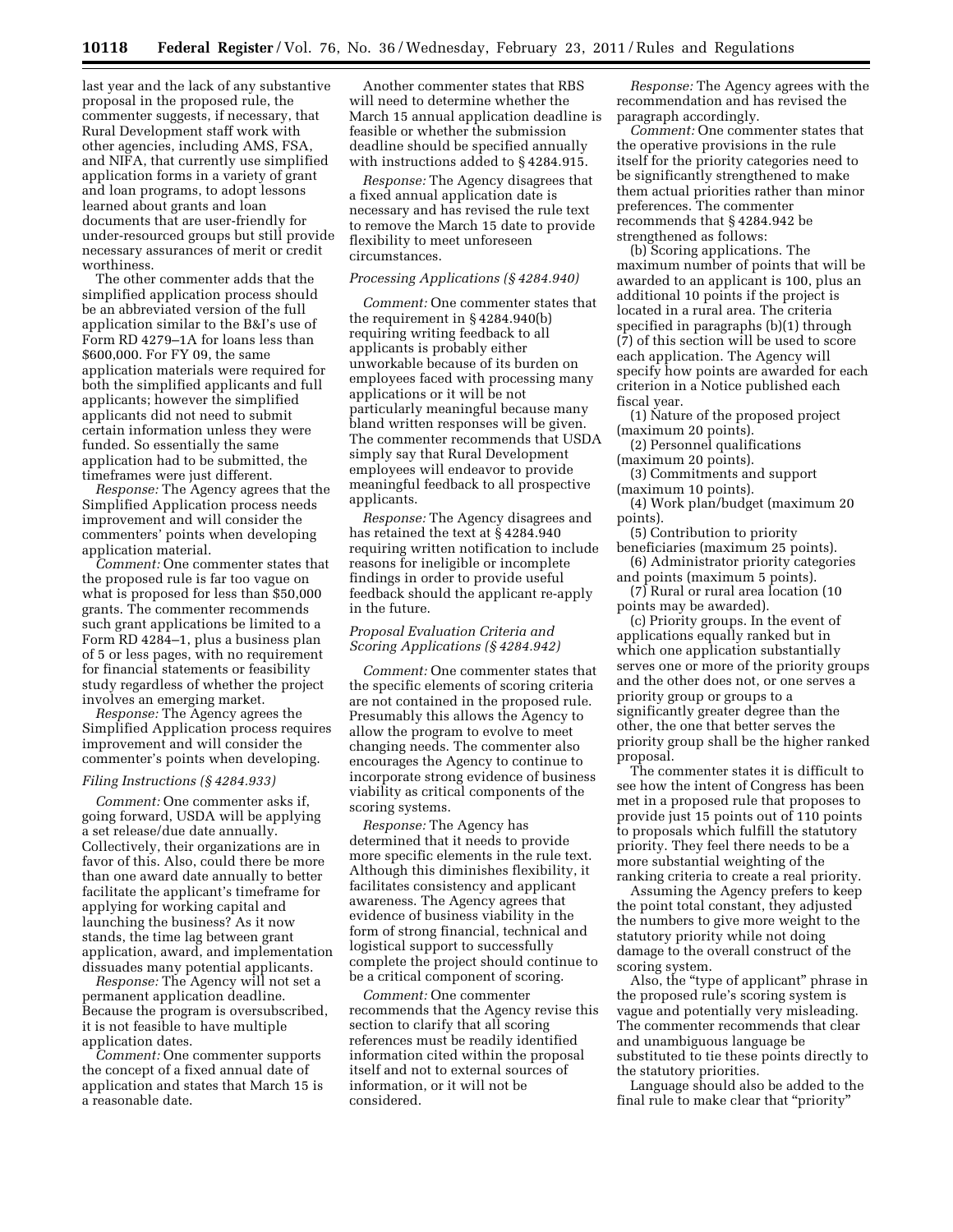means, among other things, that if applications are otherwise equally ranked but one application substantially serves one or more of the priority groups and the other does not, or one does so to a significantly greater degree than the other, the one that better serves the priority group is the higher ranked proposal.

Another commenter states that the approach proposed in § 4284.942(b) continues the past practices. The commenter proposed the following 100 point system as more likely to result in wider distribution of VAPG awards to projects that meet VAPG goals and that better rewards merit and project types that fit into the VAPG mission:

50 points. Merits of the project (awarded by independent review panels). Essentially a business plan competition, looking at each project's prospect for success and impact on revenue and market share. If the request is for working capital, 40 points maximum if no feasibility study is included (thus encouraging but not requiring a feasibility study).

10 points. If the project involves an emerging market (leaving it up to the independent review panel to determine the project is in fact legitimately new and not just an established enterprise under a different name). (thus encouraging innovative new ideas over continuation of past practices).

15 points. Smaller grant size requests. 10 points if seeking a grant of 50 percent of less than the maximum permitted by the NOSA; 15 points if seeking a grant of 25 percent or less than the maximum permitted by the NOSA. (thus encouraging many small grants, increasing the number of applicants that may be assisted)

5 points. If 50 percent or more of the commodity to which value is to be added is grown by the producer (thus encouraging this, without requiring it).

5 points. If all of the owners of the applicant entity are involved in farming (thus encouraging this, without requiring it).

5 points. If all cash match (thus encouraging a higher level of commitment, versus the softer use of ''in kind'' match, while discouraging projects that lack financial strength).

10 points. If Beginning/Socially Disadvantaged/or Small/Medium Family Farm (thus, honoring the statute's requirement for such priority, without overly prioritizing a category that already lays statutory claim to 10 percent of the VAPG funds). The current proposal of 15 points is excessive.

10 point penalty. If Planning Grant Applicant that received a Planning Grant within the past 3 years; If working

capital Grant Applicant that received a working capital Grant within the past 3 years. (Thus discouraging repeat grantees somewhat and encouraging the distribution of VAPG awards to more, different farmers.)

*Response:* The Agency reviewed the various comments and has not been persuaded to make changes other than reducing the number of points for type of applicant from 15 to 10. The 5 points removed here have been inserted into nature of the proposed project. This reduction is based on the Agency's experience in the FY 2009 funding in which 65 percent of awards were made to applicants that received 15 points in one of the priority categories. It is the position of the Agency that reducing priority points from 15 to 10 will result in a better balance between applicants in priority categories and other applicants who do not qualify for priority points who also submit worthy applications.

*Comment:* One commenter states their grant represented a cost of \$167,300 per independent producer, and they did not get any points under Section V.A.2. vii. The NOSA issued in September of 2009 states: ''2 points will be awarded to applications with a project cost per owner-producer of \$100,001–\$200,000.'' A man and wife are considered two independent producers. Shouldn't we get these two points?

It is easy, in reading the grant application, to confuse the ''Planning Grant Criteria'' and the ''Working Capital Criteria.'' The commenter wonders whether the reviewer confused the two in grading their grant. There is a sea of black and white in the grant application and the commenter wonders whether clever use of print types and sizes couldn't help in that department.

*Response:* This is an administrative item about a specific application and is not appropriately addressed in regulations comments.

*Comment:* One commenter recommends that additional weight be provided to applications that spread the benefits among a number of producers in the aggregate. The commenter states that, in doing so, this would ensure that the funds invested by USDA and the benefits of a future project generated through a VAPG award would be distributed to a wider number of producers, while lowering overall costs to the government.

*Response:* The Agency agrees with the commenter as to the benefits that may be obtained by providing additional weight to applications that spread the benefits among a number of producers in the aggregate. To do this, the Agency has revised the rule by including 10

points for cooperatives as a priority category under the Type of Applicant scoring criterion.

*Comment:* One commenter states that they support small farmers and would like the VAPG to allow small farmers to explore their new business ideas, to create a sustainable environment for the community. Sustainability saves the planet!

*Response:* The Agency agrees with the commenter and notes that small farmers are a program priority as mandated by statute.

#### *Type of Applicant*

*Comment:* Numerous commenters state that the Agency should ensure that the legislative priority for projects that targeted to small and mid-sized family farms and ranches and socially disadvantaged farmers and ranchers set by the 2008 Farm Bill are clearly expressed in the final rule and in the scoring/evaluation process. Congress has spoken—these are mandated VAPG priorities. Yet, the proposed rule would award only 15 ranking points out of a potential 110 ranking points for projects targeted to this group. USDA should ensure the final rule awards 25 total points for the priority group, and target small, mid-sized and socially disadvantaged farmers and ranchers should take priority over projects that are not targeted in that fashion if proposals are otherwise equally ranked.

*Response:* The Agency disagrees with the suggestion to increase the points for this criterion to 25. It is the position of the Agency that reducing priority points from 15 to 10 will result in a better balance among applicants in priority categories and other applicants who do not qualify for priority points who also submit worthy applications.

*Comment:* One commenter states that the program should target small, midsized and socially disadvantaged farmers as defined by the 2008 Farm Bill and award extra points to these targeted groups.

*Response:* The Agency notes that the program does target these farmers with the reserved funding and priority points.

*Comment:* One commenter recommends awarding all the points for the priority group defined in the 2008 Farm Bill and adding clear language that states proposals targeting small, midsized and socially disadvantaged farmers and ranchers should take priority over projects that are not targeted in that fashion if proposals are otherwise equally ranked.

*Response:* The statute targets the specific categories mentioned by the commenter, as well and Beginning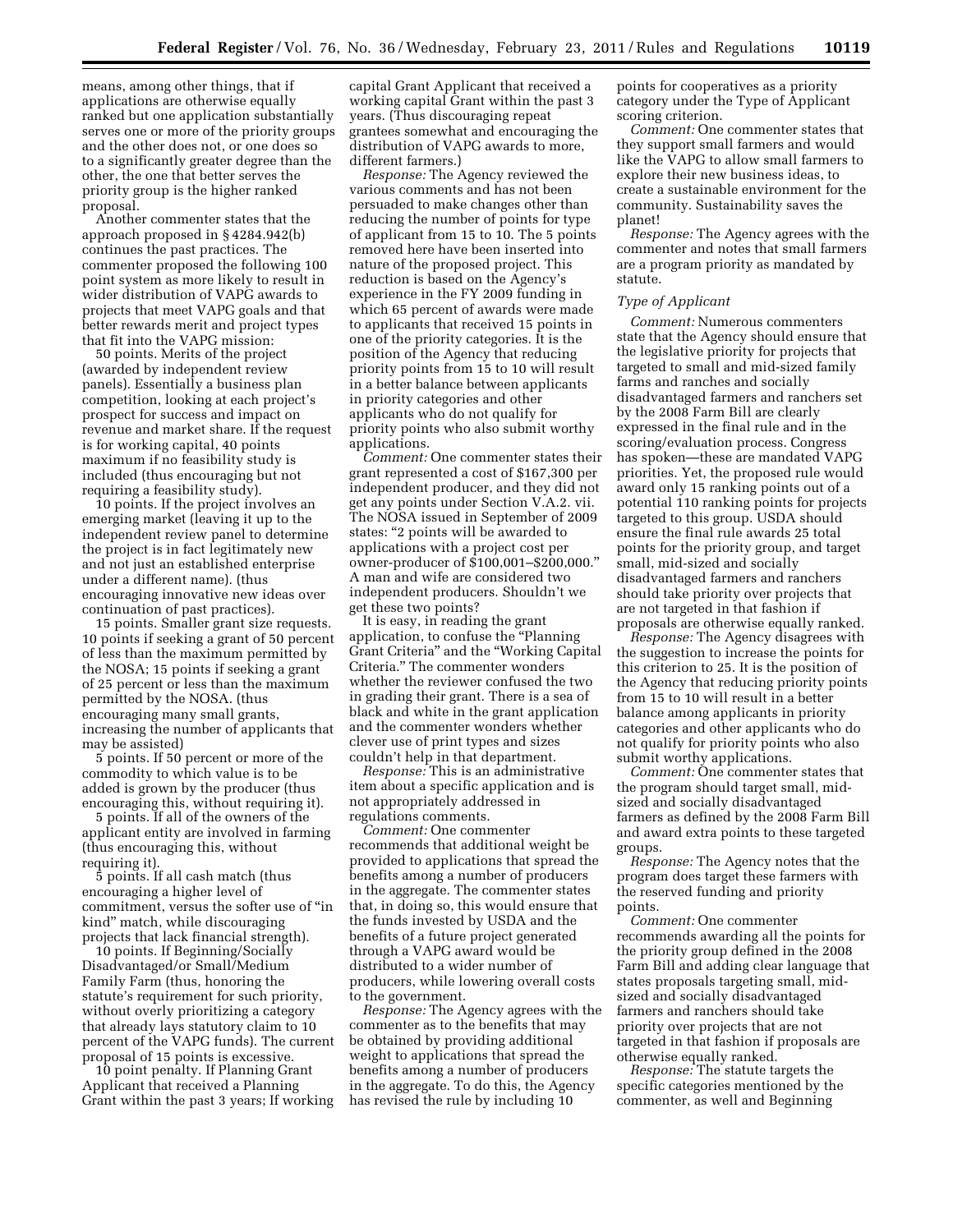Farmers and Ranchers and requires that they receive priority in the form of reserved funding and additional points.

*Comment:* One commenter states that the evaluation and scoring should be changed to better reflect Congressional intent in establishing priority beneficiaries for the program. The commenter believes the 15 points for beginning farmers and ranchers, socially disadvantaged farmers and ranchers and small and mid-size family farmers and ranchers should be increased to at least 25 points for projects that propose to provide contributions and opportunities for farmers and ranchers meeting these definitions.

One commenter encourages USDA not to increase the number of points for New and Beginning Farmers beyond the current 15. The commenter states that the VAPG program should continue to benefit a wide range of producers. While recent actions to set aside program funds for New and Beginning Farmers and Ranchers is appropriate, the substantial majority of funds should be awarded based on projected viability of the business, and be accessible to a wide number of active farmers. The commenter states that, for those individuals/families that are just getting into agriculture, it is a terribly challenging task to capitalize and ''get good'' at agricultural production AND to participate in the creation/launch of a value-added enterprise. To this extent, New and Beginning Farmers should be given modest special support through the VAPG program, but USDA should not transform this program into a special form of subsidy for this group of producers at the expense of other eligible categories of farmers. Awarding 15 points for New and Beginning Farmers is an appropriate way of supporting these ventures.

*Response:* It is the position of the Agency that reducing priority points from 15 to 10 will result in a better balance between applicants in priority categories and other applicants who do not qualify for priority points who also submit worthy applications.

# *Rural or Rural Area*

*Comment:* Numerous commenters raised concern on this proposed scoring criterion. These concerns are presented below.

One commenter states that the proposed rule adds a new priority that awards 10 points to projects that are ''rural''. This is confusing because almost by definition all commodities start out as rural and are then tailored to an urban consumer. How a project's "rural" character is assessed is highly unclear and confusing. The commenter states that this new priority is not necessary and it is not part of the statutory logic behind the program, which is to support agricultural producers, with no regard to the geographic or urban/rural location.

Two commenters state that the standards are vague as to how the ''projects located in a rural area'' language would be applied and the reasoning given for the additional weight. The additional classification of "rural" provides cooperatives with packinghouses or other facilities in an urban area at a competitive disadvantage for grant funds. Although the beneficiary of a project is the farmer and most likely located in a rural area, many activities such as processing, packaging and marketing of products do not take place in rural areas. Many cooperatives have infrastructure located closer to urban markets. The commenters believe this language conflicts with the goal of providing additional benefits to rural producers, especially in the state of California.

One of the commenters states that, depending on the definition of "rural area,'' proposals from states such as California could be precluded from the points entirely and put at a disadvantage nationally. The commenter states that using the proposed scoring criteria would cause additional confusion while being irrelevant to the goal of increasing producer income, which ultimately supports those rural areas. The commenter encourages USDA to adjust the proposed scoring criteria, keeping these concerns in mind.

Another commenter states that the definition of projects that ''will take place in rural places'' is vague. The commenter supports the idea that entities that are headquartered and based in rural communities should get increased points compared to those that are headquartered in urban centers. However, the commenter does not support the idea that all tasks (*i.e.*  advertising, promotions, contract manufacturing, etc) must also be located in rural places in order to qualify for the additional 10 points.

One commenter states that the proposed rule § 4284.942 grants 10 additional scoring points (above the 100 ordinarily possible) to ''projects located in a rural area,'' generally defined as areas with less than 50,000 in population. This could pose many applicants problems—including those located in rural areas.

The VAPG is a marketing grant. Marketing projects are often performed in areas with large populations because that is where the people are. This rule

would apparently penalize projects that involve market launches, promotions, and advertizing campaigns conducted in areas with the highest concentration of customers. A similar question arises when a planning project involves contracting with advertising venues, specialists, or consultants located in urban areas, which would presumably conduct much of their work in their hometowns.

Many cooperatives, agricultural trade associations, and other applicants are headquartered in locations that exceed 50,000 in population, however the growers that actually benefit are by-andlarge rural. The new rule would seem to penalize an applicant conducting a project in its headquarters city even though the benefits would flow to rural areas. This scoring bias seems contrary to the VAPG's stated purpose of increasing income to growers.

One commenter states that the proposed rule grants 10 additional scoring points (above the 100 ordinarily possible) to ''projects located in a rural area,'' generally defined as areas with less than 50,000 in population. The meaning of this is clearly not defined and ultimately may run counter to the program's intent. Although the beneficiary of a project is ultimately the rural producer, many activities such as processing, packaging, marketing of products does not take place in "rural" areas; nor are cooperatives necessarily headquartered in "rural" areas while their profits are channeled back to those areas. Using this as scoring criteria does not seem relevant to the goal of increasing producer income, which ultimately supports those rural areas.

One commenter hopes there will not be restrictions placed on their ability to receive grant support if their marketing activities take place in metropolitan areas. The commenter states that, while they often do market in rural communities, including the one in which they live and work, the majority of the customers of their producers are in major markets, like New York, Southern California, Texas, Chicago, and Florida.

*Response:* The Agency agrees with the concerns raised by the commenters. Further, the statute does not include a rural area requirement for this program. Therefore, the Agency has removed this provision from the rule.

## *Grant Agreement (§ 4284.951)*

*Comment:* One commenter states that the title of this section should be changed to, ''Obligate and Award Funds.'' The commenter suggested reworking the sections as follows: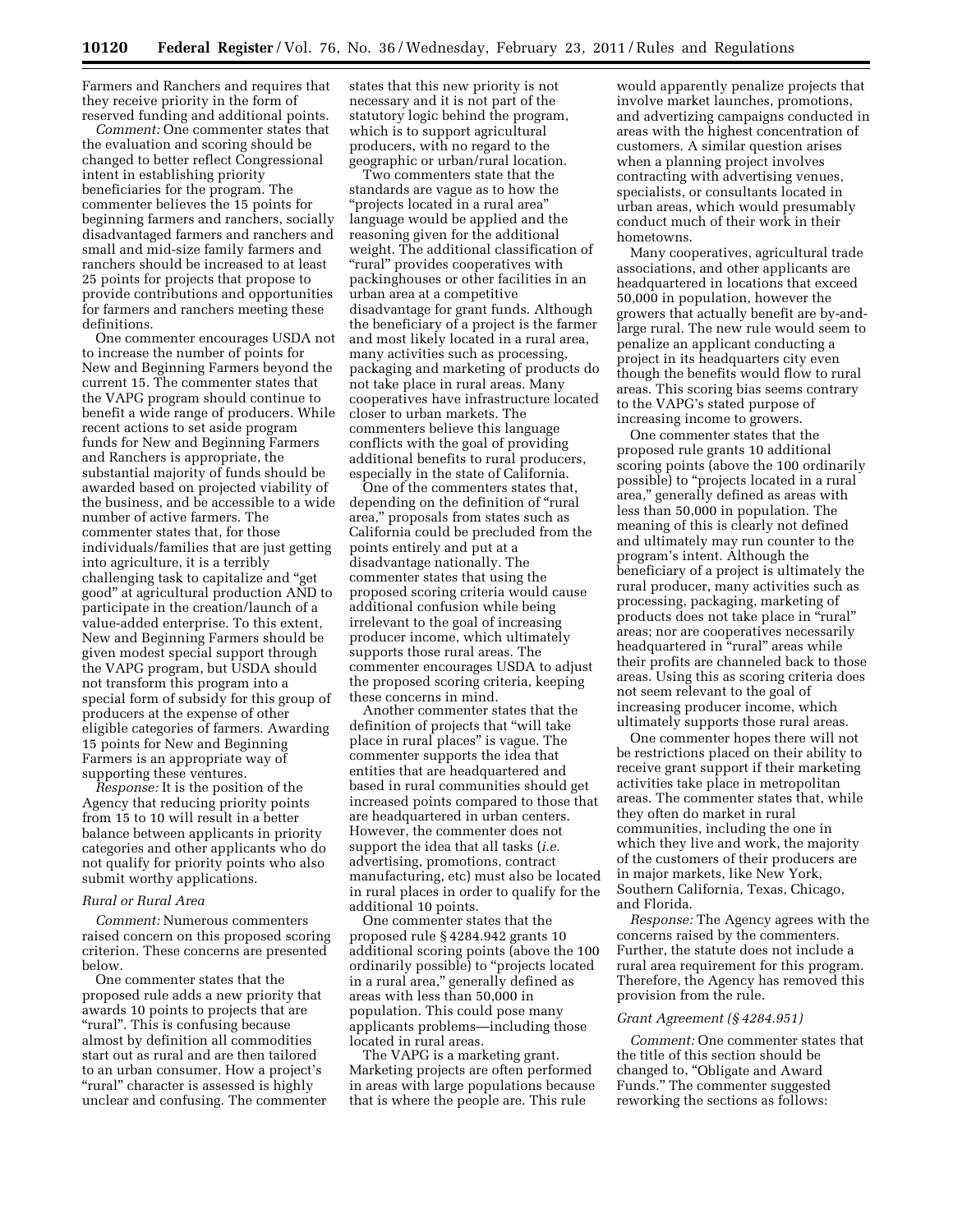(a) Letter of conditions (must include 90 day provision for grantee to meet LOC conditions (remove from (b) GA section)).

(b) Grant agreement and conditions. (c) Other documentation, (should document the various other forms the grantee will execute in connection with the grant).

(d) Grant disbursements (must clarify the process for disbursing funds, including SF 270, Request for Advancement or Reimbursement, and supporting documentation expectations).

The commenter states that these changes provide the applicant/grantee with a more comprehensive understanding of the process and requirements associated with the award.

*Response:* The Agency agrees with the commenter's suggestion and has revised the rule accordingly.

# *Monitoring and Reporting Program Performance (§ 4284.960)*

*Comment:* One commenter states that the Agency should clarify that the project must be completed per terms and conditions specified in the approved work plan and budget, grant agreement and Letter of Conditions. The commenter states that this brings the work plan and budget concept back to project performance as the performance benchmark for all eligible activities.

*Response:* The Agency agrees with the suggested revision and has revised the paragraph accordingly.

*Comment:* In referring to § 4284.960(b)(4), one commenter states that the Agency should provide examples of what additional project and/or performance data might be requested by the Agency to meet 2008 Farm Bill categories and expectations, such as jobs created, increased revenues, renewable energy capacity or emissions reductions, results of supply chain arrangements, BFR or SDFR. The commenter states that this is a heads up on the grant agreement requirements.

*Response:* The Agency agrees with the suggested revision and has revised the paragraph as suggested by the commenter.

*Comment:* One commenter suggests adding a new paragraph to § 4284.960(b) that states that, as part of the monitoring process, RBS may terminate or suspend the grant for lack of adequate or timely progress, reporting, or documentation, or for failure to comply with Agency requirements.

*Response:* The Agency agrees with the suggested revision and has added a new paragraph (see § 4284.960(b)(5)) as suggested by the commenter.

# *Transfer of Obligations (§ 4284.962)*

*Comment:* One commenter recommends revising this section to indicate that any transfer of obligation is at the discretion of the Agency and determined on a case-by-case basis. The commenter also recommends augmenting the language relating to requirements for the substituted applicant so that all eligibility requirements are spelled out, including maintaining the applicant type of the original applicant, and maintaining the identity and number of independent producers originally committed to the project for both general and reserved funds. The commenter also suggests that the Agency emphasize that the project must continue to meet all Product, Purpose, Branding, and Reserved Funds eligibility requirements. The commenter states that, for anything less than this, it would be better to return the funds to the program for use by another competitive grantee that has endured the process and eligibility analysis.

*Response:* The Agency agrees with the suggested revisions and has revised the rule as suggested by the commenter except for the suggested text regarding maintaining applicant type, maintaining the identity and number of independent producers originally committed to the project, because this would unnecessarily limit the Agency's flexibility.

# *Grant Close Out and Related Activities (§ 4284.963)*

*Comment:* One commenter recommends revising this section to indicate actual closeout practices. Grant closeout is not usually about suspension or termination of a grant prematurely, and that message will be provided to the grantee in § 4284.960(b)(5). Closeout is usually about administrative wrap-up post the completion of the grant project or funding period. The commenter states that typical closeout activities include a Letter to Grantee with final closeout instructions and reminders for amounts de-obligated for any unexpended grant funds, final project performance reports due, submission of necessary deliverables, audit requirements, any outstanding items of closure.

*Response:* The Agency agrees with the commenter and has revised the rule § 4284.963 and added additional text describing grant closeout activities.

### *Preamble*

*Comment:* One commenter states that the final rule should give proper acknowledgement of the statutory VAPG priorities by strengthening the grant

evaluation criteria and scoring section. The 2008 Farm Bill amended the VAPG program in several important ways, including identifying priority groups for funding and establishing two program reserved funds. The commenter believes that these program modifications are significant and should be addressed in the preamble to the rule in the Summary section and in the Supplemental Information section. Most importantly, the proposal evaluation criteria and scoring applications section (§ 4284.942) needs to be strengthened to make the statutory priorities actual programmatic priorities.

The statutory priorities and set-asides are clearly intended to ensure that these producer groups and this type of rural development marketing model are more likely to be supported with VAPG grant funds. Because the language changes in the 2008 Farm Bill fundamentally address the character of the VAPG grant program Congress intended to create, the commenter believes that they should be clearly referenced in the discussion of the rule. They find the omission of such a discussion in the preamble to the proposed rule to be quite glaring.

*Response:* The Agency agrees that discussion of 2008 Farm Bill priorities should be included in the preamble. However, the Agency's experience in implementing the reserved funding and priority scoring in 2009 highlighted the need to balance statutory priorities with fairness to other applicants who also submitted worthy applications.

#### *Preamble—Summary*

*Comment:* One commenter suggests adding the following language to the Summary section when issuing the final rule:

The program provides a priority for funding for projects that contribute to opportunities for beginning farmers or ranchers, socially disadvantaged farmers or ranchers, and operators of small- and medium-sized family farms and ranches. Further, it creates two reserved funds each of which will include 10 percent of program funds each year to support applications that support opportunities for beginning and socially disadvantaged farmers and ranchers and for proposed projects that develop midtier value marketing chains.

*Response:* The Agency agrees and has added the suggested text to the Preamble Summary.

# *Preamble—Supplementary Information*

*Comment:* One commenter suggests the addition of the following language to the **SUPPLEMENTARY INFORMATION** section: **SUPPLEMENTARY INFORMATION:**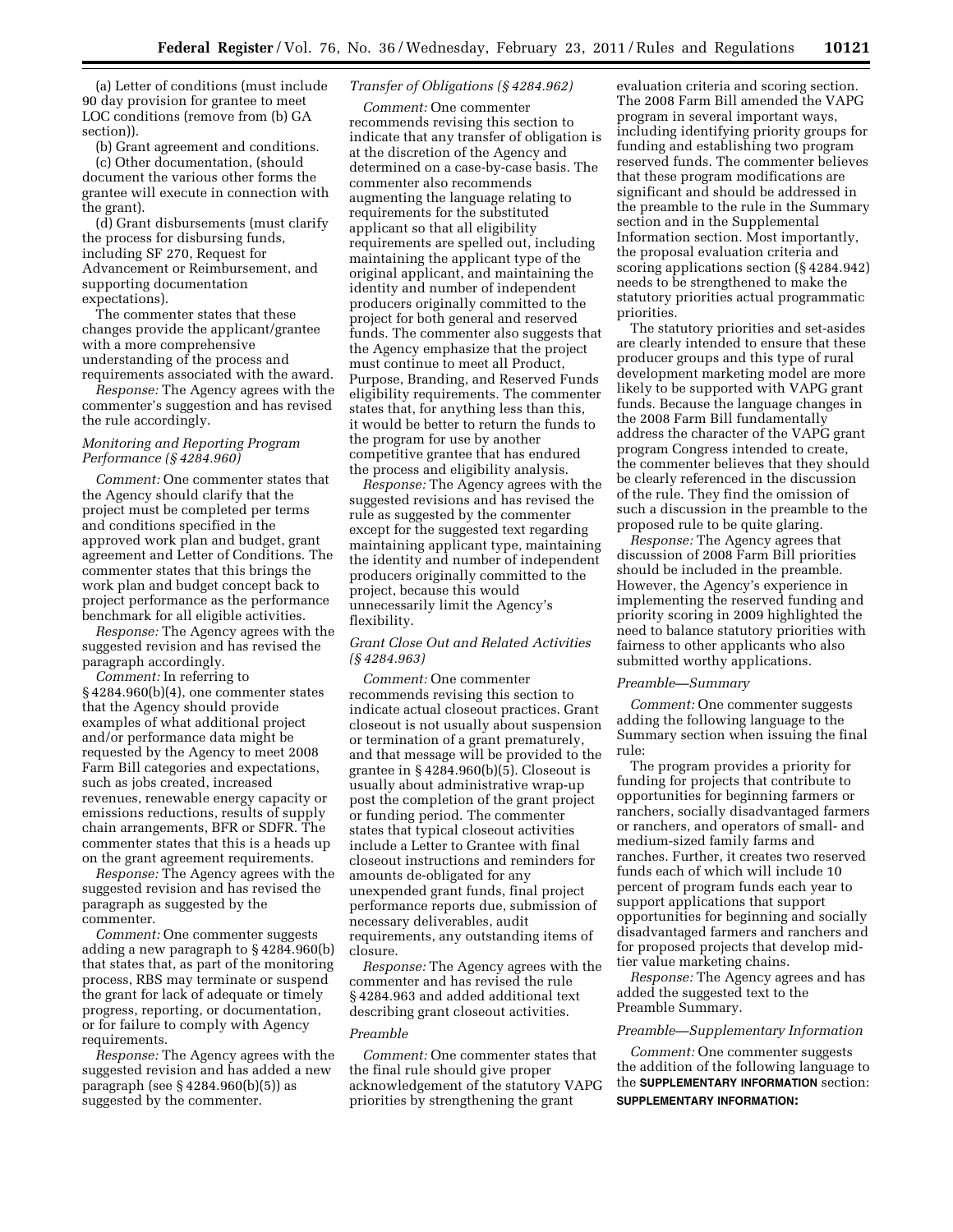#### **I. Background**

# *B. Nature of the Program*

This subpart contains the provisions and procedures by which the Agency will administer the Value-Added Producer Grant (VAPG) Program. The primary objective of this grant program is to help Independent Producers of Agricultural Commodities, Agriculture Producer Groups, Farmer and Rancher Cooperatives, and Majority-Controlled Producer-Based Business Ventures develop strategies to create marketing opportunities and to help develop Business Plans for viable marketing opportunities regarding production of bio-based products from agricultural commodities. As with all value-added efforts, generating new products, creating expanded marketing opportunities, and increasing producer income are the end goal.

Eligible applicants are independent agricultural producers, farm and rancher cooperatives, agricultural producers groups, and majority-controlled producer-based business ventures.

Added text: ''The program includes priorities for projects that contribute to opportunities for beginning farmers or ranchers, socially disadvantaged farmers or ranchers, and operators of small- and medium-sized family farms and ranches. Applications from these priority groups will receive additional points in the scoring of applications. In the case of equally ranked proposals, preference will be given to applications that more significantly contribute to opportunities for beginning farmers and ranchers, socially disadvantaged farmers and ranchers, and operators of smalland medium-sized family farms and ranches.

Further, the program includes two reserved funds each of which will include ten percent of program funds each year to support applications that support projects that benefit beginning and socially disadvantaged farmers and ranchers and that develop mid-tier value marketing chains.''

*Response:* The Agency agrees and has added the suggested text to the description of the program.

#### *General*

*Comment:* One commenter states that the widespread opinion of the VAPG program is that it is a ''grant program with barriers.'' The commenter states that, during Rural Developmentsponsored jobs forums in Oregon in January 2010 and in many other settings, this analysis has been repeated by a number of producers who cited VAPG's complex rules poorly suited to modern agricultural realities, its

difficult narrative application content, and its lengthy application process. The commenter states that the proposed rule does little more than institutionalize the design and delivery of the VAPG program that Rural Development has used in past NOSA's. The commenter recommends that it would be better to leave the existing RD Instructions 4284– A and 4284–J in place with the few changes required by the 2008 Farm Bill than to go forward with this proposed rule.

The commenter also encourages Rural Development's leadership to take a step back from this proposed rule and instead engage the agricultural community in a series of listening sessions with VAPG constitutes to find a more sensitive program design. While this will delay the implementation of a new rule and may temporarily delay VAPG program delivery, it will ultimately result in a program that is far more effective and efficient in meeting the needs for which it was designed.

*Response:* The Agency acknowledges the commenter's concerns and welcomes feedback and suggestions from the agricultural community. The Agency is attempting to address these concerns within the context of the proposed rule.

### *General—Program Design*

*Comment:* One commenter recommends full utilization of Rural Development's core strength—the field office structure. The commenter states that delivery of VAPG should be accomplished by allocating all or nearly all VAPG funds to the state level for delivery via local competitions conducted by local experts most familiar with local conditions and local opportunities. This will assure a nationwide geographic distribution of VAPG funds, and it will defuse the current high hurdle presented to local producers who are asked to submit projects for review and selection/nonselection by remote national players. The commenter states that despite noble efforts by national Rural Development staff, the VAPG program has been repeatedly delayed and interrupted in its delivery, with extremely short NOSA application windows followed by long months of waiting for award selections and announcements. This is inevitable when the staffing strengths of state offices are bypassed and work must pass through the inevitable bottleneck of a small national office staff no matter how motivated.

The commenter also states VAPG selection process should be redesigned as a straightforward business plan competition on a state by state basis.

Every state would receive an allocation, similar to the approach currently used with the Rural Business Enterprise Grant program. Every state would conduct a competition overseen by its own independent review panel constituted as currently outlined in RD Instruction 4284–J, § 4284.912(a). In creating these panels, states could even be encouraged to allow applicants to present their business plans and answer questions, so that the heavy burden of grant writing could be further reduced and program accessibility increased.

The commenter states that, in making awards, RD state offices should be given the authority to reduce award sizes to assure an efficient use of their state allocation. The current process of making awards on an all or nothing basis is an inefficient use of scarce federal grant dollars.

*Response:* The Agency acknowledges the commenter's concerns and is continuing to work to streamline the program and support field staff that implement the program. However, the Agency does not have the authority to institute state allocations.

## **List of Subjects in 7 CFR Part 4284**

Agricultural commodities, Grant programs, Housing and community development, Rural areas, Rural development, Value-added activities.

For the reasons set forth in the preamble, Chapter XLII of title 7 of the Code of Federal Regulations is amended as follows:

# **PART 4284—GRANTS**

■ 1. The authority citation for part 4284 continues to read as follows:

**Authority:** 5 U.S.C. 301 and 7 U.S.C. 1989.

■ 2. Part 4284 is amended by revising subpart J to read as follows:

#### **Subpart J—Value-Added Producer Grant Program**

Sec. General

4284.901 Purpose.

| 4284.902 | Definitions. |  |
|----------|--------------|--|
|          |              |  |

- 4284.903 Review or appeal rights.
- 
- 4284.904 Exception authority.<br>4284.905 Nondiscrimination a Nondiscrimination and
	- compliance with other Federal laws.
- 4284.906 State laws, local laws, regulatory commission regulations.
- 4284.907 Environmental requirements. 4284.908 Compliance with other regulations.
- 4284.909 Forms, regulations, and instructions.
- 4284.910–4284.914 [Reserved]

### **Funding and Programmatic Change Notifications**

4284.915 Notifications. 4284.916–4284.919 [Reserved]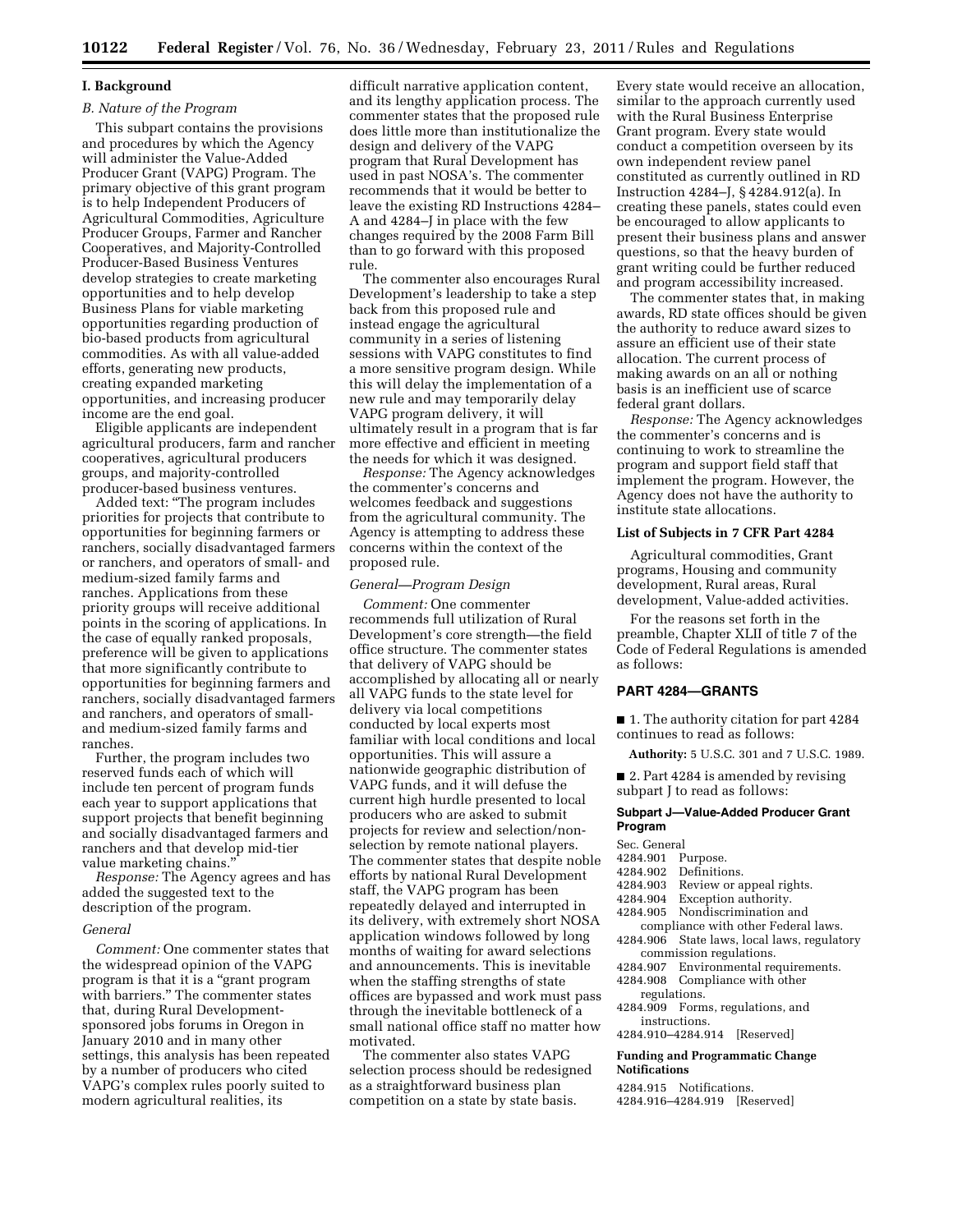### **Eligibility**

- 4284.920 Applicant eligibility. 4284.921 Ineligible applicants.
- 4284.922 Project eligibility. 4284.923 Eligible uses of grant and
- matching funds. 4284.924 Ineligible uses of grant and

matching funds. 4284.925 Funding limitations. 4284.926–4284.929 [Reserved]

#### **Applying for a Grant**

4284.930 Preliminary review. Application package. 4284.932 Simplified application. 4284.933 Filing instructions. 4284.934–4284.939 [Reserved]

#### **Processing and Scoring Applications**

4284.940 Processing applications. 4284.941 Application withdrawal. 4284.942 Proposal evaluation criteria and scoring applications. 4284.943–4284.949 [Reserved]

## **Grant Awards and Agreement**

4284.950 Award process. 4284.951 Obligate and award funds. 4284.952–4284.959 [Reserved]

#### **Post Award Activities and Requirements**

4284.960 Monitoring and reporting program performance. 4284.961 Grant servicing.

4284.962 Transfer of obligations.

4284.963 Grant close out and related activities.

4284.964–4284.999 [Reserved]

#### **General**

### **§ 4284.901 Purpose.**

This subpart implements the valueadded agricultural product market development grant program (Value-Added Producer Grants (VAPG)) administered by the Rural Business-Cooperative Service whereby grants are made to enable viable agricultural producers (those who are prepared to progress to the next business level of planning for, or engaging in, valueadded production) to develop businesses that produce and market value-added agricultural products. The provisions of this subpart constitute the entire provisions applicable to this Program; the provisions of subpart A of this part do not apply to this subpart.

### **§ 4284.902 Definitions.**

The following definitions apply to this subpart:

*Administrator.* The Administrator of the Rural Business-Cooperative Service or designees or successors.

*Agency.* The Rural Business-Cooperative Service or successor for the programs it administers.

*Agricultural commodity.* An unprocessed product of farms, ranches, nurseries, and forests and natural and man-made bodies of water, that the

independent producer has cultivated, raised, or harvested with legal access rights. Agricultural commodities include plant and animal products and their by-products, such as crops, forestry products, hydroponics, nursery stock, aquaculture, meat, on-farm generated manure, and fish and seafood products. Agricultural commodities do not include horses or other animals raised or sold as pets, such as cats, dogs, and ferrets.

*Agricultural food product.*  Agricultural food products can be a raw, cooked, or processed edible substance, beverage, or ingredient intended for human consumption. These products cannot be animal feed, live animals, non-harvested plants, fiber, medicinal products, cosmetics, tobacco products, or narcotics.

*Agricultural producer.* An individual or entity directly engaged in the production of an agricultural commodity, or that has the legal right to harvest an agricultural commodity, that is the subject of the value-added project. Agricultural producers may ''directly engage'' either through substantially participating in the labor, management, and field operations themselves or by maintaining ownership and financial control of the agricultural operation.

*Agricultural producer group.* A membership organization that represents independent producers and whose mission includes working on behalf of independent producers and the majority of whose membership and board of directors is comprised of independent producers. The independent producers, on whose behalf the value-added work will be done, must be confirmed as eligible and identified by name or class.

*Applicant.* The legal entity submitting an application to participate in the competition for program funding. The applicant must be legally structured to meet one of the four eligible applicant types: Independent Producer, Agricultural Producer Group, Farmer or Rancher Cooperative, or Majority-Controlled Producer Based Business.

*Beginning farmer or rancher.* This term has the meaning given it in section 343(a) of the Consolidated Farm and Rural Development Act (7 U.S.C. 1991(a)) and is an entity in which none of the individual owners have operated a farm or a ranch for more than 10 years. For the purposes of this subpart, a beginning farmer or rancher must be an Independent Producer that, at the time of application submission, currently owns and produces more than 50 percent of the agricultural commodity to which value will be added and has an applicant ownership or membership of

51 percent or more beginning farmers or ranchers. Except as provided, for the purposes of § 4284.922(c)(1)(i), to compete for reserved funds, for applicant entities with multiple owners, all owners must be eligible beginning farmers or ranchers.

*Branding.* The activities involved in the practice of creating a name, symbol or design that identifies and differentiates a product from other products that attracts and retains customers or encourages confidence in the quality and performance of that individual or firm's products or services.

*Business plan.* A formal statement of a set of business goals, the reasons why they are believed attainable, and the plan for reaching those goals, including pro forma financial statements appropriate to the term and scope of the project and sufficient to evidence the viability of the venture. It may also contain background information about the organization or team attempting to reach those goals.

*Change in physical state.* An irreversible processing activity that alters the raw agricultural commodity into a marketable value-added product. This processing activity must be something other than a post-harvest process that primarily acts to preserve the commodity for later sale. Examples of eligible value-added products in this category include, but are not limited to, fish fillets, diced tomatoes, bio-diesel fuel, cheese, jam, and wool rugs. Examples of ineligible products include, but are not limited to, pressure-ripened produce, raw bottled milk, container grown trees, plugs, and cut flowers.

*Conflict of interest.* A situation in which a person or entity has competing personal, professional, or financial interests that make it difficult for the person or business to act impartially. Regarding use of both grant and matching funds, Federal procurement standards prohibit transactions that involve a real or apparent conflict of interest for owners, employees, officers, agents, or their immediate family members having a financial or other interest in the outcome of the project; or that restrict open and free competition for unrestrained trade. Specifically, grant and matching funds may not be used to support costs for services or goods going to, or coming from, a person or entity with a real or apparent conflict of interest, including, but not limited to, owner(s) and their immediate family members. See § 4284.923(a) and (b) for limited exceptions to this definition and practice for VAPG.

*Departmental regulations.* The regulations of the Department of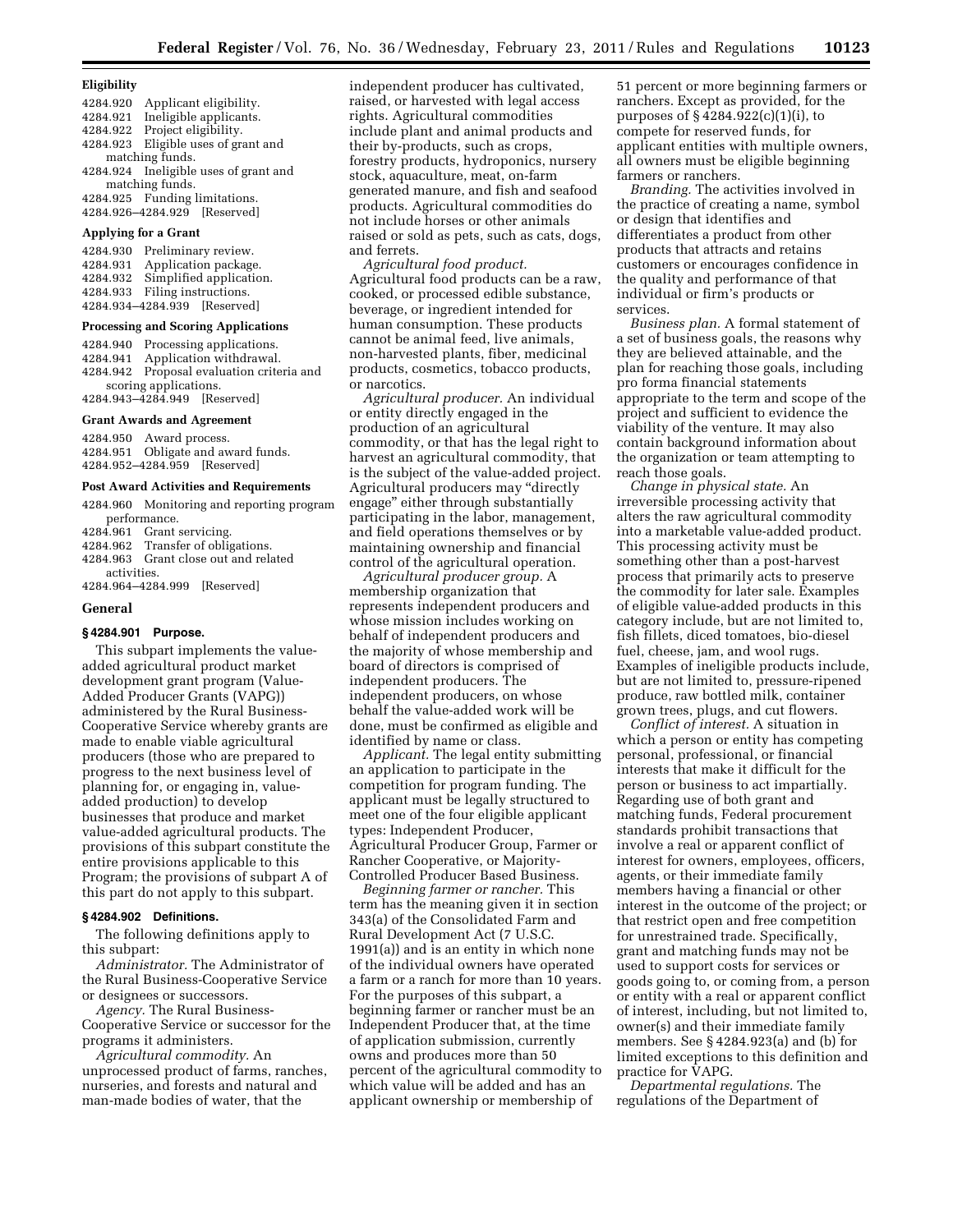Agriculture's Office of Chief Financial Officer (or successor office) as codified in 7 CFR parts 3000 through 3099, including, but not necessarily limited to, 7 CFR parts 3015 through 3019, 7 CFR part 3021, and 7 CFR part 3052, and successor regulations to these parts.

*Emerging market.* A new or developing, geographic or demographic market that is new to the applicant or the applicant's product. To qualify as new, the applicant cannot have supplied this product, geographic, or demographic market for more than two years at time of application submission.

*Family farm.* The term has the meaning given it in § 761.2 of title 7, Code of Federal Regulations as in effect on November 8, 2007 (*see* 7 CFR parts 700–799, revised as of January 1, 2007), in effect that, a Family Farm produces agricultural commodities for sale in sufficient quantity to be recognized as a farm and not a rural residence, owners are primarily responsible for daily physical labor and management, hired help only supplements family labor, and owners are related by blood or marriage or are immediate family.

*Farm or ranch.* Any place from which \$1,000 or more of agricultural products were raised and sold or would have been raised and sold during the previous year, but for an event beyond the control of the farmer or rancher.

*Farm- or Ranch-based renewable energy.* An agricultural commodity that is used to generate renewable energy on a farm or ranch owned or leased by the independent producer applicant that produces the agricultural commodity. On-farm generation of energy from wind, solar, geothermal or hydro sources are not eligible.

*Farmer or rancher cooperative.* A business owned and controlled by independent producers that is incorporated, or otherwise identified by the state in which it operates, as a cooperatively operated business. The independent producers, on whose behalf the value-added work will be done, must be confirmed as eligible and identified by name or class.

*Feasibility study.* An analysis by a qualified consultant of the economic, market, technical, financial, and management capabilities of a proposed project or business in terms of the project's expectation for success.

*Financial feasibility.* The ability of a project or business to achieve the income, credit, and cash flows to financially sustain a venture over the long term.

*Fiscal year.* The Federal government's fiscal year.

*Immediate family.* Individuals who are closely related by blood, marriage, or adoption, or live within the same household, such as a spouse, domestic partner, parent, child, brother, sister, aunt, uncle, grandparent, grandchild, niece, or nephew.

*Independent producers.* 

(1) Individual agricultural producers or entities that are solely owned and controlled by agricultural producers. Independent producers must produce and own the majority of the agricultural commodity to which value will be added as the subject of the project proposal. Independent producers must maintain ownership of the agricultural commodity or product from its raw state through the production and marketing of the value-added product. Producers who produce the agricultural commodity under contract for another entity, but do not own the agricultural commodity or value-added product produced are not considered independent producers. Entities that contract out the production of an agricultural commodity are not considered independent producers. Independent producer entities must confirm their owner members as eligible and must identify them by name or class.

(2) A steering committee comprised of specifically identified agricultural producers in the process of organizing one of the four program eligible entity types that will operate a value-added venture and will supply the majority of the agricultural commodity for the value-added project during the grant period. Such entity must be legally authorized before the grant agreement will be approved by the Agency.

(3) A harvester of an agricultural commodity that can document their legal right to access and harvest the majority of the agricultural commodity that will be used for the value-added product.

*Local or regional supply network.* An interconnected group of entities through which agricultural based products move from production through consumption in a local or regional area of the United States. Examples of participants in a supply network may include agricultural producers, aggregators, processors, distributors, wholesalers, retailers, consumers, and entities that organize or provide facilitation services and technical assistance for development of such networks.

*Locally-produced agricultural food product.* Any agricultural food product, as defined in this subpart, that is raised, produced, and distributed in:

(1) The locality or region in which the final product is marketed, so that the total distance that the product is

transported is less than 400 miles from the origin of the product; or

(2) The State in which the product is produced.

*Majority-controlled producer-based business venture.* An entity (except farmer or rancher cooperatives) in which more than 50 percent of the financial ownership and voting control is held by independent producers. Independent Producer members must be confirmed as eligible and must be identified by name or class, along with their percentage of ownership.

*Marketing plan.* A plan for the project conducted by a qualified consultant that identifies a market window, potential buyers, a description of the distribution system and possible promotional campaigns.

*Matching funds.* A cost-sharing contribution to the project via confirmed cash or funding commitments from eligible sources without a real or apparent conflict of interest, that are used for eligible project purposes during the grant funding period. Matching funds must be at least equal to the grant amount, and combined grant and matching funds must equal 100 percent of the total project costs. All matching funds must be verified by authentic documentation from the source as part of the application. Matching funds must be provided in the form of confirmed applicant cash, loan, or line of credit, or provided in the form of a confirmed applicant or family member in-kind contribution that meets the requirements and limitations in § 4284.923(a) and (b); or confirmed third-party cash or eligible third-party in-kind contribution; or confirmed nonfederal grant sources (unless otherwise provided by law). See examples of ineligible matching funds and matching funds verification requirements in §§ 4284.924 and 4284.931.

*Medium-sized farm.* A farm or ranch that is structured as a family farm that has averaged \$250,001 to \$1,000,000 in annual gross sales of agricultural commodities in the previous three years.

*Mid-tier value chain.* Local and regional supply networks that link independent producers with businesses and cooperatives that market valueadded agricultural products in a manner that:

(1) Targets and strengthens the profitability and competitiveness of small and medium-sized farms and ranches that are structured as a family farm; and

(2) Obtains agreement from an eligible agricultural producer group, farmer or rancher cooperative, or majority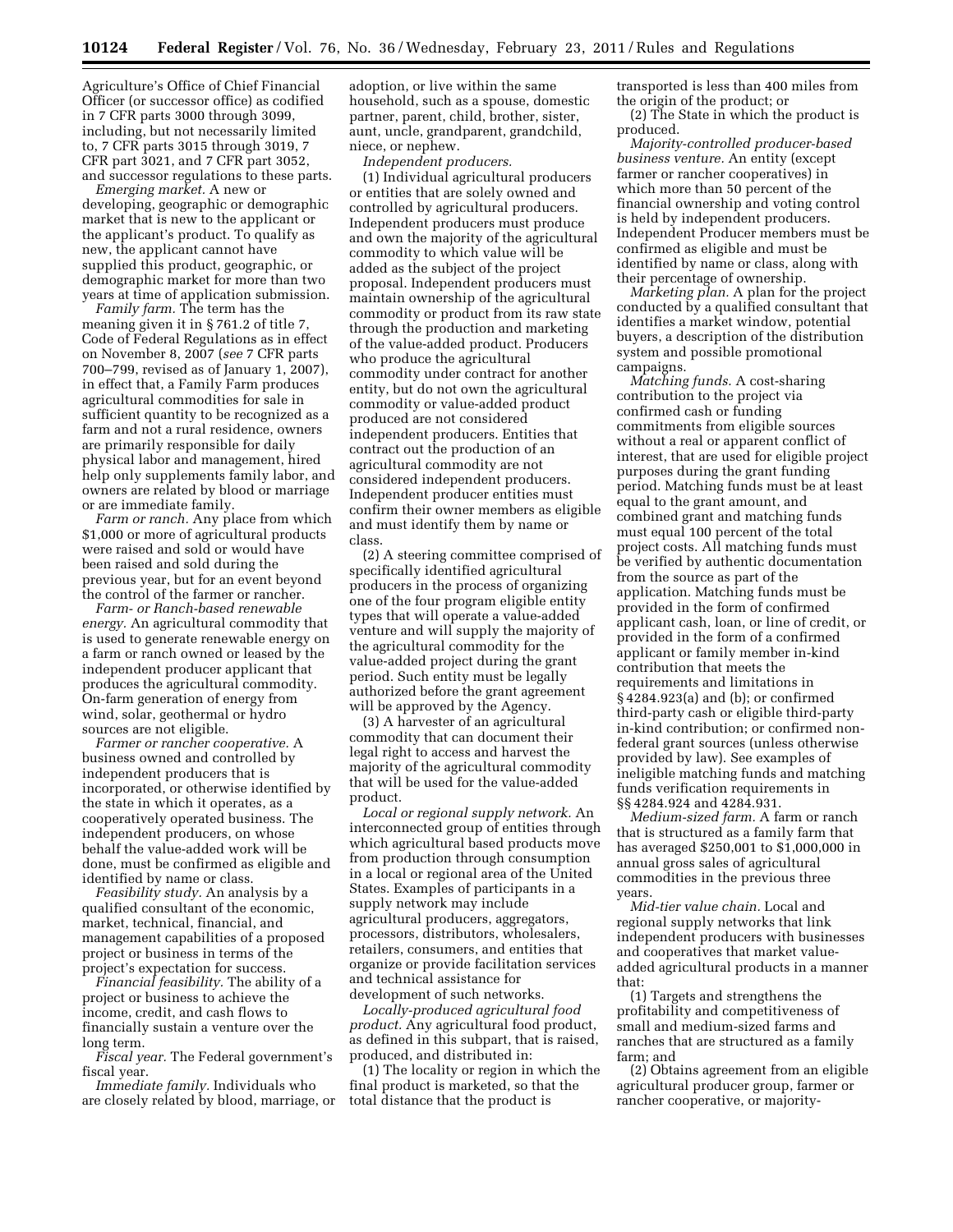controlled producer-based business venture that is engaged in the value chain on a marketing strategy.

(3) For mid-tier value chain projects, the Agency recognizes that, in a supply chain network, a variety of raw agricultural commodity and valueadded product ownership and transfer arrangements may be necessary. Consequently, applicant ownership of the raw agricultural commodity and value-added product from raw through value-added is not necessarily required, as long as the mid-tier value chain proposal can demonstrate an increase in customer base and an increase in revenue returns to the applicant producers supplying the majority of the raw agricultural commodity for the project.

*Planning grant.* A grant to facilitate the development of a defined program of economic planning activities to determine the viability of a potential value-added venture, and specifically for the purpose of paying for a qualified consultant to conduct and develop a feasibility study, business plan, and/or marketing plan associated with the processing and/or marketing of a valueadded agricultural product.

*Produced in a manner that enhances the value of the agricultural commodity.*  The use of a recognizably coherent set of agricultural production practices in the growing or raising of the raw commodity, such that a differentiated market identity is created for the resulting product. Examples of eligible products in this category include, but are not limited to, sustainably grown apples, eggs produced from free-range chickens, or organically grown carrots.

*Product segregation.* Separating an agricultural commodity or product on the same farm from other varieties of the same commodity or product on the same farm during production and harvesting, with assurance of continued separation from similar commodities during processing and marketing in a manner that results in the enhancement of the value of the separated commodity or product.

*Pro forma financial statement.* A financial statement that projects the future financial position of a company. The statement is part of the business plan and includes an explanation of all assumptions, such as input prices, finished product prices, and other economic factors used to generate the financial statements. The statement must include projections for a minimum of three years in the form of cash flow statements, income statements, and balance sheets.

*Project.* All of the eligible activities to be funded by grant and matching funds.

*Qualified consultant.* An independent, third-party, without a conflict of interest, possessing the knowledge, expertise, and experience to perform the specific task required in an efficient, effective, and authoritative manner.

*Rural Development.* A mission area of the Under Secretary for Rural Development within the U.S. Department of Agriculture (USDA), which includes Rural Housing Service, Rural Utilities Service, and Rural Business-Cooperative Service and their successors.

*Small farm.* A farm or ranch that is structured as a Family Farm that has averaged \$250,000 or less in annual gross sales of agricultural products in the previous three years.

*Socially disadvantaged farmer or rancher.* This term has the meaning given it in section 355(e) of the Consolidated Farm and Rural Development Act (7 U.S.C. 2003(e)): A farmer or rancher who is a member of a ''socially disadvantaged group.'' In this definition, the term farmer or rancher means a person that is engaged in farming or ranching or an entity solely owned by individuals who are engaged in farming or ranching. A socially disadvantaged group means a group whose members have been subjected to racial, ethnic, or gender prejudice because of their identity as members of a group without regard to their individual qualities. In the event that there are multiple farmer or rancher owners of the applicant organization, the Agency requires that at least 51 percent of the ownership be held by members of a socially disadvantaged group. Except as provided, for the purposes of § 4284.922(c)(1)(ii), to compete for reserved funds, all farmer and rancher owners must be members of a socially disadvantaged group.

*State.* Any of the 50 States of the United States, the Commonwealth of Puerto Rico, the U.S. Virgin Islands, Guam, American Samoa, the Commonwealth of the Northern Mariana Islands, the Republic of Palau, the Federated States of Micronesia, and the Republic of the Marshall Islands.

*State director.* The term ''State Director'' means, with respect to a State, the Director of the Rural Development State Office.

*State office.* USDA Rural Development offices located in each state.

*Total project cost.* The sum of all grant and matching funds in the project budget that reflects the eligible project tasks associated with the work plan.

*Value-added agricultural product.*  Any agricultural commodity that meets the requirements specified in

paragraphs (1) and (2) of this definition. (1) The agricultural commodity must meet one of the following five valueadded methodologies:

(i) Has undergone a change in physical state;

(ii) Was produced in a manner that enhances the value of the agricultural commodity;

(iii) Is physically segregated in a manner that results in the enhancement of the value of the agricultural commodity;

(iv) Is a source of farm- or ranch-based renewable energy, including E–85 fuel; or

(v) Is aggregated and marketed as a locally-produced agricultural food product.

(2) As a result of the change in physical state or the manner in which the agricultural commodity was produced, marketed, or segregated:

(i) The customer base for the agricultural commodity is expanded and

(ii) A greater portion of the revenue derived from the marketing, processing, or physical segregation of the agricultural commodity is available to the producer of the commodity.

*Venture.* The business and its valueadded undertakings, including the project and other related activities.

*Working capital grant.* A grant to provide funds to operate a value-added project, specifically to pay the eligible project expenses related to the processing and/or marketing of the value-added product that are eligible uses of grant funds.

# **§ 4284.903 Review or appeal rights.**

A person may seek a review of an Agency decision under this subpart from the appropriate Agency official that oversees the program in question or appeal to the National Appeals Division in accordance with 7 CFR Part 11.

### **§ 4284.904 Exception authority.**

Except as specified in paragraphs (a) and (b) of this section, the Administrator may make exceptions to any requirement or provision of this subpart, if such exception is necessary to implement the intent of the authorizing statute in a time of national emergency or in accordance with a Presidentially-declared disaster, or, on a case-by-case basis, when such an exception is in the best financial interests of the Federal Government and is otherwise not in conflict with applicable laws.

(a) *Applicant eligibility.* No exception to applicant eligibility can be made.

(b) *Project eligibility.* No exception to project eligibility can be made.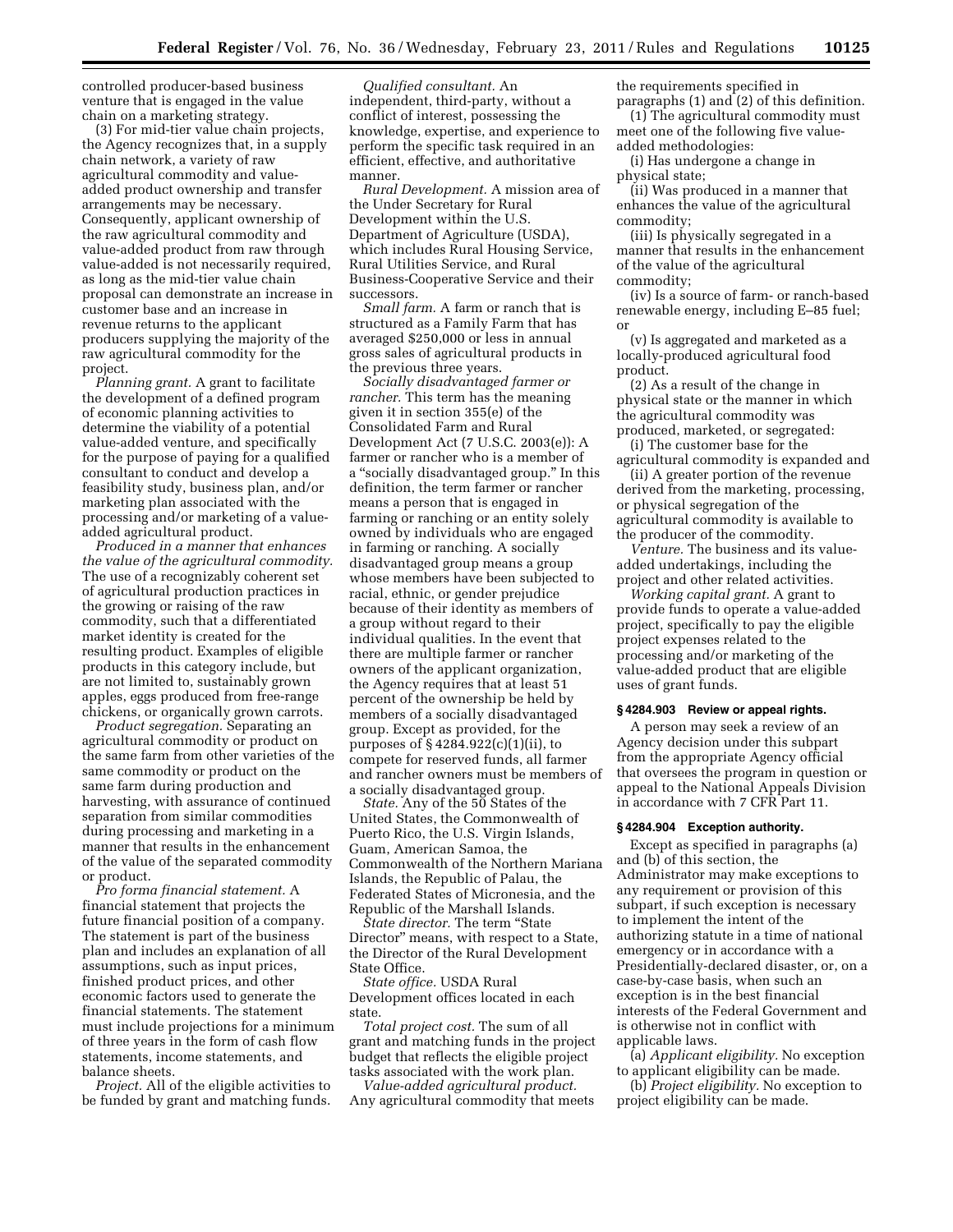# **§ 4284.905 Nondiscrimination and compliance with other Federal laws.**

(a) *Other Federal laws.* Applicants must comply with other applicable Federal laws, including the Equal Employment Opportunities Act of 1972, the Americans with Disabilities Act, the Equal Credit Opportunity Act, Title VI of the Civil Rights Act of 1964, Section 504 of the Rehabilitation Act of 1973, the Age Discrimination Act of 1975, and 7 CFR part 1901, subpart E.

(b) *Nondiscrimination.* The U.S. Department of Agriculture (USDA) prohibits discrimination in all its programs and activities on the basis of race, color, national origin, age, disability, and where applicable, sex, marital status, familial status, parental status, religion, sexual orientation, genetic information, political beliefs, reprisal, or because all or part of an individual's income is derived from any public assistance program. (Not all prohibited bases apply to all programs.) Persons with disabilities who require alternative means for communication of program information (Braille, large print, audiotape, etc.) should contact USDA's TARGET Center at (202) 720– 2600 (voice and TDD). Any applicant that believes it has been discriminated against as a result of applying for funds under this program should contact: USDA, Director, Office of Adjudication and Compliance, 1400 Independence Avenue, SW., Washington, DC 20250– 9410, or call (800) 795–3272 (voice) or (202) 720–6382 (TDD) for information and instructions regarding the filing of a Civil Rights complaint. USDA is an equal opportunity provider, employer, and lender.

(c) *Civil rights compliance.* Recipients of grants must comply with Title VI of the Civil Rights Act of 1964, Section 504 of the Rehabilitation Act of 1973. This includes collection and maintenance of data on the basis of race, sex and national origin of the recipient's membership/ownership and employees. These data must be available to conduct compliance reviews in accordance with 7 CFR Part 1901, subpart E. For grants, initial compliance review will be conducted after Form RD 400–4, "Assurance Agreement," is signed and one subsequent compliance review after the last disbursement of grant funds have been made, and the facility or programs has been in full operations for 90 days.

(d) *Executive Order 12898.* When a project is proposed and financial assistance is requested, the Agency will conduct a Civil Rights Impact Analysis (CRIA) with regards to environmental justice. The CRIA must be conducted and the analysis documented utilizing

Form RD 2006-38, "Environmental Justice (EJ) and Civil Rights Impact Analysis (CRIA) Certification.'' This certification must be done prior to grant approval, obligation of funds, or other commitments of Agency resources, including issuance of a Letter of Conditions, whichever occurs first.

#### **§ 4284.906 State laws, local laws, regulatory commission regulations.**

If there are conflicts between this subpart and State or local laws or regulatory commission regulations, the provisions of this subpart will control.

### **§ 4284.907 Environmental requirements.**

All grants awarded under this subpart are subject to the environmental requirements in subpart G of 7 CFR part 1940 or successor regulations. Applications for planning grants are generally excluded from the environmental review process by § 1940.333 of this title. Applicants for working capital grants must submit Form RD 1940–20, "Request for Environmental Information.''

#### **§ 4284.908 Compliance with other regulations.**

(a) *Departmental regulations.*  Applicants must comply with the regulations of the Department of Agriculture's Office of Chief Financial Officer (or successor office) as codified in 7 CFR parts 3000 through 3099, including, but not necessarily limited to, 7 CFR parts 3015 through 3019, 7 CFR part 3021, and 7 CFR part 3052, and successor regulations to these parts.

(b) *Cost principles.* Applicants must comply with the cost principles found in 2 CFR part 230 and in 48 CFR part 31.2.

(c) *Definitions.* If a term is defined differently in the Departmental Regulations, 2 CFR part 230, or 48 CFR 31.2 and in this subpart, such term shall have the meaning as found in this subpart.

## **§ 4284.909 Forms, regulations, and instructions.**

Copies of all forms, regulations, instructions, and other materials related to the program referenced in this subpart may be obtained through the Agency.

# **§§ 4284.910–4284.914 [Reserved]**

# **Funding and Programmatic Change Notifications**

# **§ 4284.915 Notifications.**

In implementing this subpart, the Agency will issue notifications addressing funding and programmatic changes, as specified in paragraphs (a) and (b) of this section, respectively. The methods that the Agency will use in making these notifications is specified in paragraph (c) of this section, and the timing of these notifications is specified in paragraph (d) of this section.

(a) *Funding and simplified applications.* The Agency will issue notifications concerning:

(1) The funding level and the minimum and maximum grant amount and any additional funding information as determined by the Agency; and

(2) The contents of simplified applications, as provided for in § 4284.932.

(b) *Programmatic changes.* The Agency will issue notifications of the programmatic changes specified in paragraphs (b)(1) through (4) of this section.

(1) The following is the set of Administrator priority categories that may be considered if the provisions specified in § 4284.942(b)(6) are not to be used for awarding Administrator points:

- (i) Unserved or underserved areas.
- (ii) Geographic diversity.
- (iii) Emergency conditions.

(iv) Priority mission area plans, goals, and objectives.

(2) Additional reports that are generally applicable across projects within a program associated with the monitoring of and reporting on project performance.

(3) Any requirement specified in § 4284.933.

(4) Preliminary review information. (c) *Notification methods.* The Agency will issue the information specified in paragraphs (a) and (b) of this section in one or more **Federal Register** notices. In addition, all information will be available at any Rural Development office.

(d) *Timing.* The Agency will make the information specified in paragraphs (a) and (b) of this section available as specified in paragraphs (d)(1) through (3) of this section.

(1) The Agency will make the information specified in paragraph (a) of this section available each fiscal year.

(2) The Agency will make the information specified in paragraph (b)(1) of this section available at least 60 days prior to the application deadline, as applicable.

(3) The Agency will make the information specified in paragraphs (b)(2) through (4) of this section available on an as needed basis.

# **§§ 4284.916–4284.919 [Reserved]**

# **Eligibility**

# **§ 4284.920 Applicant eligibility.**

To be eligible for a grant under this subpart, an applicant must demonstrate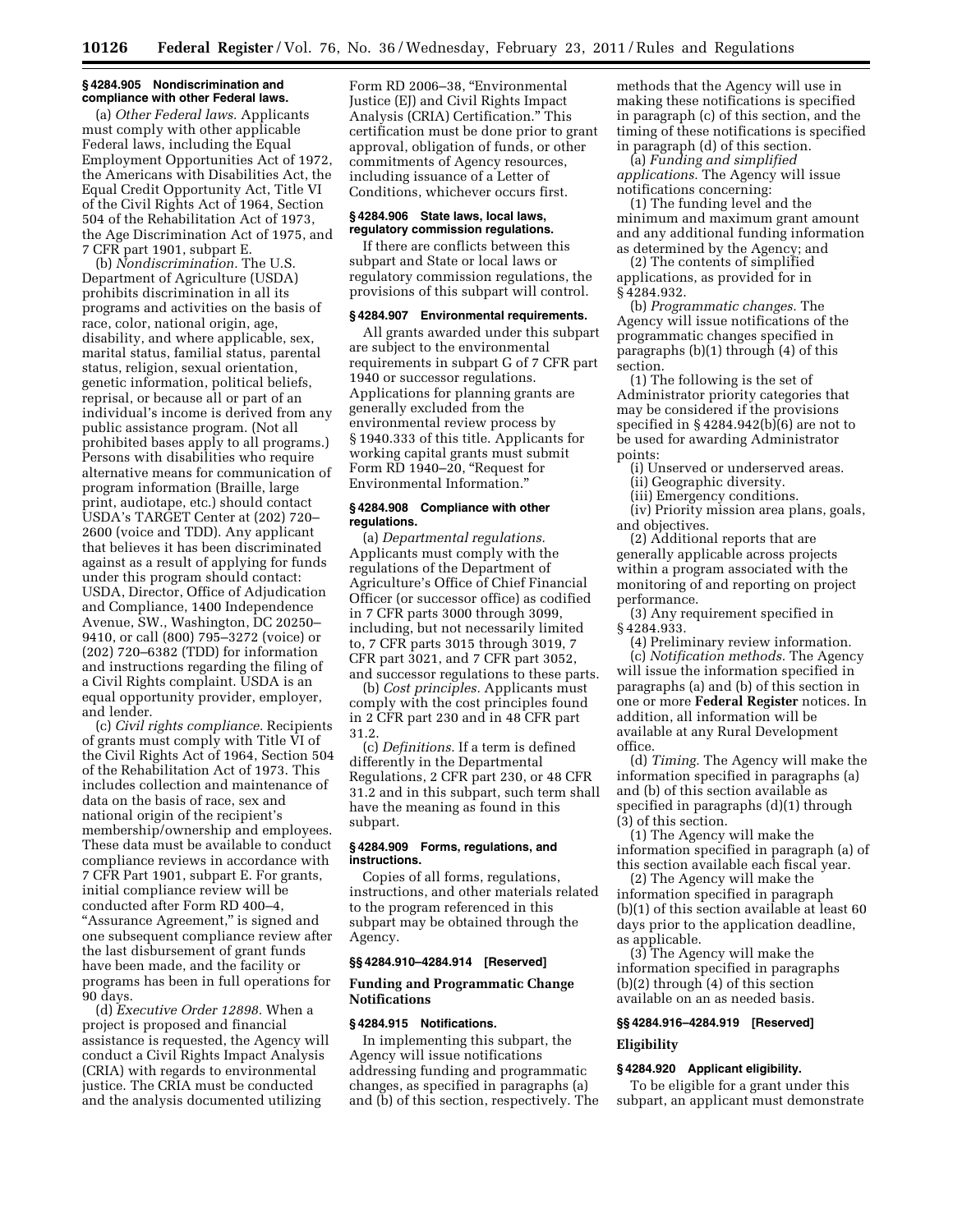that they meet the requirements specified in paragraphs (a) through (d) of this section, as applicable, and are subject to the limitations specified in paragraphs (e) and (f) of this section.

(a) *Type of applicant.* The applicant must demonstrate that they meet all definition requirements for one of the following applicant types:

(1) An independent producer;

(2) An agricultural producer group;

(3) A farmer or rancher cooperative; or

(4) A majority-controlled producerbased business venture.

(b) *Emerging market.* An applicant that is an agricultural producer group, a farmer or rancher cooperative, or a majority-controlled producer-based business venture must demonstrate that they are entering into an emerging market as a result of the proposed project.

(c) *Citizenship.* 

(1) Individual applicants must certify that they:

(i) Are citizens or nationals of the United States (U.S.), the Republic of Palau, the Federated States of Micronesia, the Republic of the Marshall Islands, or American Samoa, or

(ii) Reside in the U.S. after legal admittance for permanent residence.

(2) Entities other than individuals must certify that they are at least 51 percent owned by individuals who are either citizens as identified under paragraph (c)(1)(i) of this section or legally admitted permanent residents residing in the U.S. This paragraph is not applicable if the entity is owned solely by members of one immediate family. In such instance, if at least one of the entity owners is a citizen or national, as defined in paragraph (c)(1) of this section, then the entity is eligible.

(d) *Legal authority and responsibility.*  Each applicant must demonstrate that they have, or can obtain, the legal authority necessary to carry out the purpose of the grant, and they must evidence good standing from the appropriate state agency or equivalent.

(e) *Multiple grant eligibility.* An applicant may submit only one application in response to a solicitation, and must explicitly direct that it compete in either the general funds competition or in one of the named reserved funds competitions. Separate entities with identical or greater than 75 percent common ownership may only submit one application for one entity per year. Applicants who have already received a planning grant for the proposed project cannot receive another planning grant for the same project. Applicants who have already received a

working capital grant for the proposed project cannot receive any additional grants for that project.

(f) *Active VAPG grant.* If an applicant has an active value-added grant at the time of a subsequent application, the currently active grant must be closed out within 90 days of the application submission deadline for the subsequent competition, as published in the annual NOFA.

# **§ 4284.921 Ineligible applicants.**

(a) Consistent with the Departmental regulations, an applicant is ineligible if the applicant is debarred or suspended or is otherwise excluded from or ineligible for participation in Federal assistance programs under Executive Order 12549, ''Debarment and Suspension.''

(b) An applicant will be considered ineligible for a grant due to an outstanding judgment obtained by the U.S. in a Federal Court (other than U.S. Tax Court), is delinquent on the payment of Federal income taxes, or is delinquent on Federal debt.

## **§ 4284.922 Project eligibility.**

To be eligible for a VAPG grant, the application must demonstrate that the project meets the requirements specified in paragraphs (a) through (c) of this section, as applicable.

(a) *Product eligibility.* Each product that is the subject of the proposed project must meet the definition of a value-added agricultural product, including a demonstration that:

(1) The value-added product results from one of the value-added methodologies identified in paragraphs (1)(i) through (v) of the definition of value-added agricultural product;

(2) As a result of the project, the customer base for the agricultural commodity or value-added product is expanded; and

(3) As a result of the project, a greater portion of the revenue derived from the marketing or processing of the valueadded product is available to the applicant producer of the agricultural commodity.

(b) *Purpose eligibility.* 

(1) The grant funds requested must not exceed the amount specified in the annual solicitation for planning and working capital grant requests, per § 4284.915.

(2) The matching funds required for the project budget must be eligible and without a real or apparent conflict of interest, available during the project period, and source verified in the application.

(3) The proposed project must be limited to eligible planning or working capital activities as defined at § 4284.923, as applicable, with eligible tasks directly related to the processing and/or marketing of the subject valueadded product, to be demonstrated in the required work plan and budget as described at § 4284.922(b)(5).

(4) Applications that propose ineligible expenses in excess of 10 percent of total project costs will be deemed ineligible to compete for funds. Eligible applications selected for award must eliminate any ineligible expenses from the project budget.

(5) The project work plan and budget must demonstrate eligible sources and uses of funds and must:

(i) Present a detailed narrative description of the eligible activities and tasks related to the processing and/or marketing of the value-added product along with a detailed breakdown of all estimated costs allocated to those activities and tasks;

(ii) Identify the key personnel that will be responsible for overseeing and/ or conducting the activities or tasks and provide reasonable and specific timeframes for completion of the activities and tasks;

(iii) Identify the sources and uses of grant and matching funds for all activities and tasks specified in the budget; and indicate that matching funds will be spent at a rate equal to or in advance of grant funds; and

(iv) Present a project budget period that commences within the start date range specified in the annual solicitation, concludes not later than 36 months after the proposed start date, and is scaled to the complexity of the project.

(6) Except as noted in paragraphs (b)(6)(i) and (ii) of this section, working capital applications must include a feasibility study and business plan completed specifically for the proposed value-added project by a qualified consultant. The Agency must concur in the acceptability or adequacy of the feasibility study and business plan for eligibility purposes.

(i) An Independent Producer applicant seeking a working capital grant of \$50,000 or more, who can demonstrate that they are proposing market expansion for an existing valueadded product(s) that they currently own and produce from at least 50 percent of their own agricultural commodity and that they have produced and marketed for at least 2 years at time of application submission, may submit a business or marketing plan for the value-added project in lieu of a feasibility study. These applications must still document for increased customer base and increased revenues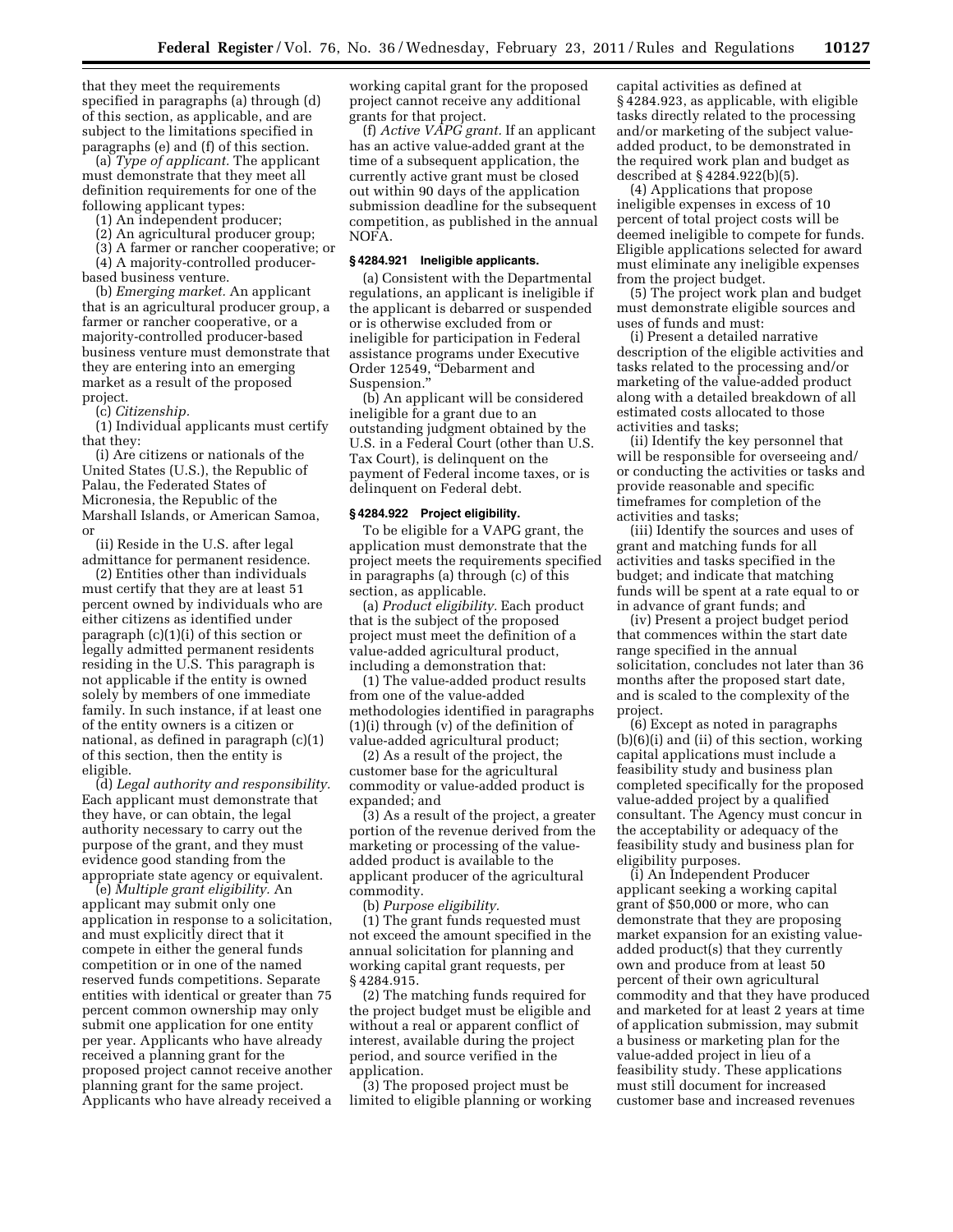returning to the applicant producers as a result of the project, and meet all other eligibility requirements. Further, the waiver of the independent feasibility study does not change the proposal evaluation or scoring elements that pertain to issues that might be supported by an independent feasibility study, so applicants are encouraged to well-document their project plans and expectations for success in their proposals.

(ii) All four applicant types that submit a Simplified Application for working capital grant funds of less than \$50,000 are not required to provide an independent feasibility stu $\bar{\rm d}$ v or business plan for the project/venture but must provide adequate documentation to demonstrate the expected increases in customer base and revenues resulting from the project that will benefit the producer applicants supplying the majority of the agricultural commodity for the project. All other eligibility requirements remain the same. The waiver of the requirement to submit a feasibility study and business plan does not change the proposal evaluation or scoring elements that pertain to issues that might be supported by a feasibility study or business plan, so applicants are encouraged to well-document their project plans and expectations for success in their proposals.

(7) If the applicant is an agricultural producer group, a farmer or rancher cooperative, or a majority-controlled producer-based business venture, the applicant must demonstrate that it is entering an emerging market unserved by the applicant in the previous two years.

(8) All applicants requesting working capital funds must either be currently marketing each value-added agricultural product that is the subject of the grant application, or be ready to implement the working capital activities in accord with the budget and work plan timeline proposed.

(c) *Reserved funds eligibility.* In addition to the requirements specified in paragraphs (a) and (b) of this section, the requirements specified in paragraphs (c)(1) and (2) of this section must be met, as applicable, if applicants choose to compete for reserved funds. All eligible, but unfunded reserved funds applications will be eligible to compete for general funds in that same fiscal year, as funding levels permit.

(1) If the applicant is applying for beginning farmer or rancher, or sociallydisadvantaged farmer or rancher reserved funds, the applicant must provide the following documentation to demonstrate that the applicant meets all

the requirements for one of these definitions.

(i) For beginning farmers and ranchers, documentation must include a description from each of the individual owner(s) of the applicant farm or ranch organization, addressing the qualifying elements in the beginning farmer or rancher definition, including the length and nature of their individual owner/ operator experience at any farm in the previous 10 years, along with one IRS income tax form from the previous 10 years showing that each of the individual owner(s) did not file farm income; or a detailed letter from a certified public accountant or attorney certifying that each owner meets the reserved funds beginning farmer or rancher eligibility requirements. For applicant entities with multiple owners, all owners must be eligible beginning farmers or ranchers.

(ii) For socially disadvantaged farmers and ranchers, documentation must include a description of the applicant's farm or ranch ownership structure and demographic profile that indicates the owner(s)' membership in a socially disadvantaged group that has been subjected to racial, ethnic or gender prejudice; including identifying the total number of owners of the applicant organization; along with a selfcertification statement from the individual owner(s) evidencing their membership in a socially disadvantaged group. All farmer and rancher owners must be members of a socially disadvantaged group.

(2) If the applicant is applying for Mid-Tier Value Chain reserved funds, the applicant must be one of the four VAPG applicant types and the application must provide documentation demonstrating that the project meets the Mid-Tier Value Chain definition, and must:

(i) Demonstrate that the project proposes development of a local or regional supply network of an interconnected group of entities (including nonprofit organizations, as appropriate) through which agricultural commodities and value-added products move from production through consumption in a local or regional area of the United States, including a description of the network, its component members, either by name or by class, and its purpose;

(ii) Describe at least two alliances, linkages, or partnerships within the value chain that link independent producers with businesses and cooperatives that market value-added agricultural commodities or valueadded products in a manner that benefits small or medium-sized farms and ranches that are structured as a family farm, including the names of the parties and the nature of their collaboration;

(iii) Demonstrate how the project, due to the manner in which the value-added product is marketed, will increase the profitability and competitiveness of at least two, eligible, small or mediumsized farms or ranches that are structured as a family farm, including documentation to confirm that the participating small or medium-sized farms are structured as a family farm and meet these program definitions. A description of the two farms or ranches confirming they meet the Family Farm requirements, and IRS income tax forms evidencing eligible farm income is sufficient;

(iv) Document that the eligible agricultural producer group/ cooperative/majority-controlled producer-based business venture applicant organization has obtained at least one agreement with another member of the supply network that is engaged in the value chain on a marketing strategy; or that the eligible independent producer applicant has obtained at least one agreement from an eligible agricultural producer group/ cooperative/majority-controlled producer-based business venture engaged in the value-chain on a marketing strategy;

(A) For Planning grants, agreements may include letters of commitment or intent to partner on marketing, distribution or processing; and should include the names of the parties with a description of the nature of their collaboration. For Working Capital grants, demonstration of the actual existence of the executed agreements is required.

(B) Independent Producer applicants must provide documentation to confirm that the non-applicant agricultural producer group/cooperative/majoritycontrolled partnering entity meets program eligibility definitions, except that, in this context, the partnering entity does not need to supply any of the raw agricultural commodity for the project;

(v) Demonstrate that the applicant organization currently owns and produces more than 50 percent of the raw agricultural commodity that will be used for the value-added product that is the subject of the proposal; and

(vi) Demonstrate that the project will result in an increase in customer base and an increase in revenue returns to the applicant producers supplying the majority of the raw agricultural commodity for the project.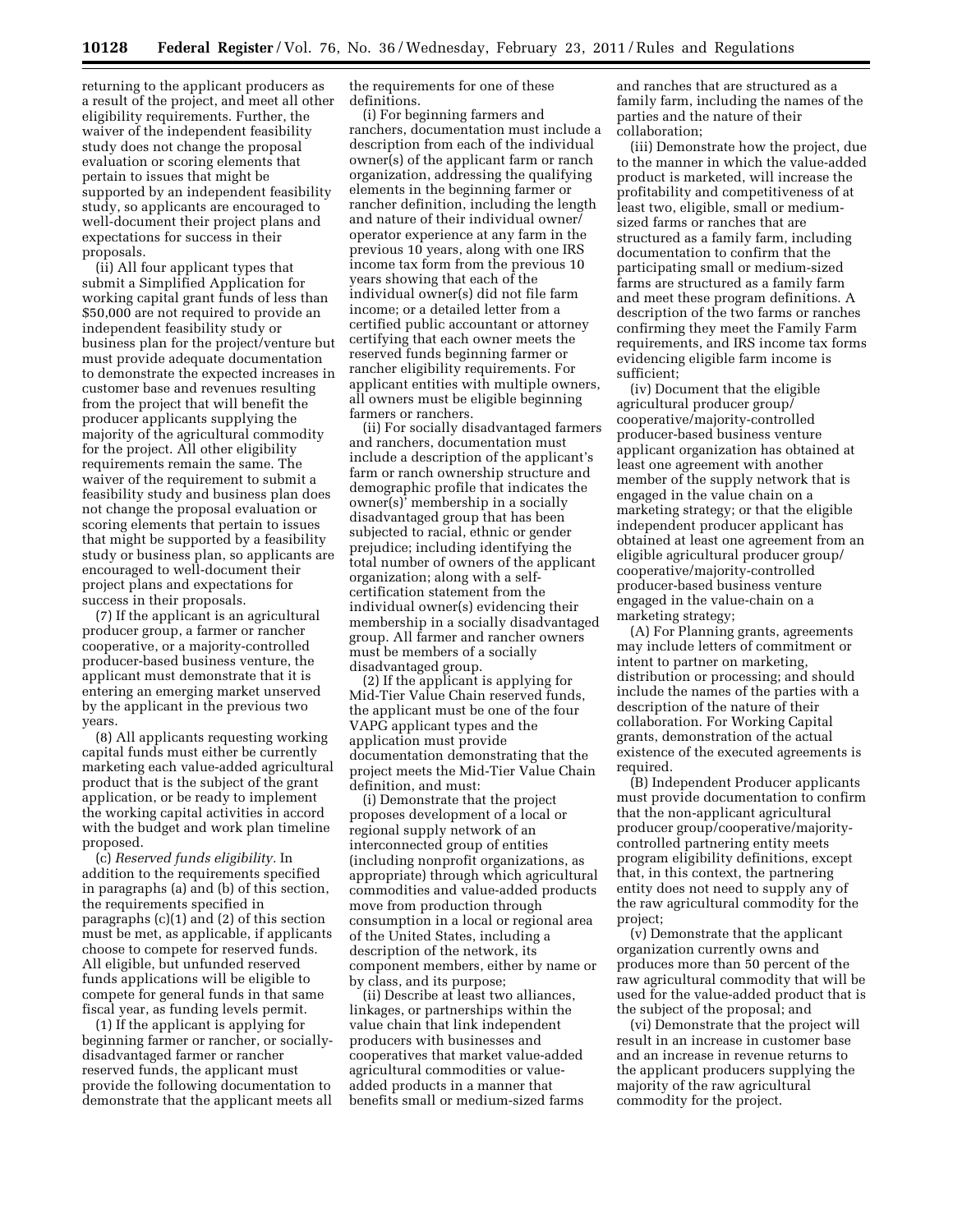(d) *Priority.* In addition, applicants that demonstrate eligibility may apply for priority points if they propose projects that contribute to increasing opportunities for beginning farmers or ranchers, socially disadvantaged farmers or ranchers, or if they are Operators of small- or medium-sized farms or ranches that are structured as a family farm, propose Mid-Tier Value Chain projects, or are a farmer or rancher Cooperative.

(1) Applicants seeking priority points as beginning farmers or ranchers or as socially disadvantaged farmers or ranchers must provide the documentation specified in paragraphs (c)(1)(i) or (ii), as applicable, of this section. For entities with multiple owners or members, 51 percent of owners or members must be eligible beginning farmers or ranchers or socially disadvantaged farmers or ranchers, as applicable.

(2) Applicants seeking priority points as Operators of small- or medium-sized farms and ranches that are structured as a family farm must:

(i) Be structured as family farm;

(ii) Meet all requirements in the associated definitions; and

(iii) Provide the following documentation:

(A) A description from the individual owner(s) of the applicant organization addressing each qualifying element in the definitions, including identification of the average annual gross sales of agricultural commodities from the farm in the previous three years, not to exceed \$250,000 for small operators or \$1,000,000 for medium operators;

(B) The names and identification of the blood or marriage relationships of all applicant/owners of the farm; and

(C) A statement that the applicant/ owners are primarily responsible for the daily physical labor and management of the farm with hired help merely supplementing the family labor.

(3) Applicants seeking priority points for Mid-Tier Value Chain proposals must be one of the four eligible applicant types and provide the documentation specified in paragraphs  $(c)(2)(i)$  through  $(c)(2)(vi)$  of this section, demonstrating that the project meets the Mid-Tier Value Chain definition.

(4) Applicants seeking priority points for a Farmer or Rancher Cooperative must:

(i) Demonstrate that it is a business owned and controlled by Independent Producers that is legally incorporated as a Cooperative; or that it is a business owned and controlled by Independent Producers that is not legally incorporated as a Cooperative, but is identified by the state in which it

operates as a cooperatively operated business;

(ii) Identify, by name or class, and confirm that the Independent Producers on whose behalf the value-added work will be done meet the definition requirements for an Independent Producer, including that each member is an individual agricultural producer, or an entity that is solely owned and controlled by agricultural producers, that is directly engaged in the production of the majority of the agricultural commodity to which value will be added; and

(iii) Provide evidence of ''good standing'' as a cooperatively operated business in the state of incorporation or operations, as applicable.

*§ 4284.923 Eligible uses of grant and matching funds.* 

In general, grant and cost-share matching funds have the same use restrictions and must be used to fund only the costs for eligible purposes as defined in paragraphs (a) and (b) of this section.

(a) Planning funds may be used to pay for a qualified consultant to conduct and develop a feasibility study, business plan, and/or marketing plan associated with the processing and/or marketing of a value-added agricultural product. Planning funds may not be used to compensate applicants or family members for participation in feasibility studies. However, in-kind contribution of matching funds to cover applicant or family member participation in planning activities is allowed so long as the value of such contribution does not exceed a maximum of 25 percent of the total project costs and an adequate explanation of the basis for the valuation, referencing comparable market values, salary and wage data, expertise or experience of the contributor, per unit costs, industry norms, etc., is provided. Final valuation for applicant or family member in-kind contributions is at the discretion of the Agency. Planning funds may not be used to evaluate the agricultural production of the commodity itself, other than to determine the project's input costs related to the feasibility of processing and marketing the valueadded product.

(b) Working capital funds may be used to pay the project's operational costs directly related to the processing and/or marketing of the value-added product. Examples of eligible working capital expenses include designing or purchasing a financial accounting system for the project, paying salaries of employees without ownership or immediate family interest to process and/or market and deliver the valueadded product to consumers, paying for inventory supply costs from a third party necessary to produce the valueadded product from the agricultural commodity, and paying for a marketing campaign for the value-added product. In-kind contributions may include appropriately valued inventory of raw commodity to be used in the project. Inkind contributions of matching funds may also include contributions of time spent on eligible tasks by applicants or applicant family members so long as the value of such contribution does not exceed a maximum of 25 percent of the total project costs and an adequate explanation of the basis for the valuation, referencing comparable market values, salary and wage data, expertise or experience of the contributor, per unit costs, industry norms, etc. is provided. Final valuation for applicant or family member in-kind contributions is at the discretion of the Agency.

### **§ 4284.924 Ineligible uses of grant and matching funds.**

Federal procurement standards prohibit transactions that involve a real or apparent conflict of interest for owners, employees, officers, agents, or their immediate family members having a personal, professional, financial or other interest in the outcome of the project; including organizational conflicts, and conflicts that restrict open and free competition for unrestrained trade. In addition, the use of funds is limited to only the eligible activities identified in § 4284.923 and prohibits other uses of funds. Ineligible uses of grant and matching funds awarded under this subpart include, but are not limited to:

(a) Support costs for services or goods going to or coming from a person or entity with a real or apparent conflict of interest, except as specifically noted for limited in-kind matching funds in § 4284.923(a) and (b);

(b) Pay costs for scenarios with noncompetitive trade practices;

(c) Plan, repair, rehabilitate, acquire, or construct a building or facility (including a processing facility);

(d) Purchase, lease purchase, or install fixed equipment, including processing equipment;

(e) Purchase or repair vehicles, including boats;

(f) Pay for the preparation of the grant application;

(g) Pay expenses not directly related to the funded project for the processing and marketing of the value-added product;

(h) Fund research and development;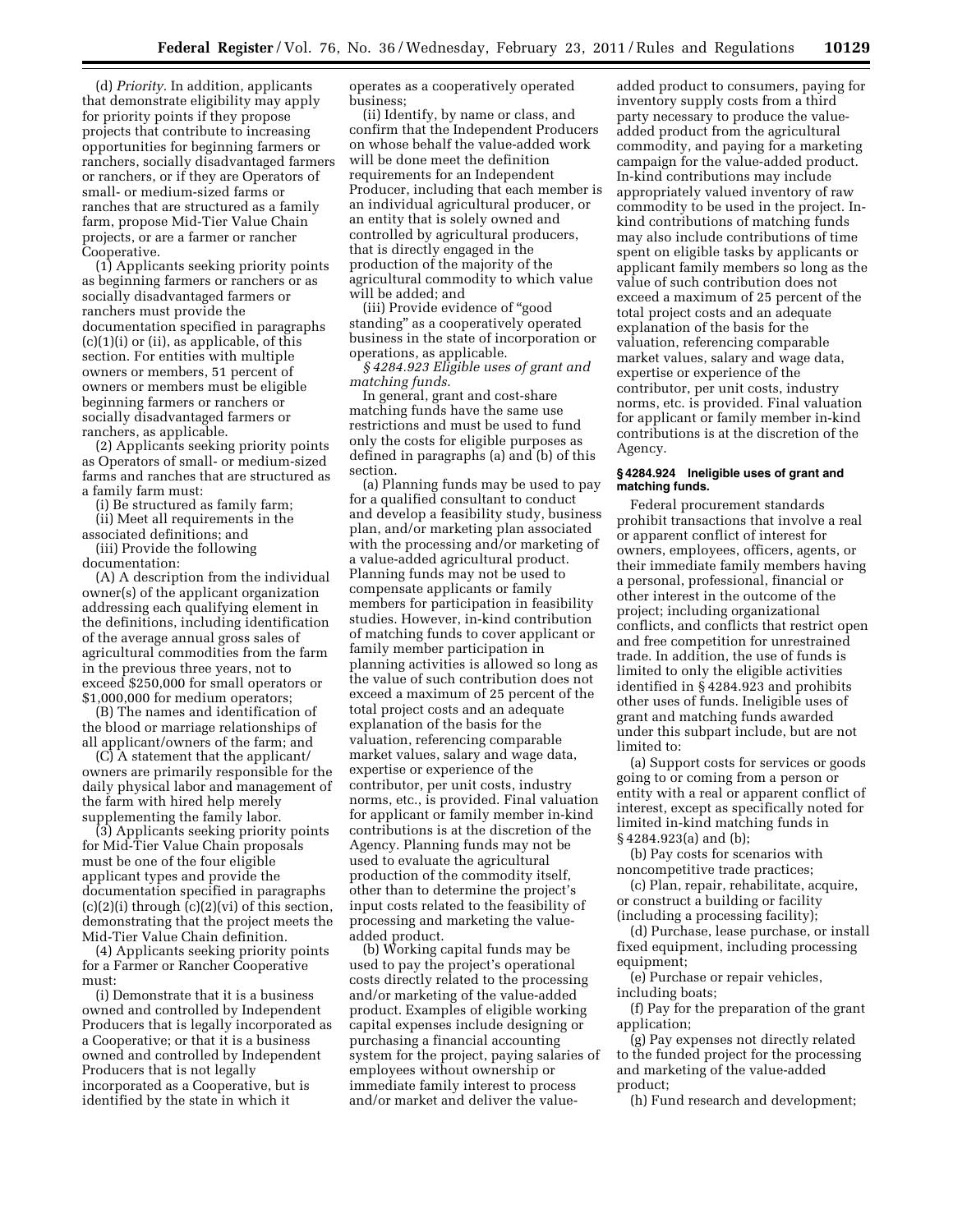(i) Fund political or lobbying activities;

(j) Fund any activities prohibited by 7 CFR parts 3015 and 3019, 2 CFR part 230, and 48 CFR subpart 31.2.

(k) Fund architectural or engineering design work;

(l) Fund expenses related to the production of any agricultural commodity or product, including seed, rootstock, labor for harvesting the crop, and delivery of the commodity to a processing facility;

(m) Conduct activities on behalf of anyone other than a specifically identified independent producer or group of independent producers, as identified by name or class. The Agency considers conducting industry-level feasibility studies or business plans, that are also known as feasibility study templates or guides or business plan templates or guides, to be ineligible because the assistance is not provided to a specific group of Independent Producers;

(n) Pay owner or immediate family member salaries or wages;

(o) Pay for goods or services from a person or entity that employs the owner or an immediate family member;

(p) Duplicate current services or replace or substitute support previously provided;

(q) Pay any costs of the project incurred prior to the date of grant approval, including legal or other expenses needed to incorporate or organize a business;

(r) Pay any judgment or debt owed to the United States;

(s) Purchase land; or

(t) Pay for costs associated with illegal activities.

### **§ 4284.925 Funding limitations.**

(a) Grant funds may be used to pay up to 50 percent of the total eligible project costs, subject to the limitations established for maximum total grant amount.

(b) The maximum total grant amount provided to a grantee in any one year shall not exceed the amount announced in an annual notice issued pursuant to § 4284.915, but in no event may the total amount of grant funds provided to a grant recipient exceed \$500,000.

(c) A grant under this subsection shall have a term that does not exceed 3 years, and a project start date within 90 days of the date of award, unless otherwise specified in a notice pursuant to § 4284.915. Grant project periods should be scaled to the complexity of the objectives for the project. The Agency may extend the term of the grant period, not to exceed the 3-year maximum.

(d) The aggregate amount of awards to majority controlled producer-based businesses may not exceed 10 percent of the total funds obligated under this subpart during any fiscal year.

(e) Not more than 5 percent of funds appropriated each year may be used to fund the Agricultural Marketing Resource Center, to support electronic capabilities to provide information regarding research, business, legal, financial, or logistical assistance to independent producers and processors.

(f) Each fiscal year, the following amounts of reserved funds will be made available:

(1) 10 percent to fund projects that benefit beginning farmers or ranchers, or socially-disadvantaged farmers or ranchers; and

(2) 10 percent to fund projects that propose development of mid-tier value chains.

(3) Funds not obligated by June 30 of each fiscal year shall be available to the Secretary to make grants under this subsection to eligible entities as determined by the Secretary.

# **§§ 4284.926–4284.929 [Reserved]**

# **Applying for a Grant**

### **§ 4284.930 Preliminary review.**

The Agency encourages applicants to contact their State Office well in advance of the application submission deadline, to ask questions and to discuss applicant and project eligibility potential. At its option, the Agency may establish a preliminary review deadline so that it may informally assess the eligibility of the application and its completeness. The result of the preliminary review is not binding on the Agency. To implement this section, the Agency will issue a notification addressing this issue in accordance with § 4284.915.

#### **§ 4284.931 Application package.**

All applicants are required to submit an application package that is comprised of the elements in this section.

(a) *Application forms.* The following application forms (or their successor forms) must be completed when

applying for a grant under this subpart. (1) Form SF–424, ''Application for Federal Assistance.''

(2) Form SF–424A, ''Budget

Information-Non-Construction Programs.''

 $(3)$  Form SF-424B, "Assurances-Non-Construction Programs.''

(4) Form RD 400–4,  $K$ Assurance Agreement.''

(5) Form RD 1940–20, ''Request for Environmental Information.''

Applications for planning grants are generally excluded from the environmental review process by § 1940.333 of this title.

(6) All applicants are required to have a DUNS number (including individuals and sole proprietorships).

(b) *Application content.* The following content items must be completed when applying for a grant under this subpart:

(1) *Eligibility discussion.* The applicant must demonstrate in detail how the:

(i) Applicant eligibility requirements in §§ 4284.920 and 4284.921 are met;

(ii) Project eligibility requirements in § 4284.922 are met;

(iii) Eligible use of grant and matching funds requirements in §§ 4284.923 and 4284.924 are met; and

(iv) Funding limitation requirements in § 4284.925 are met.

(2) *Evaluation criteria.* Using the format prescribed by the application package, the applicant must address each evaluation criterion identified below.

(i) *Performance Evaluation Criteria.*  As part of the application, applicants for both planning and working capital grants must suggest one or more relevant criterion that will be used to evaluate the performance of the grant project during its operational phase post-award, as benchmarks to ascertain whether or not the primary goals and objectives proposed in the work plan are accomplished during the project period. These benchmarks should relate to the overall project goal of creating and serving new markets, with a resulting increase in customer base and increase in revenues returning to the producer applicants; as well as to the practical and/or logistical activities and tasks to be accomplished during the project period. The Agency application package will provide additional instruction to assist applicants when responding to this criterion. Applicant suggested performance criteria will be incorporated into the applicant's semiannual and final reporting requirements if selected for award, and will be specified in the grant agreement associated with the award. In addition, applicants for both planning and working capital grants must identify the number of jobs anticipated to be created or saved as a direct result of the project. Planning grant applicants should identify the number of jobs expected to be created or saved as a result of continuing the project into its operational phase. Working capital grant applicants should identify the actual number of jobs created or saved as a result of the project.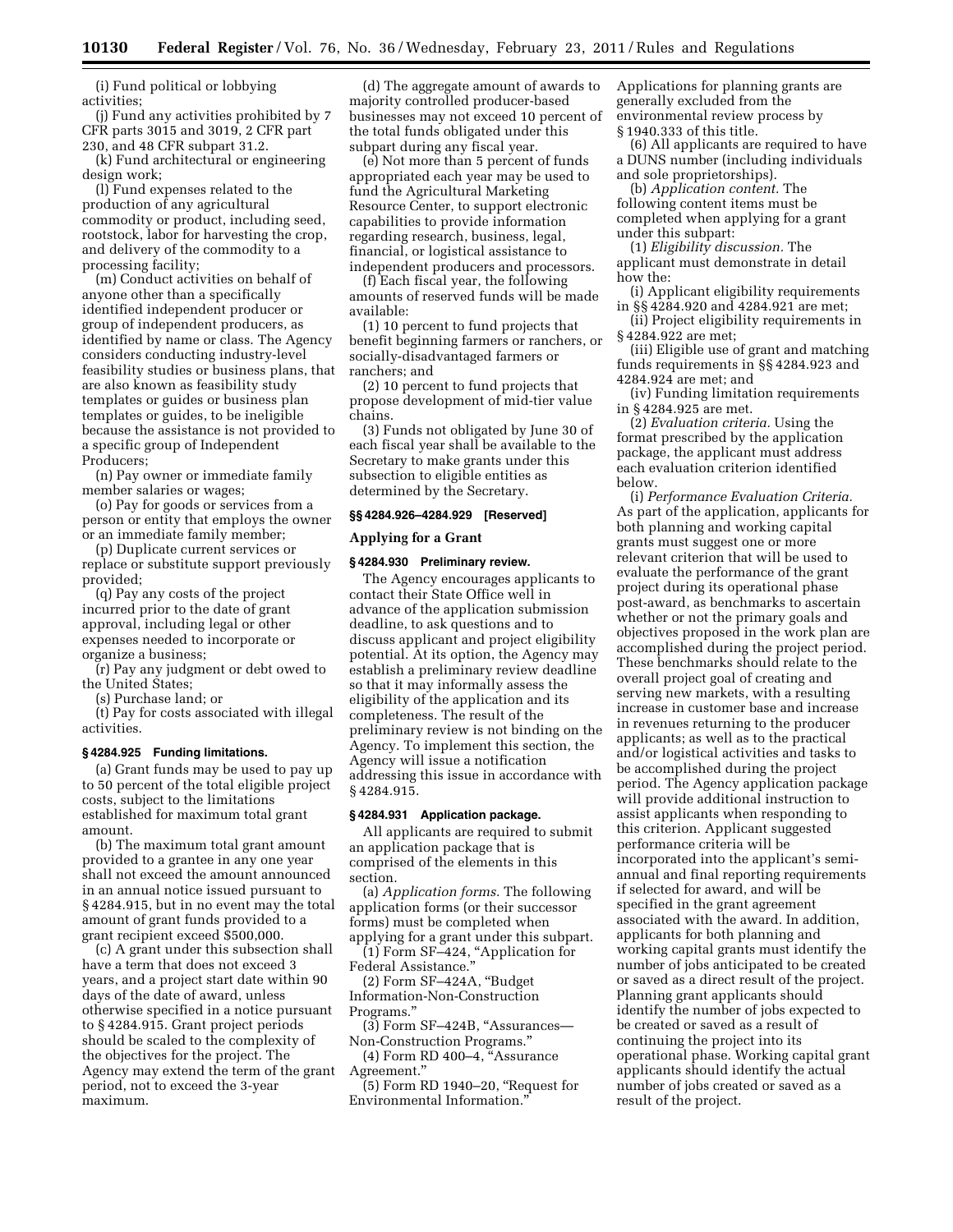(ii) *Proposal evaluation criteria.*  Applicants for both planning and working capital grants must address each proposal evaluation criterion identified in § 4284.942 in narrative form, in the application package.

(3) *Certification of matching funds.*  Using the format prescribed by the application package, applicants must certify that:

(i) Cost-share matching funds will be spent in advance of grant funding, such that for every dollar of grant funds disbursed, not less than an equal amount of matching funds will have been expended prior to submitting the request for reimbursement; and

(ii) If matching funds are proposed in an amount exceeding the grant amount, those matching funds must be spent at a proportional rate equal to the matchto-grant ratio identified in the proposed budget.

(4) *Verification of cost-share matching funds.* Using the format prescribed by the application package, the applicant must demonstrate and provide authentic documentation from the source to confirm the eligibility and availability of both cash and in-kind contributions that meet the definition requirements for Matching Funds and Conflict of Interest in § 4284.902, as well as the following criteria:

(i) Matching funds are subject to the same use restrictions as grant funds, and must be spent on eligible project expenses during the grant funding period.

(ii) Matching funds must be from eligible sources without a real or apparent conflict of interest.

(iii) Matching funds must be at least equal to the amount of grant funds requested, and combined grant and matching funds must equal 100 percent of the total eligible project costs.

(iv) Unless provided by other authorizing legislation, other Federal grant funds cannot be used as matching funds.

(v) Matching funds must be provided in the form of confirmed applicant cash, loan, or line of credit; or provided in the form of a confirmed applicant or family member in-kind contribution that meets the requirements and limitations specified in § 4284.923(a) and (b); or provided in the form of confirmed thirdparty cash or eligible third-party in-kind contribution; or non-federal grant sources (unless otherwise provided by law).

(vi) Examples of ineligible matching funds include funds used for an ineligible purpose, contributions donated outside the proposed grant funding period, third-party in-kind contributions that are over-valued, or

are without substantive documentation for an independent reviewer to confirm a valuation, conducting activities on behalf of anyone other than a specific Independent Producer or group of Independent Producers, expected program income at time of application, or instances where a real or apparent conflict of interest exists, except as detailed in § 4284.923(a) and (b).

(5) *Business plan.* For working capital grant applications, applicants must provide a copy of the business plan that was completed for the proposed valueadded venture, except as provided for in §§ 4284.922(b)(6) and 4284.932. The Agency must concur in the acceptability or adequacy of the business plan. For all planning grant applications including those proposing product eligibility under ''produced in a manner that enhances the value of the agricultural commodity,'' a business plan is not required as part of the grant application.

(6) *Feasibility study.* As part of the application package, applicants for working capital grants must provide a copy of the third-party feasibility study that was completed for the proposed value-added project, except as provided for at §§ 4284.922(b)(6) and 4284.932. The Agency must concur in the acceptability or adequacy of the feasibility study.

# **§ 4284.932 Simplified application.**

Applicants requesting less than \$50,000 will be allowed to submit a simplified application, the contents of which will be announced in an annual notice issued pursuant to § 4284.915. Applicants requesting working capital grants of less than \$50,000 are not required to provide feasibility studies or business plans, but must provide information demonstrating increases in customer base and revenue returns to the producers supplying the majority of the agricultural commodity as a result of the project. *See* § 4284.922(b)(6)(ii).

# **§ 4284.933 Filing instructions.**

Unless otherwise specified in a notification issued under § 4284.915, the requirements specified in paragraphs (a) through (e) of this section apply to all applications.

(a) *When to submit.* Complete applications must be received by the Agency on or before the application deadline established for a fiscal year to be considered for funding for that fiscal year. Applications received by the Agency after the application deadline established for a fiscal year will not be considered.

(b) *Incomplete applications.*  Incomplete applications will be rejected. Applicants will be informed of the elements that made the application incomplete. If a resubmitted application is received by the applicable application deadline, the Agency will reconsider the application.

(c) *Where to submit.* All applications must be submitted to the State Office of Rural Development in the State where the project primarily takes place, or online through grants.gov.

(d) *Format.* Applications may be submitted as paper copy, or electronically via grants.gov. If submitted as paper copy, only one original copy should be submitted. An application submission must contain all required components in their entirety. Emailed or faxed submissions will not be acknowledged, accepted or processed by the Agency.

(e) *Other forms and instructions.*  Upon request, the Agency will make available to the public the necessary forms and instructions for filing applications. These forms and instructions may be obtained from any State Office of Rural Development, or the Agency's Value-Added Producer Grant program Web site in *http:// www.rurdev.usda.gov/rbs/coops/ vadg.htm*.

# **§§ 4284.934–4284.939 [Reserved]**

# **Processing and Scoring Applications**

### **§ 4284.940 Processing applications.**

(a) *Initial review.* Upon receipt of an application on or before the application submission deadline for each fiscal year, the Agency will conduct a review to determine if the applicant and project are eligible, and if the application is complete and sufficiently responsive to program requirements.

(b) *Notifications.* After the review in paragraph (a) of this section has been conducted, if the Agency has determined that either the applicant or project is ineligible or that the application is not complete to allow evaluation of the application or sufficiently responsive to program requirements, the Agency will notify the applicant in writing and will include in the notification the reason(s) for its determination(s).

(c) *Resubmittal by applicants.*  Applicants may submit revised applications to the Agency in response to the notification received under paragraph (b) of this section. If a revised grant application is received on or before the application deadline, it will be processed by the Agency. If a revised application is not received by the specified application deadline, the Agency will not process the application and will inform the applicant that their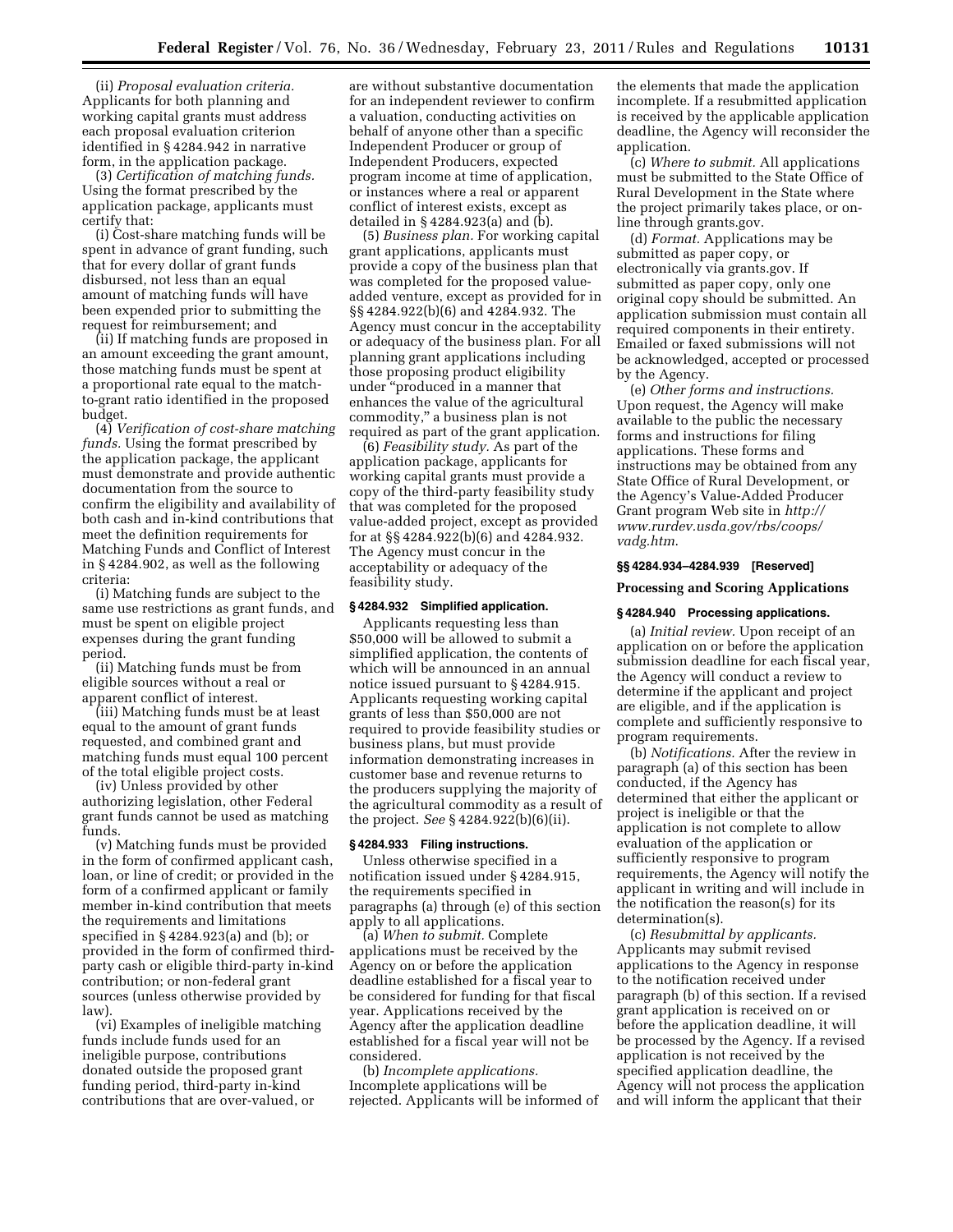application was not reviewed due to tardiness.

(d) *Subsequent ineligibility determinations.* If at any time an application is determined to be ineligible, the Agency will notify the applicant in writing of its determination.

## **§ 4284.941 Application withdrawal.**

During the period between the submission of an application and the execution of award documents, the applicant must notify the Agency in writing if the project is no longer viable or the applicant no longer is requesting financial assistance for the project. When the applicant notifies the Agency, the selection will be rescinded or the application withdrawn.

#### **§ 4284.942 Proposal evaluation criteria and scoring applications.**

(a) *General.* The Agency will only score applications for which it has determined that the applicant and project are eligible, the application is complete and sufficiently responsive to program requirements, and the project is likely feasible. Any applicant whose application will not be reviewed because the Agency has determined it fails to meet the preceding criteria will be notified of appeal rights pursuant to § 4284.903. Each such viable application the Agency receives on or before the application deadline in a fiscal year will be scored in the fiscal year in which it was received. Each application will be scored based on the information provided and/or adequately referenced in the scoring section of the application at the time the applicant submits the application to the Agency. Scoring information must be readily identifiable in the application or it will not be considered.

(b) *Scoring Applications.* The criteria specified in paragraphs (b)(1) through (b)(6) of this section will be used to score all applications. For each criterion, applicants must demonstrate how the project has merit, and provide rationale for the likelihood of project success. Responses that do not address all aspects of the criterion, or that do not comprehensively convey pertinent project information will receive lower scores. The maximum number of points that will be awarded to an application is 100. Points may be awarded lump sum or on a graduated basis. The Agency application package will provide additional instruction to assist applicants when responding to the criteria below.

(1) *Nature of the Proposed Venture (graduated score 0–30 points).* Describe the technological feasiblity of the

project, of the project, as well as the operational efficiency, profitability, and overall economic sustainability resulting from the project. In addition, demonstrate the potential for expanding the customer base for the value-added product, and the expected increase in revenue returns to the producer-owners providing the majority of the raw agricultural commodity to the project. Applications that demonstrate high likelihood of success in these areas will receive more points than those that demonstrate less potential in these areas.

(2) *Qualifications of Project Personnel (graduated score 0–20 points).* Identify the individuals who will be responsible for completing the proposed tasks in the work plan, including the roles and activities that owners, staff, contractors, consultants or new hires may perform; and demonstrate that these individuals have the necessary qualifications and expertise, including those hired to do market or feasibility analyses, or to develop a business operations plan for the value-added venture. Include the qualifications of those individuals responsible to lead or manage the total project (applicant owners or project managers), as well as those individuals responsible for actually conducting the various individual tasks in the work plan (such as consultants, contractors, staff or new hires). Demonstrate the commitment and the availability of any consultants or other professionals to be hired for the project. If staff or consultants have not been selected at the time of application, provide specific descriptions of the qualifications required for the positions to be filled. Applications that demonstrate the strong credentials, education, capabilities, experience and availability of project personnel that will contribute to a high likelihood of project success will receive more points than those that demonstrate less potential for success in these areas.

(3) *Commitments and Support (graduated score 0–10 points).* Producer commitments to the project will be evaluated based on the number of independent producers currently involved in the project; and the nature, level and quality of their contributions. End-user commitments will be evaluated on the basis of potential or identified markets and the potential amount of output to be purchased, as evidenced by letters of intent or contracts from potential buyers referenced within the application. Other Third-Party commitments to the project will be evaluated based on the critical and tangible nature of the contribution to the project, such as technical

assistance, storage, processing, marketing, or distribution arrangements that are necessary for the project to proceed; and the level and quality of these contributions. Applications that demonstrate the project has strong direct financial, technical and logistical support to successfully complete the project will receive more points than those that demonstrate less potential for success in these areas.

(4) *Work Plan and Budget (graduated score 0–20 points).* In accord with § 4284.922(b)(5), applicants must submit a comprehensive work plan and budget. The work plan must provide specific and detailed narrative descriptions of the tasks and the key project personnel that will accomplish the project's goals. The budget must present a detailed breakdown of all estimated costs associated with the activities and allocate those costs among the listed tasks. The source and use of both grant and matching funds must be specified for all tasks. An eligible start and end date for the project itself and for individual project tasks must be clearly indicated and may not exceed Agency specified timeframes for the grant period. Points may not be awarded unless sufficient detail is provided to determine that both grant and matching funds are being used for qualified purposes and are from eligible sources without a conflict of interest. It is recommended that applicants utilize the budget format templates provided in the Agency's application package.

(5) *Priority Points (lump sum score 0 or 10 points).* Priority points may be awarded in both the General Funds competition, as well as the Reserved Funds competitions. Qualifying applicants may request priority points if they meet the requirements for one of the following categories and provide the documentation specified in § 4284.922(d), as applicable. Priority categories include: Beginning Farmer or Rancher, Socially Disadvantaged Farmer or Rancher, Operator of a Small or Medium-sized farm or ranch that is structured as a Family Farm, Mid Tier Value Chain proposals, and Farmer or Rancher Cooperative. It is recommended that applicants utilize the Agency application package when documenting for priority points and refer to the documentation requirements specified in § 4284.922(d). All qualifying applicants in this category will receive 10 points.

(6) *Administrator Priority Categories (graduated score 0–10 points).* Unless otherwise specified in a notification issued under § 4284.915(b)(1), the Administrator of USDA Rural Development Business and Cooperative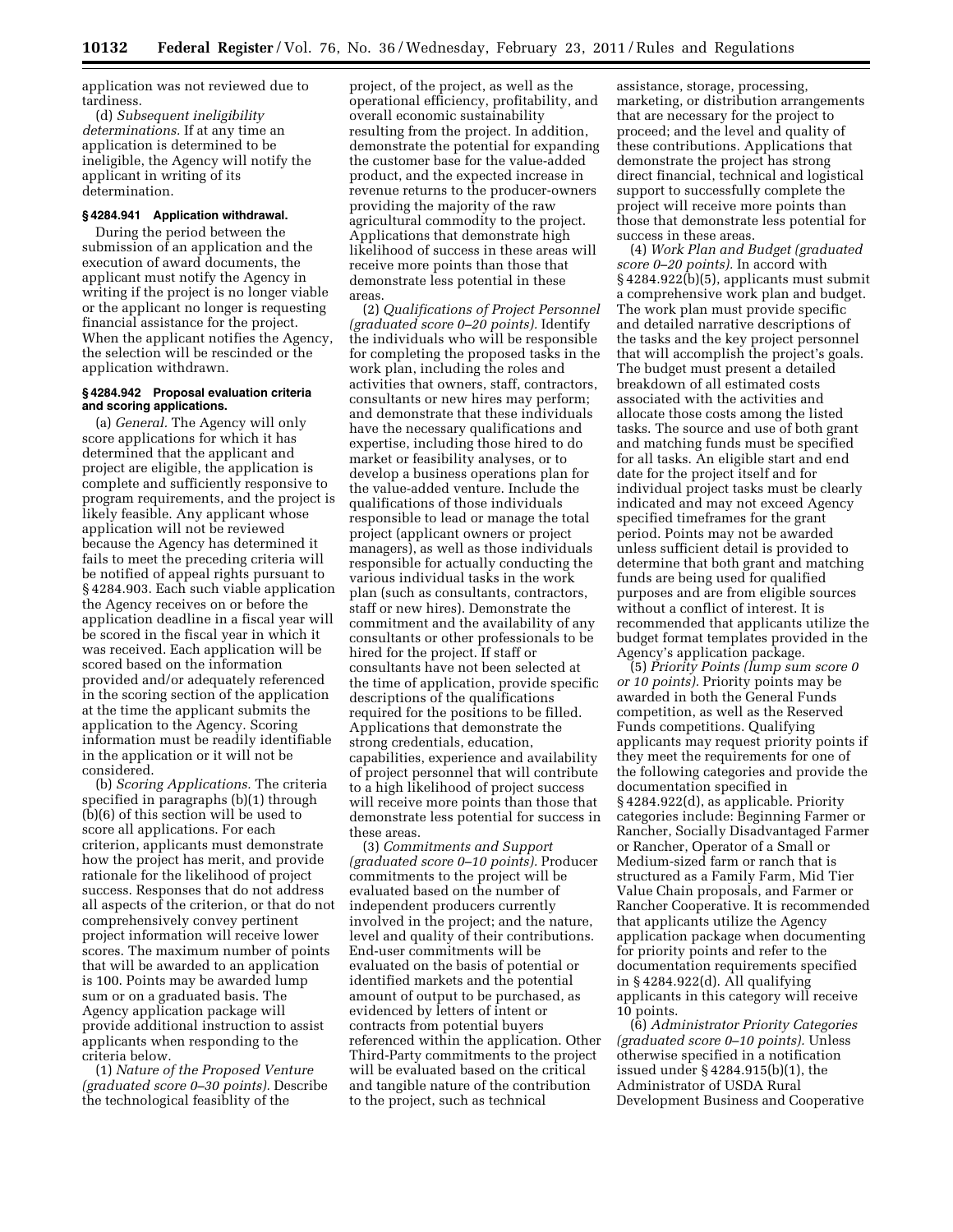Programs has discretion to award up to 10 points to an application to improve the geographic diversity of awardees in a fiscal year.

# **§§ 4284.943–4284.949 [Reserved]**

# **Grant Awards and Agreement**

# **§ 4284.950 Award process.**

(a) *Selection of applications for funding and for potential funding.* The Agency will select and rank applications for funding based on the score an application has received in response to the proposal evaluation criteria, compared to the scores of other value-added applications received in the same fiscal year. Higher scoring applications will receive first consideration for funding. The Agency will notify applicants, in writing, whether or not they have been selected for funding. For those applicants not selected for funding, the Agency will provide a brief explanation for why they were not selected.

(b) *Ranked applications not funded.* A ranked application that is not funded in the fiscal year in which it was submitted will not be carried forward into the next fiscal year. The Agency will notify the applicant in writing.

(c) *Intergovernmental review.* If State or local governments raise objections to a proposed project under the intergovernmental review process that are not resolved within 90 days of the Agency's award announcement date, the Agency will rescind the award and will provide the applicant with a written notice to that effect. The Agency, in its sole discretion, may extend the 90-day period if it appears resolution is imminent.

## **§ 4284.951 Obligate and award funds.**

(a) *Letter of conditions.* When an application is selected subject to conditions established by the Agency, the Agency will notify the applicant using a Letter of Conditions, which defines the conditions under which the grant will be made. Each grantee will be required to meet all terms and conditions of the award within 90 days of receiving a Letter of Conditions unless otherwise specified by the Agency at the time of the award. If the applicant agrees with the conditions, the applicant must complete, sign, and return the Agency's Form RD 1942–46, ''Letter of Intent to Meet Conditions.'' If the applicant believes that certain conditions cannot be met, the applicant may propose alternate conditions to the Agency. The Agency must concur with any proposed changes to the Letter of Conditions by the applicant before the application will be further processed. If

the Agency agrees to any proposed changes, the Agency will issue a revised or amended Letter of Conditions that defines the final conditions under which the grant will be made.

(b) *Grant agreement and conditions.*  Each grantee will be required to sign a grant agreement that outlines the approved use of funds and actions under the award, as well as the restrictions and applicable laws and regulations that pertain to the award.

(c) *Other documentation.* The grantee will execute additional documentation in order to obligate the award of funds including, but not limited to,

(1) Form RD 1940–1, ''Request for Obligation of Funds;''

(2) Form AD–1047, ''Certification Regarding Debarment, Suspension, and Other Responsibility Matters-Primary Covered Transaction;''

(3) Form AD–1048, ''Certification Regarding Debarment, Suspension, Ineligibility and Voluntary Exclusion-Lower Tier Covered Transactions;''

(4) Form AD–1049, ''Certification Regarding Drug-Free Workplace Requirements;''

(5) Form RD 400–4, ''Assurance Agreement (under Title VI, Civil Rights Act of 1964);''

(6) Form SF–3881, ''ACH Vendor/ Miscellaneous Payment Enrollment Form;''

(7) RD Instruction 1940–Q, Exhibit A– 1, ''Certification for Contracts, Grants and Loans;'' and

(8) Form SF–LLL, ''Disclosure of Lobbying Activities.''

(d) *Grant disbursements.* Grant disbursements will be made in accordance with the Letter of Conditions, and/or the grant agreement, as applicable. A disbursement request may be submitted by the grantee not more frequently than once every 30 days by using Form SF 270, ''Request for Advance or Reimbursement.'' The disbursement request is typically in the form of a reimbursement request for eligible expenses incurred by the grantee during the grant funding period. Adequate supporting documentation must accompany each request, and may include, but is not limited to, receipts, hourly wage rates, personnel payroll records, contract progression certification, or other similar documentation.

#### **§§ 4284.952–4284.959 [Reserved]**

**Post Award Activities and Requirements** 

#### **§ 4284.960 Monitoring and reporting program performance.**

The requirements specified in this section shall apply to grants made under this subpart.

(a) Grantees must complete the project per the terms and conditions specified in the approved work plan and budget, and in the grant agreement and letter of conditions. Grantees are responsible to expend funds only for eligible purposes and will be monitored by Agency staff for compliance. Grantees must maintain a financial management system, and property and procurement standards in accordance with Departmental Regulations.

(b) Grantees must submit prescribed narrative and financial performance reports that include a comparison of accomplishments with the objectives stated in the application. The Agency will prescribe both the narrative and financial report formats in the grant agreement.

(1) Semi-annual performance reports shall be submitted within 45 days following March 31 and September 30 each fiscal year. A final performance report shall be submitted to the Agency within 90 days of project completion. Failure to submit a performance report within the specified timeframes may result in the Agency withholding grant funds.

(2) Additional reports shall be submitted as specified in the grant agreement or Letter of Conditions, or as otherwise provided in a notification issued under § 4284.915.

(3) Copies of supporting documentation and/or project deliverables for completed tasks must be provided to the Agency in a timely manner in accord with the development or completion of materials and in conjunction with the budget and project timeline. Examples include, but are not limited to, a feasibility study, marketing plan, business plan, success story, distribution network study, or best practice.

(4) The Agency may request any additional project and/or performance data for the project for which grant funds have been received, including but not limited to,

(i) Information about jobs created and/ or saved as a result of the project;

(ii) Increases in producer customer base and revenues as a result of the project;

(iii) Data regarding renewable energy capacity or emissions reductions resulting from the project;